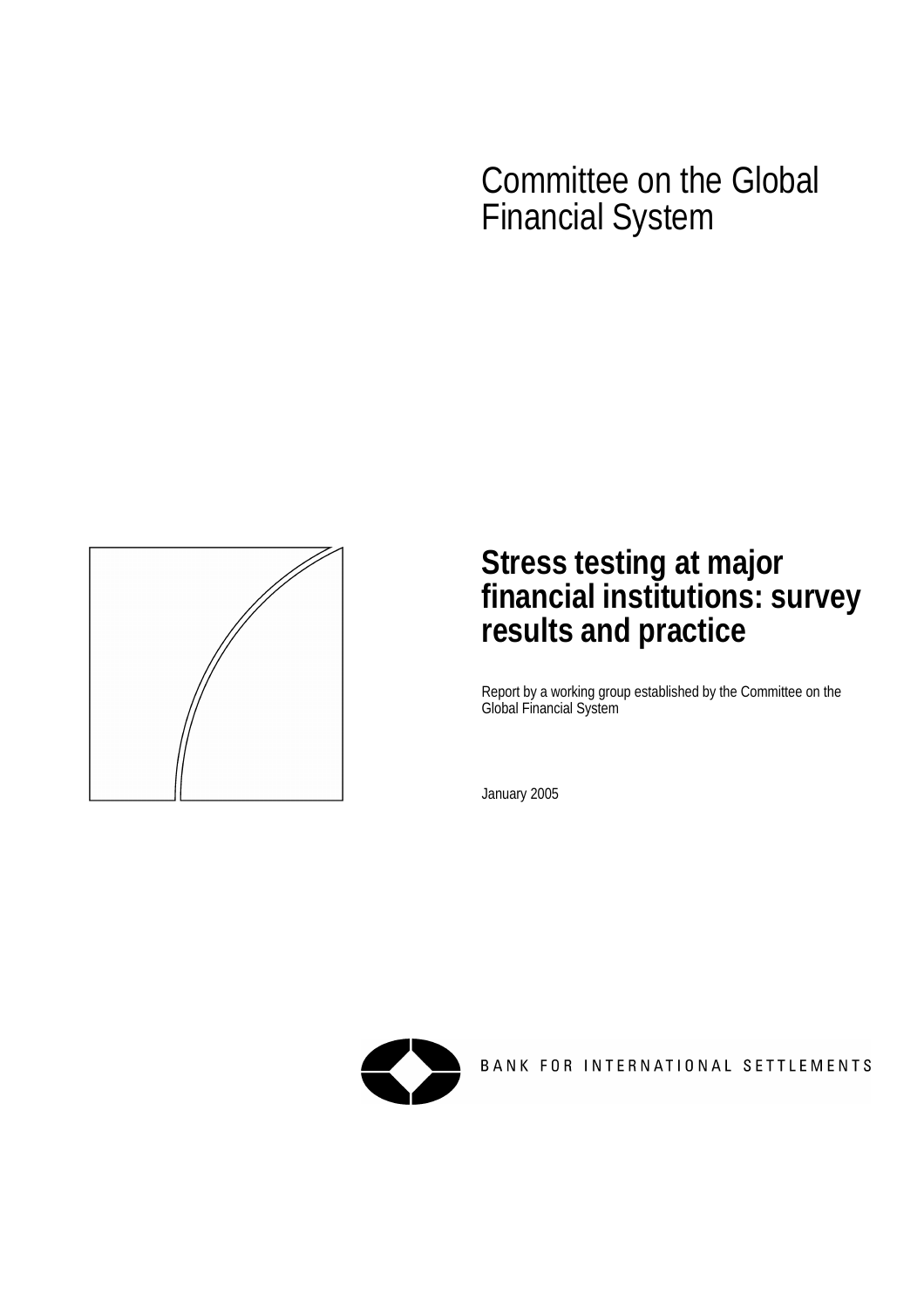Copies of publications are available from:

Bank for International Settlements Press & Communications CH-4002 Basel, Switzerland

E-mail: [publications@bis.org](mailto:publications@bis.org) 

Fax: +41 61 280 9100 and +41 61 280 8100

This publication is available on the BIS website (www.bis.org).

© *Bank for International Settlements 2005. All rights reserved. Brief excerpts may be reproduced or translated provided the source is cited.* 

ISBN 92-9131-675-X (print) ISBN 92-9197-675-X (online)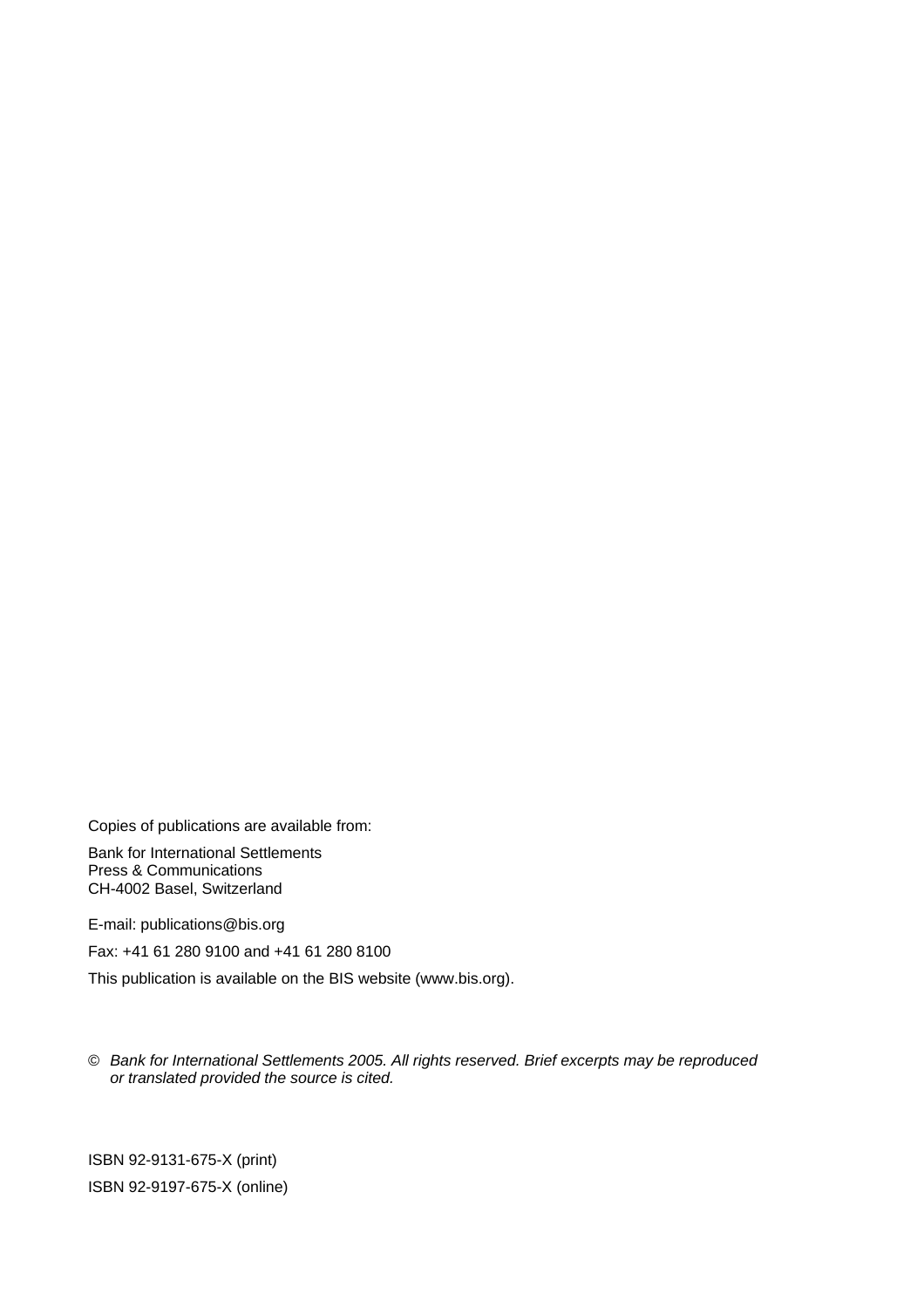### **Contents**

| 1. |                  |  |  |  |  |  |  |
|----|------------------|--|--|--|--|--|--|
| 2. |                  |  |  |  |  |  |  |
|    | 2.1              |  |  |  |  |  |  |
|    | $2.2\phantom{0}$ |  |  |  |  |  |  |
|    | 2.3              |  |  |  |  |  |  |
| 3. |                  |  |  |  |  |  |  |
|    | 3.1              |  |  |  |  |  |  |
|    | 3.2              |  |  |  |  |  |  |
| 4. |                  |  |  |  |  |  |  |
| 5. |                  |  |  |  |  |  |  |
|    |                  |  |  |  |  |  |  |
|    |                  |  |  |  |  |  |  |
|    |                  |  |  |  |  |  |  |
|    |                  |  |  |  |  |  |  |
|    |                  |  |  |  |  |  |  |
|    |                  |  |  |  |  |  |  |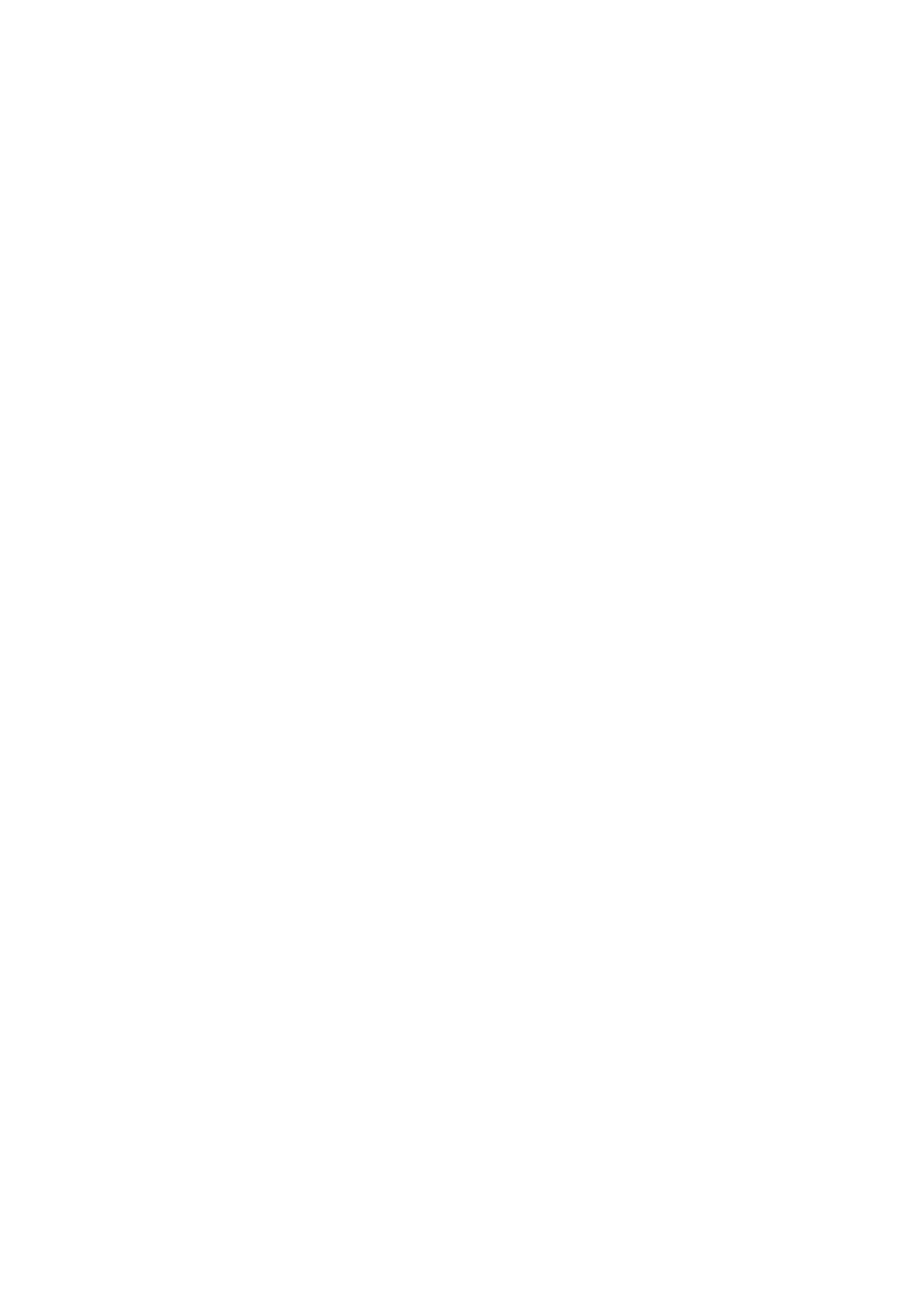### **Preface**

The Committee on the Global Financial System (CGFS) is a central bank forum established by the Governors of the G10 central banks. It monitors and examines broad issues relating to global financial markets. The Committee seeks to identify and assess potential sources of stress, further the understanding of the underpinnings of these markets, and promote the development of well functioning and stable financial markets. Recent projects by CGFS subgroups have included studies on foreign direct investment in emerging market economies and the role of rating agencies in structured finance.

The CGFS decided in May 2004 to set up a group which would review what banks and securities firms perceived to be material risks for them at that time based on the stress tests they were running, as well as explore some of the more structural aspects of stress testing at major financial institutions. In doing this, the CGFS was looking to build on previous work it had undertaken on stress tests in May 2000. The results of the latest effort, as detailed in this report, were discussed at the September 2004 and November 2004 meetings of the CGFS. The publication of the report is intended to contribute to the general understanding of the use of stress tests as a risk management tool.

The material contained in this report is designed to assist those people seeking to better understand where stress testing fits in the risk management frameworks of banks and securities firms. It may also be useful as background material for market practitioners assessing their own stress test programmes.

The group was chaired by Hiroshi Nakaso of the Bank of Japan. He joins the Committee in expressing appreciation for the cooperation of the participating firms with the working group member central banks.

The CGFS continues to be interested in this topic. Accordingly, I would like to invite comments on the report.

Roger Ferguson Chairman, Committee on the Global Financial System Vice Chairman, Board of Governors of the Federal Reserve System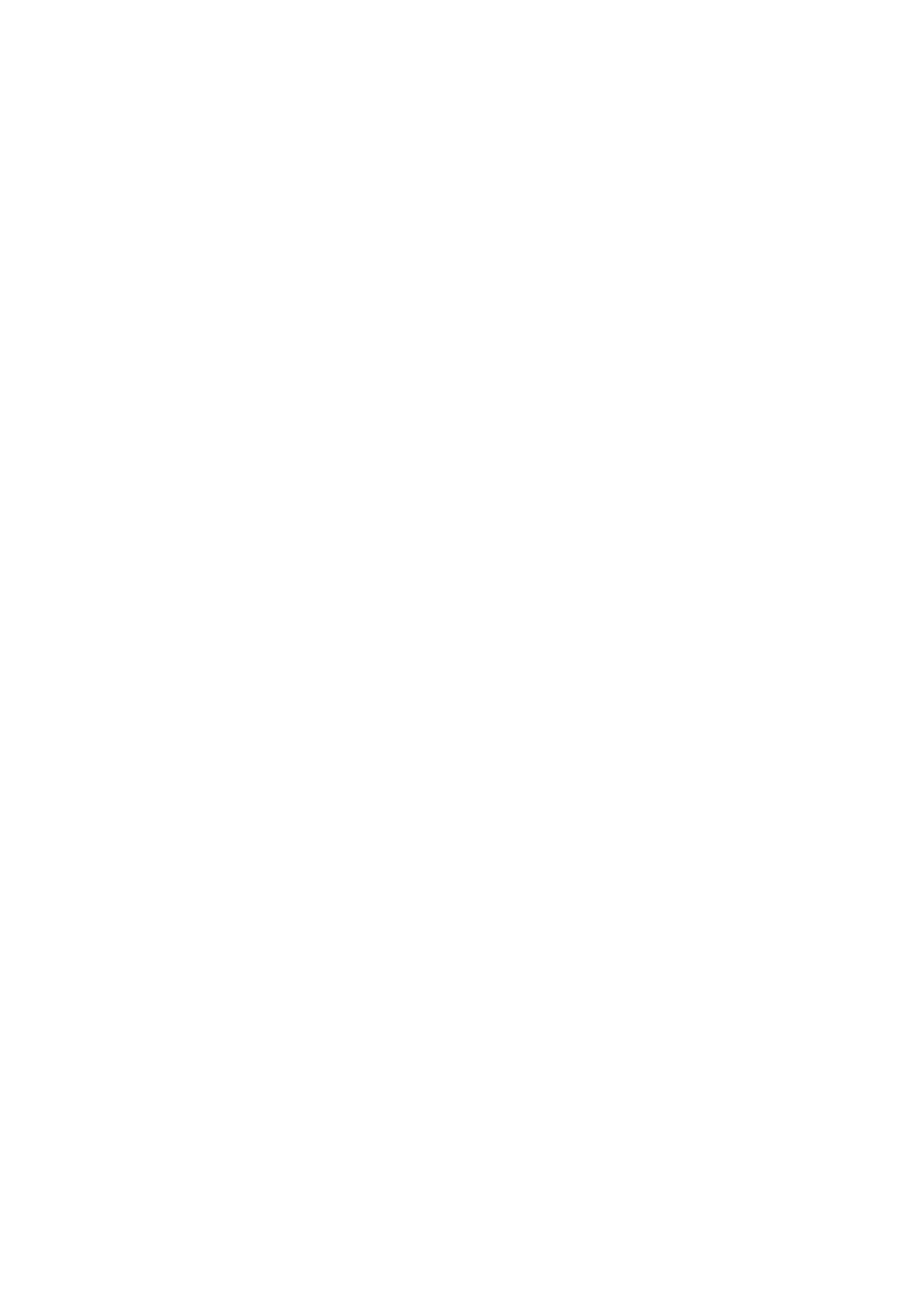### **Executive summary**

Stress testing has evolved as a practical risk management tool and its applications are expanding. This is evident in the following report, which summarises the findings of a Committee on the Global Financial System (CGFS) exercise on stress testing at banks and securities firms. The aims of the project were to review what financial institutions perceived to be the main risk scenarios for them based on the stress tests they were running, and to examine how stress test practices have evolved over the past few years. As part of the exercise, 64 banks and securities firms representing 16 countries participated in a survey of enterprise-wide stress tests they were running as of the end of May 2004; national central banks also conducted interviews with a number of financial institutions.

### **The practice of stress testing**

The exercise illustrated the wide range of stress test practices at banks and securities firms. The use of stress tests continues to broaden from the exploration of exceptional but plausible events - the traditional focus of stress testing - to cover a much wider range of applications. These include the exploration of the risk profile of a firm, the allocation of economic capital, the verification of existing limits, and the evaluation of business risks. The expanded usage of stress testing derives from its wider acceptance within firms. Aside from its inherent flexibility, it benefits from explicitly linking potential impacts to specific events.

Nonetheless, stress tests continue to focus primarily on traded market portfolios. These portfolios are well suited to stress testing as they can be marked to market on a regular basis. Stress tests on loan books are conducted less frequently and, quite often, by separate business units of the firm. Stress testing of funding liquidity and operational risk is employed regularly, though, again, this may be undertaken in different parts of the firm from the market risk stress tests.

### **Survey results**

Numerous stress tests were reported in the survey, with stress tests based on movements in interest rates being the dominant type of stress test. Stress tests based on credit were the next most common form of stress test. The majority of tests focus on markets in more than one region, though there is also a large number of tests which concentrate on developments in the United States and emerging markets. Historical stress events with particular relevance to bank and security firm portfolios are Black Monday (1987), the Asian financial crisis (1997) and financial market gyrations associated with the failure of LTCM and the Russian default in 1998. In addition, developments in financial markets around the time of the terrorist attacks in the United States in 2001 now form the basis for numerous historical and hypothetical scenarios.

### **Specific issues**

Notwithstanding the progress that has been made, a number of challenges remain. One area that arose repeatedly in discussions on stress tests with reporting firms was the need to develop better stress tests incorporating loan portfolios. It was felt that developments in this area lagged those in the market risk area by a large margin, owing partly to the difficulty in marking to market loan portfolios and insufficient data accumulation.

The integration of risk management for different types of risks also remains a challenge for those firms wishing to move in that direction (not all firms have the underlying risk profile warranting such an investment). Efforts to develop firm-wide credit stress tests for both trading and loan books have been hindered by differences in accounting treatment, regulatory environments, a lack of trading markets for certain products, and/or the organisational structure of firms. Some of these hurdles are gradually being overcome, assisted by improvements in technology, increased market transparency and the broadening of traded credit markets. Nonetheless, the full integration of credit and market risks remains an issue, as does the consistent application of stress testing by financial conglomerates across banking, life insurance and wealth management operations.

The treatment of market liquidity in stress tests varies across firms. Although firms recognise the potential for feedback effects - which measure the second-round impact of firms' own activities on prices - these effects are rarely incorporated in stress tests because they are difficult to measure.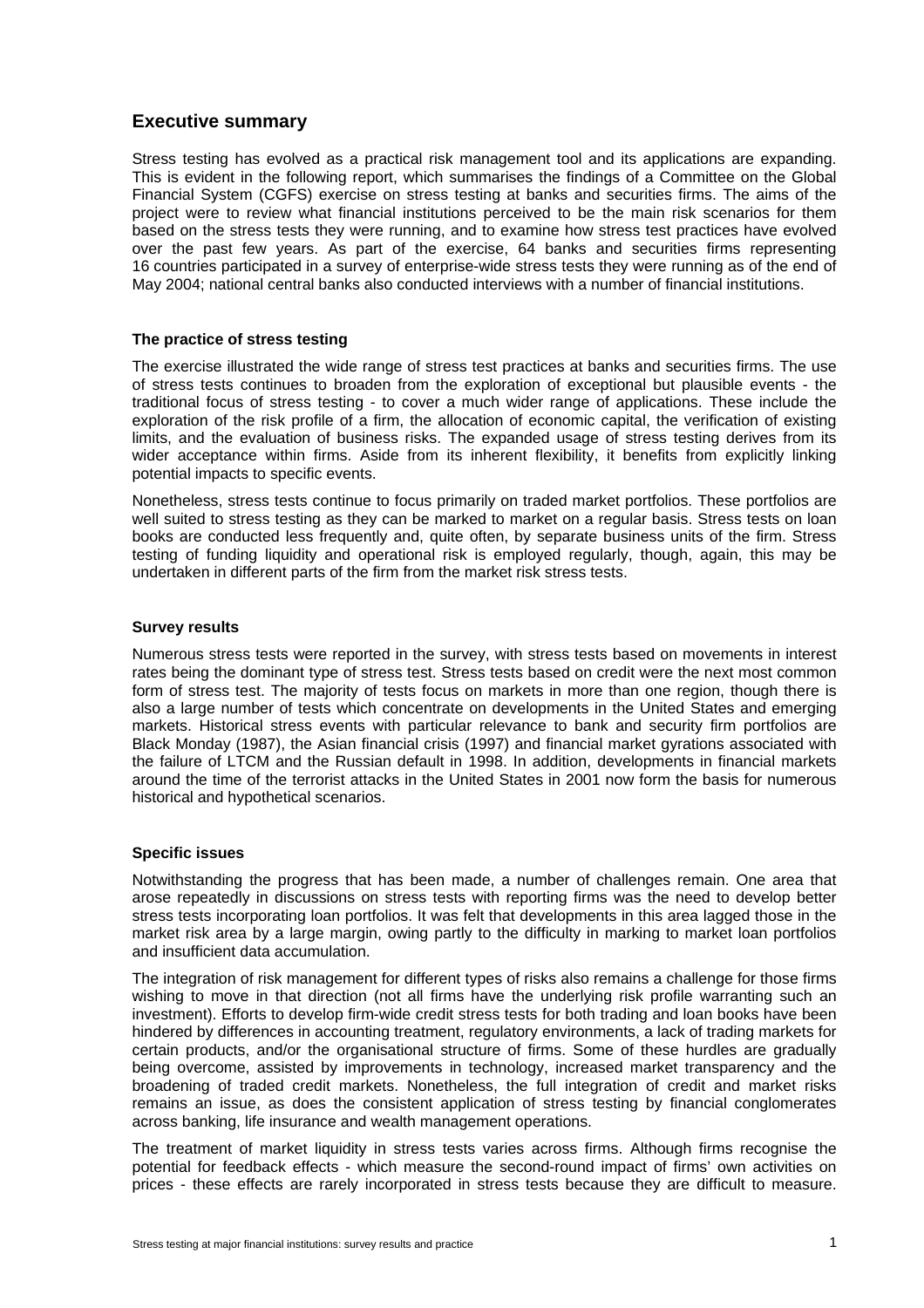Funding liquidity scenarios were well articulated. A number of these scenarios were linked to the formulation of contingency funding plans.

### **Conclusion**

Stress testing works as a complement, rather than as a supplement, to major risk management tools such as value-at-risk. It is therefore becoming an integral part of the risk management frameworks of banks and securities firms. The expansion of coverage and use of stress testing reflects the growing demands of senior management, business units and third parties such as investors. In an increasingly complex financial environment where firms are facing new risks and markets are becoming more global, stress testing benefits from its flexibility, comprehensibility and the onus that it puts on management to discuss the risks that a firm is currently running.

The expansion in the use of stress testing is clear evidence of the increased integration of stress testing into risk management frameworks at financial institutions. Increasingly, individual institutions are taking into account information about plausible worst case scenarios and, where it is deemed prudent, taking action to avoid the adverse consequences of these events. Given the link between financial markets and risk management practices, it is important that the overall consequences of risk management practices at financial institutions be well understood. This review of stress test practices is one part of that effort.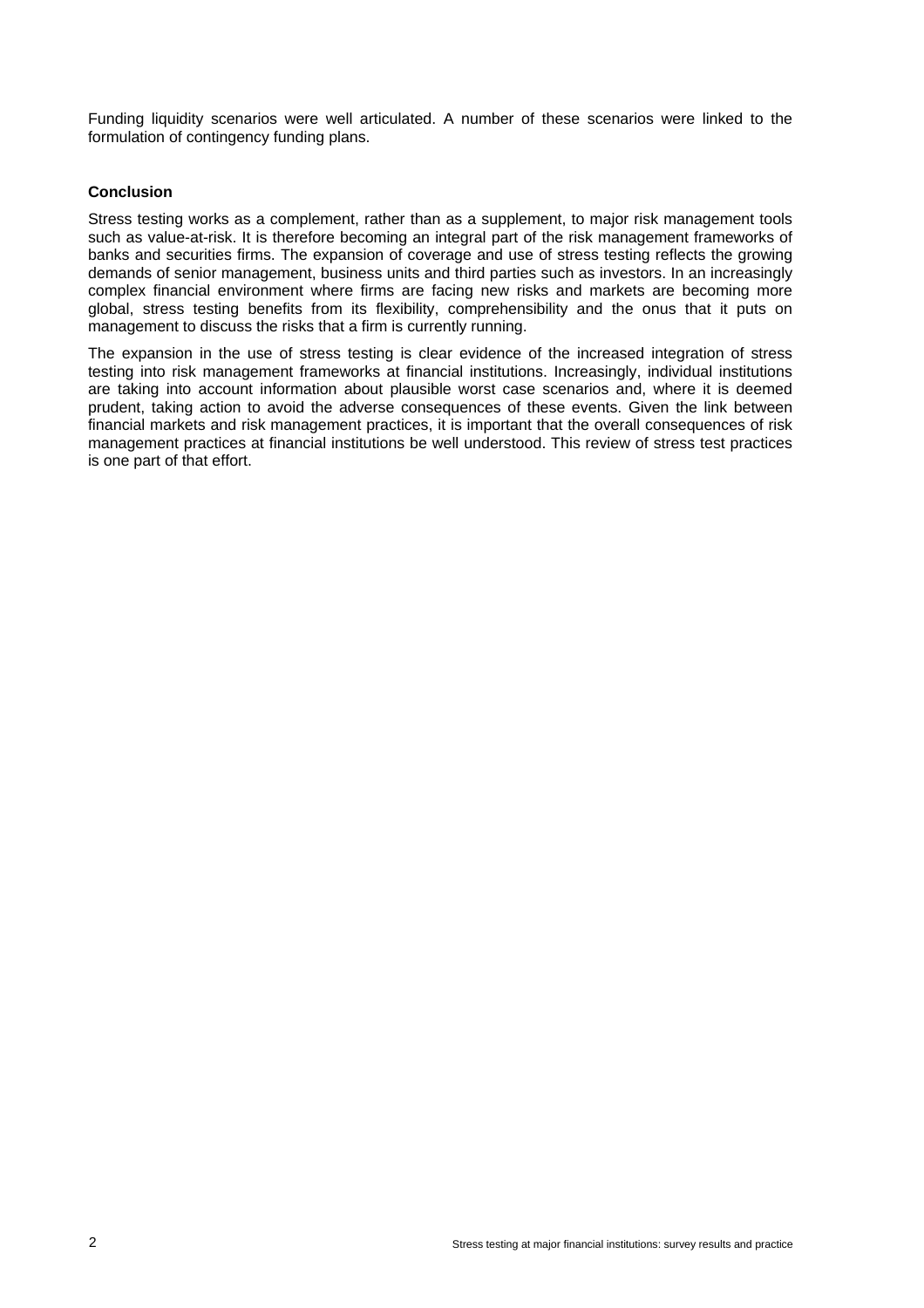### **1. Introduction**

In May 2004, the Committee on the Global Financial System (CGFS) initiated an exercise on stress tests undertaken by banks and securities firms. The exercise had two main aims. The first was to conduct a review of what financial institutions perceived to be the main risk scenarios for them at that time, based on the type of enterprise-wide stress tests that they were running. The second aim was to explore some of the more structural aspects of stress testing and examine how practices had evolved, particularly over the period since the previous CGFS survey, the results of which were published in *A survey of stress tests and current practice at major financial institutions* in April 2001.<sup>1</sup>

There were two main parts to the latest exercise. The first part involved a survey of stress tests being conducted at banks and securities firms. The survey asked respondents to list details of the stress test scenarios and associated risk factors that were in use as at the end of May 2004. Sixty four banks and securities firms from 16 countries participated in the survey, with the reporting institutions selected by their national central banks.<sup>2</sup> Firms participating in the survey reported to their national central bank; the data were then submitted on a no-name basis to the BIS-based CGFS secretariat and entered into a database. Around 960 stress tests were reported and more than 5,000 risk factors were listed. $3$ Reflecting a desire to focus on the range of scenarios being employed and confidentiality concerns, survey respondents were not asked to report the results of any scenario runs.

In the second stage, national central banks conducted follow-up meetings with institutions that had participated in the stress test survey. National central banks met to discuss the results of the survey and these interviews. As part of this meeting, senior risk managers from several large complex financial firms were invited to discuss stress test practice. Both the follow-up meetings and the group discussion with risk managers made clear that risk measurement and the role of stress testing in risk management vary widely across firms, reflecting differences in both the complexity of risks faced by firms and the breadth and scale of the different businesses.

The output of the group is a synthesis of observations based on the survey, interviews with respondent firms and discussion with market participants. The exercise illustrated the wide range of practices and risk management frameworks at firms. This reflected, inter alia, the heterogeneous business models that are being employed by firms. The use of stress tests has expanded from the exploration of exceptional but plausible events, to encompass a range of applications. It has met with wider acceptance within firms because it is a flexible tool which can adapt quickly and efficiently to the changing environment and specific needs of a firm and provide important information on the risk exposures of firms. Notwithstanding this positive development, a number of challenges remain, most notably in the areas of stress testing credit risks, integrated stress testing and the treatment of market liquidity in stress situations.

### **2. The practice of stress testing**

### **2.1 The role of stress tests**

l

Stress testing is a risk management tool used to evaluate the potential impact on a firm of a specific event and/or movement in a set of financial variables. Accordingly, stress testing is used as an adjunct to statistical models such as value-at-risk (VaR), and increasingly it is viewed as a complement, rather than as a supplement, to these statistical measures. Stress tests generally fall into two categories: scenario tests and sensitivity tests. In scenarios, the source of the shock, or stress event, is well

<sup>1</sup> For previous CGFS-sponsored work on stress testing, see Committee on the Global Financial System*, Stress testing by large financial institutions: current practice and aggregation issues*, Basel, April 2000. This document can be downloaded from http://www.bis.org.

<sup>2</sup> A list of reporting institutions is reproduced in Appendix 3 of the report. The reporting form with instructions is reproduced in Appendix 4 of the report.

<sup>3</sup> This compares with 43 reporting firms reporting 424 stress tests from 10 reporting countries in the survey conducted in 2000 (the results of which were published in April 2001).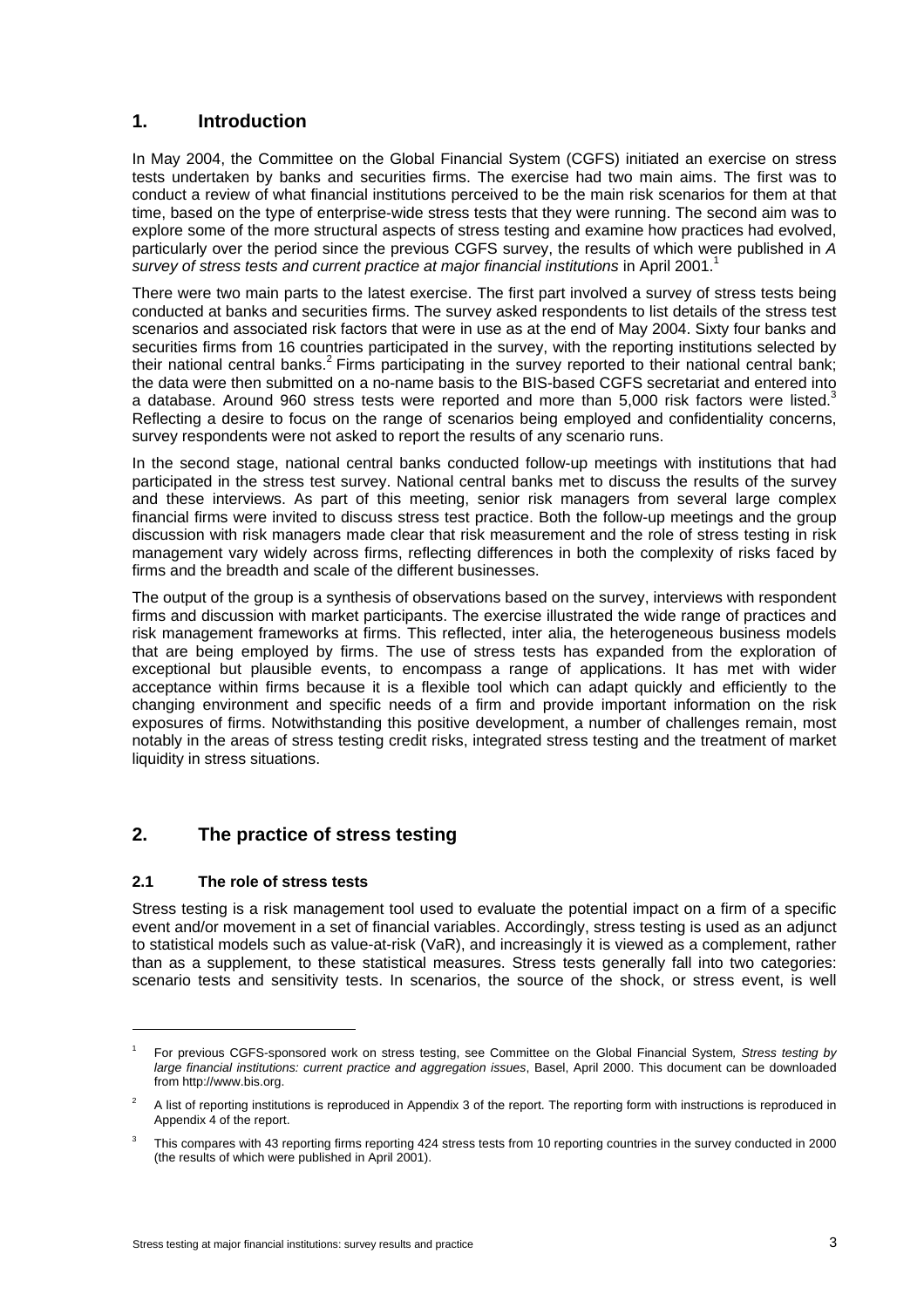defined, as are the financial risk parameters which are affected by the shock. In contrast, while sensitivity tests specify financial risk parameters, the source of the shock is not identified. Moreover, the time horizon for sensitivity tests is generally shorter - often instantaneous - in comparison with scenarios.

The survey and follow-up discussions revealed a wide range of uses of stress tests. These uses, which are not mutually exclusive, included:

### • *Capturing the impact on a portfolio of exceptional but plausible large loss events*

 Unlike VaR, which reflects price behaviour in everyday markets, stress tests simulate portfolio performance during abnormal market periods. Accordingly, they provide information about risks falling outside those typically captured by the VaR framework (Figure 1). These risks include those associated with extreme price movements, and those associated with forward-looking scenarios that are not reflected in the recent history of the price series that are used to compute VaR.



Figure 1 **Stress tests capturing exceptional but plausible events** 

### • *Understanding the risk profile of a firm*

 Firms are using stress tests to better understand their own risk profiles. A stress test of a corporate customer, for example, may reveal exposures which at the individual business unit level are not significant, but which, in aggregate, may have a large negative effect on the overall business. Alternatively, it may highlight offsetting positions in other parts of the business.

 In addition, firms are using stress tests - mainly sensitivity tests - to calculate the sensitivity of a firm's portfolio to changes in risk factors, such as an upward shift in a yield curve. Some institutions are using stress tests to verify the distribution assumed in their VaR models. If a loss computed by a stress test exceeds its VaR equivalent, the risk manager may need to modify the assumed distribution.

 Firms are also using stress tests to evaluate risks where VaR is of limited use. Examples include markets where the price impact of shocks is non-linear, such as options. Stress testing is also used to set limits for markets with low historical volatility but which may be subject to large discrete movements, such as for pegged currencies. Risk managers have also found it useful for setting limits and monitoring new products where no historical data are available. Thus stress testing is considerably enhancing firms' overall risk management frameworks.

### • *Limit/capital allocation or verification*

 At some institutions, stress testing is used by senior management as a basis for informed decisions about how much risk they are willing to take and identifying where the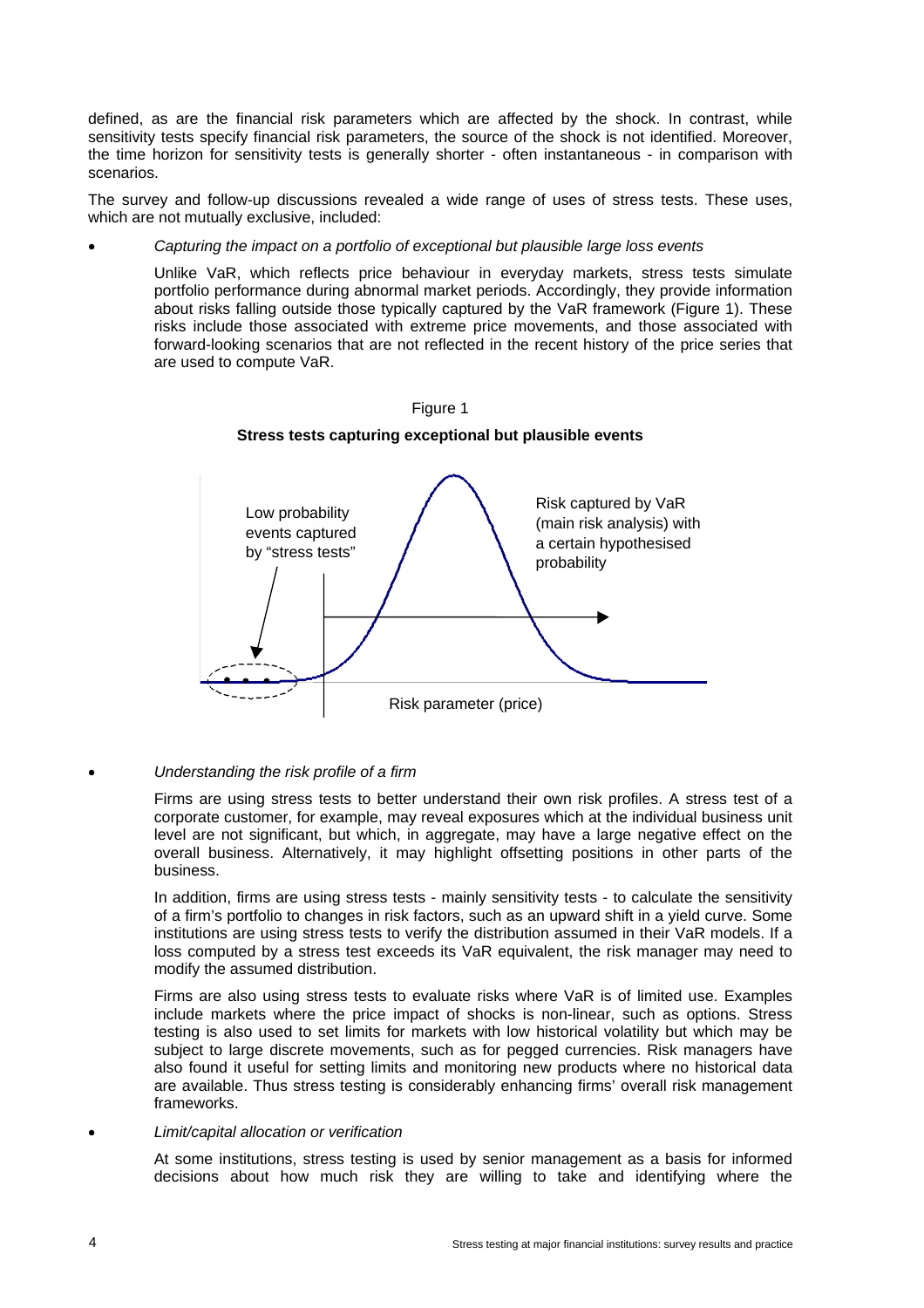vulnerabilities in their portfolios actually lie. In other words, it helps them to evaluate their tolerance for risks - at both the firm and division level - and understand the combinations of risks that can produce large losses. This is then being linked, both directly and indirectly, to capital allocations.

 The small number of firms which are using it as a direct input to the allocation of economic capital are generally adopting two different approaches. The first approach takes the form of constructing scenarios with the input of business units, and ranking them according to their relevance and plausibility. The output of this exercise then forms the basis for decisions about the allocation of economic capital (left-hand side of Figure 2). Alternatively, firms will focus on worst case scenarios, owing to concerns about the possibility of scenario manipulation and difficulties with aggregation and the distribution of the diversification benefit. This process is more objective, though judgments still have to be made about such things as the periodicity and span of the historical data. But even in this more quantitative exercise, the eventual allocation of capital is not formulaic, with a number of further judgments being made before capital is allocated.

 A much larger number of firms are using stress tests as a diagnostic tool to verify the adequacy of established limits and assigned capital across portfolios and enterprises (righthand side of Figure 2). Thus while some other methodology, such as VaR, is used in the initial allocation of economic capital, stress testing is employed to ensure that due consideration is given to the impact of a stress-type event. A number of reporting firms described how stress test reports had contributed in some way to changes in firm policy and/or modifications of risk exposures.





### **The allocation and verification of capital**

Similarly, stress tests are also used as triggers or "soft limits", whereby the breach of a predetermined level initiates a discussion among senior management, risk managers and the affected business units. The purpose of the discussion is to make sure that the relevant people are aware of the possibility of significant losses and to determine the appropriate actions, if any.

### • *Evaluation of business risks*

 One of the innovations in stress testing is its application to business plans. In some firms, a stress event is looked at in the context not only of changes in the value of on- and off-balance sheet items of the firm, but also of the effect that it has on revenue sources over subsequent years. This overlay assists management in deciding whether this type of event is a threat to their underlying business and whether the capital supporting the business is appropriate. One firm, for example, is testing the effect on its profitability of a long period of low interest rates. Stress tests are also being used to evaluate new business plans by stressing the scenarios which underpin these plans. This normally takes the form of examining the impact of an event on the net interest income of a firm.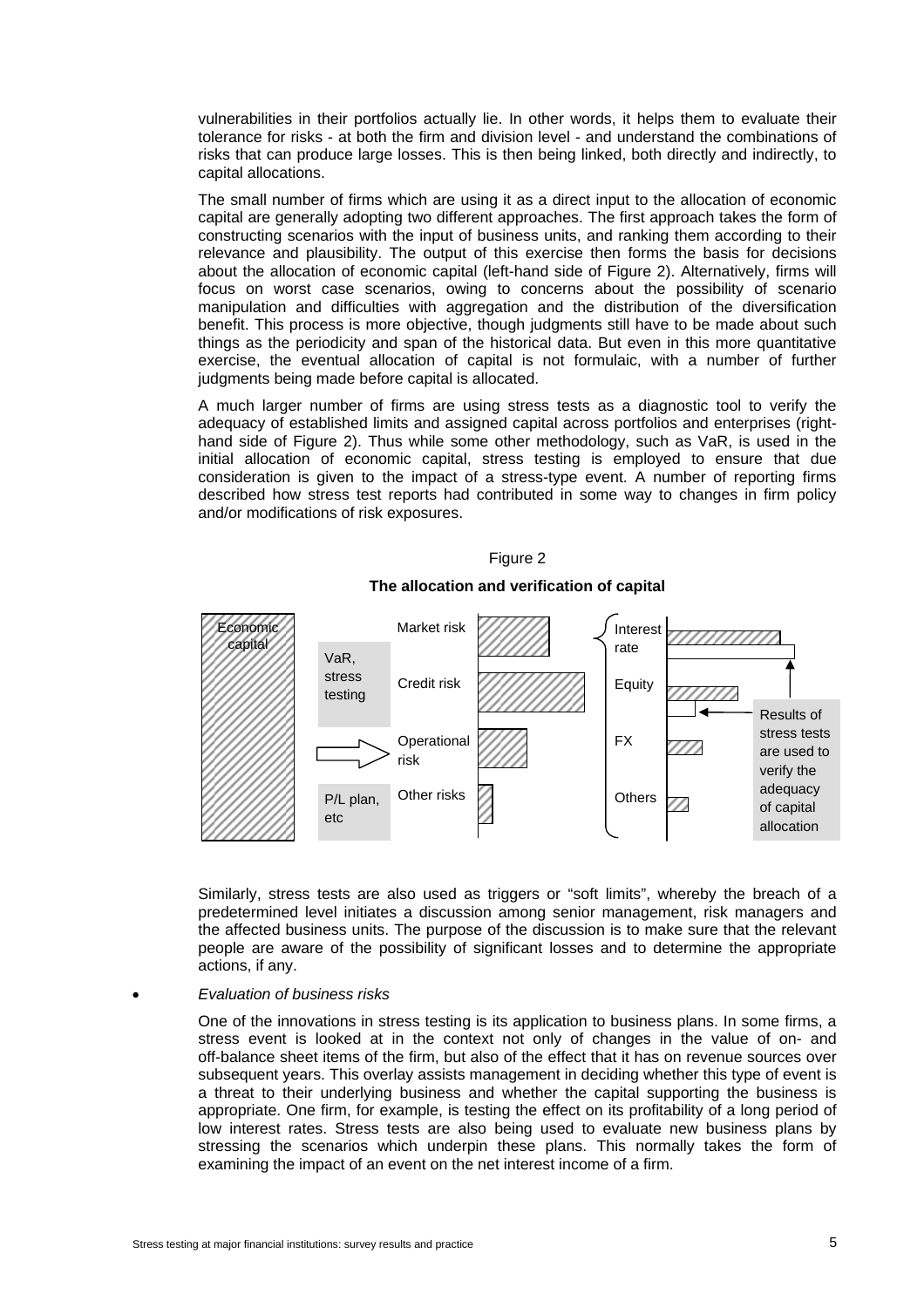In almost every interview, it was emphasised that stress testing is a very effective standardised communication tool between senior management and the business lines of a firm. In this context, stress tests have the advantage over VaR of explicitly linking potential large losses with specific events, rather than simply characterising large losses as a draw from a statistical distribution. Stress testing enables management to better understand the nature of risks embedded in the firm's business lines and, in effect, helps initiate a conversation in which stress testing can be used to quantify the effects of events perceived as risks by senior management, or even regulators.

### **2.2 Coverage of stress testing**

As indicated by the various uses of stress tests, the coverage of stress testing has expanded beyond the evaluation of marketable instruments. On the assets side, stress testing tends to focus on the traded market portfolios. These portfolios include interest rate, equity, foreign exchange, commodity and credit market instruments and are well suited to stress testing because of the ability to mark them to market on a regular basis. Financial institutions will, however, largely confine themselves to areas where they have exposures or are active in making markets. For the global dealer firms, this means a large number of trading markets. Credit risk stress tests, particularly those associated with loan books, are conducted less frequently and by different areas of the firms (see below for a discussion of the stress testing of credit risks).

On the liabilities side, funding liquidity for individual institutions is tested at various levels by most institutions. Scenarios include changes in: client behaviour (eg the withdrawal of deposits or increased drawdown of commitment lines); own credit (eg a ratings downgrade); funding costs; and collateral requirements, such as how much collateral an institution has available and what haircut might be required. These tests may form part of an overall liquidity contingency plan and are generally conducted by the funding division of a firm's operations. Distinctly different assumptions about access to central bank facilities are made for scenarios involving system-wide problems and those for firmspecific ones. There is a general perception that important lessons on funding liquidity had been learned from historical events such as the failure of Drexel Burnham Lambert, and the Asian and LTCM crises - in particular, that firms can run out of cash before they run out of capital in a crisis of confidence.

Stress testing of operational risks also remains a work in progress owing primarily to data problems, although most institutions have established contingency plans. Firms currently employing operational risk stress tests are using internal databases.

### **2.3 The formulation of stress tests**

### *Scenario tests*

As noted previously, stress tests generally fall into two categories - scenario tests and sensitivity tests. Scenario stress tests are generally based on either a portfolio-driven approach or an event-driven approach (Figure 3). In a stylised version of the portfolio-driven approach, key risk managers in a firm initially discuss and identify the vulnerabilities in the portfolio currently held by the firm. Having determined these vulnerabilities, risk managers work backwards and formulate plausible scenarios under which these vulnerabilities are stressed. For firms that identify interest rate risk as their main vulnerability, for example, stress tests will be formulated around movements in interest rates.

In contrast, in event-driven scenarios the scenario is formulated based on plausible events and how these events might affect the relevant risk factors in a firm's portfolio. These scenarios are often formulated at the request of senior management and are sometimes motivated by recent news, such as a run-up in oil prices. Correlations across asset classes are normally implicit, although some firms will also examine the implied correlations in order to ensure that the results are not overly conservative.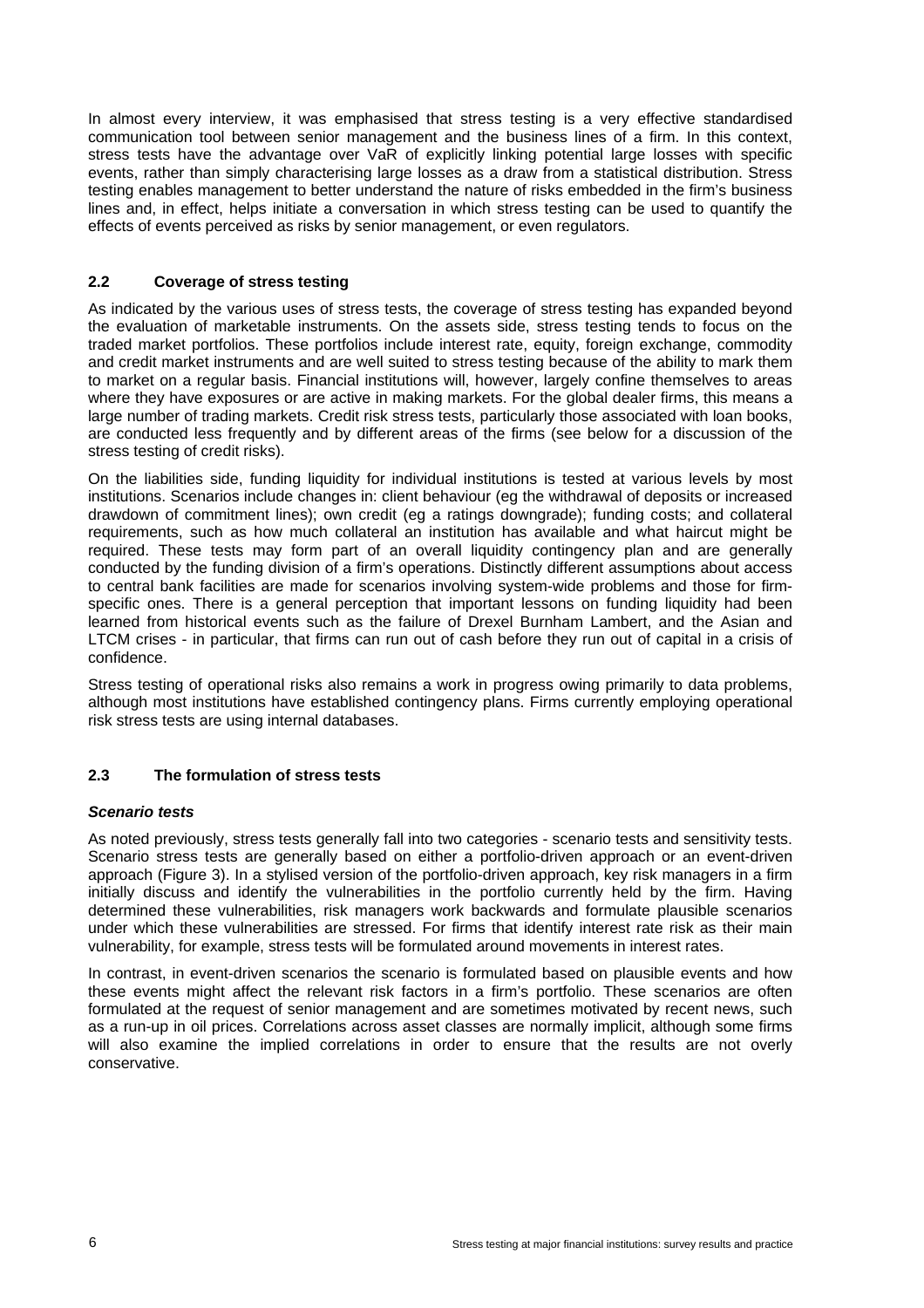(Step 2) By how much do risk parameters change if such an event occurs? **Event-driven approach**  Event  $\sum_{n=1}^{\infty}$  Risk parameters (Step 1) Identify a risk source which causes changes in financial markets  $E$ vent  $\setminus$   $\setminus$   $\setminus$   $\setminus$  Risk parameters  $\setminus$   $\setminus$   $\setminus$   $\setminus$  Portfolio (Step 1) What are the risk parameter changes which result in a portfolio loss? **Portfolio-driven approach**  (Step 2) What events might bring about these changes?

Figure 3 **Approaches to scenario formulation** 

Under either approach, events can be categorised as either historical or hypothetical scenarios. Historical scenarios rely on a significant market event experienced in the past, whereas a hypothetical scenario is a significant market event that has not yet happened. The choice of historical or hypothetical scenario depends on a number of factors, including the relevance to the portfolio of historical events, as well as the resources - particularly in terms of time and labour - that can be devoted to a particular exercise. Historical scenarios tend to be more fully articulated as they reflect an actual stressed market environment and therefore involve fewer judgments by risk managers. But they may not reflect the background of interest and the new ways in which financial risk is being packaged. In contrast, hypothetical scenarios are potentially more relevant to the risk profile of the firm, but they are labour-intensive and involve considerably more judgment. Accordingly, management- and business-level support for hypothetical scenarios is particularly important. With this in mind, some firms invite senior managers, front desks and economists to these discussions in order to secure objectivity and support for the scenario-setting process. Macroeconomic models are sometimes also employed. At the enterprise level, this broader participation also goes some way to ensuring that cross-business correlations are taken into account.

In practice, hybrids are quite common, ie hypothetical scenarios which are informed by historical market moves but which are not necessarily linked to a specific crisis. The use of historical episodes assists in the calibration of the size of price changes and other hard-to-set factors, such as the possible effects on market liquidity (see below).

More generally, practitioners repeatedly referred to the trade-off between realism and comprehensibility - the more fully articulated the scenario is, the more complicated and less comprehensible the contents may become - as well as the importance of a qualitative discussion to begin the process. Market practitioners were generally ambivalent about the need to assign probabilities. While it is necessary for some to attach probabilities to scenarios, such as those using hypothetical scenarios to allocate economic capital or those looking at the impact of scenarios on business plans, they emphasised that the use of stress tests was not mechanical.

Integrated scenarios covering multiple risks tend to be maintained for six to 12 months, as, in addition to the actual result, risk managers find considerable informational content in how the outcome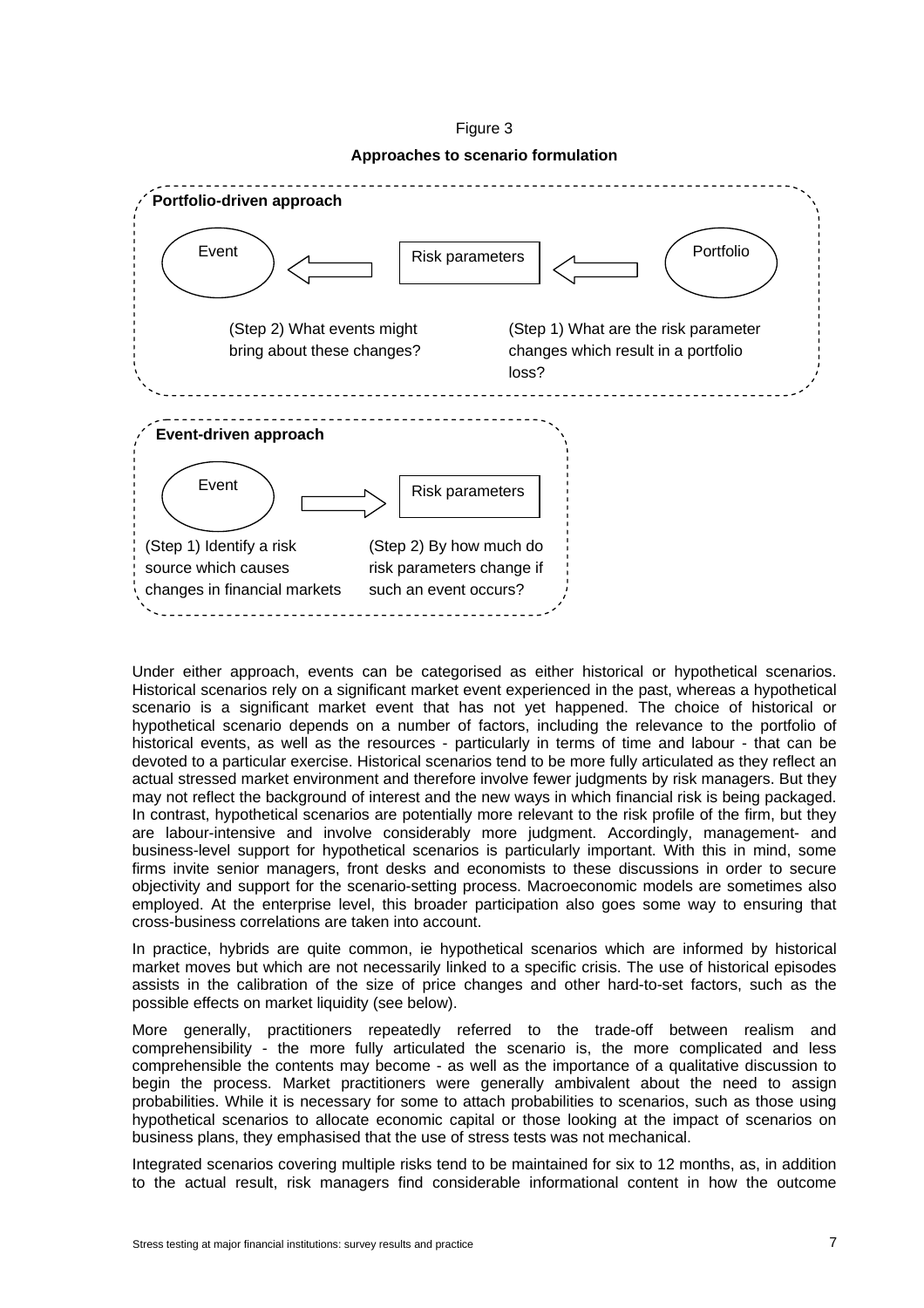changes over time. A further factor arguing against more frequent changes to scenarios is that it is extremely time-consuming and costly - one firm referred to having to determine more than 1,000 settings for a scenario, which were then used to establish several thousand risk factors.

Notwithstanding the desire of risk managers to use stress testing to focus on regime shifts, such as a large unexpected shock which has a marked impact on the macroeconomic and financial environment, it was clear in a number of interviews that some firms have difficulty selecting "big picture" hypothetical scenarios. In this context, a number of firms noted the involvement of national authorities in the setting of macroeconomic risk scenarios. This was done either directly, at the specific request of authorities (such as tests involving macroeconomic scenarios and property prices, or IMF Financial Sector Assessment Program-type exercises), or indirectly via avenues such as financial stability and monetary policy reports where risks to the macroeconomic outlook were often listed.

### *Sensitivity tests*

Firms also run a large number of sensitivity stress tests. The most straightforward type of test is a simple sensitivity test whereby risk parameters are moved instantaneously by a unit amount, such as a 10% decline or a 10 basis point rise. These tests can be run relatively quickly and are used by senior managers in a number of institutions to form a first approximation of the impact on the firm of a move in a financial variable. As a result, sensitivity tests are widely used at the trading desk and business line level. Firms also noted the usefulness of sensitivity tests between scenario runs, eg firms could estimate current losses (or profits) by scaling market moves to unit changes.

A second group of sensitivity tests examines historical movements in a number of factors.<sup>4</sup> These tests can take several forms. One type is based on worst case movements for each risk factor over a set historical period, eg the worst change in the last 10 years for interest rates and equities. This is objective and provides a maximum loss, but the unrealistic combination of risks - the time periods for each risk factor do not have to be coincident - may result in a loss that is overly pessimistic.

Alternatively, some firms are using a historical dataset over a fixed period to determine the movement in risk factors that would have resulted in the largest loss for their current portfolio. In contrast to the previous method, this approach is based on actual market correlations. A variation on this technique is to specify a movement in one risk factor, but then derive movements in other factors using correlations observed during normal periods. These methodologies provide a less pessimistic assessment, but may not take into account the possible breakdown of historical patterns when financial markets are stressed. Reflecting this limitation, some firms are basing their correlation patterns on a recently stressed period.

### **3. Some survey results**

### **3.1 Introduction**

The survey of firms shed some additional light on these developments and provided more specific information about the stress tests that were being run. As noted previously, 64 banks and securities firms from 16 countries participated in the survey, with the reporting institutions asked to report on "firm-wide" stress tests that best captured important risks for their firm as at 31 May 2004.

These results, however, need to be interpreted with care. First, while a firm's stress tests are related to its exposure, stress tests are not a perfect mirror image of the exposures of firms. Nor do stress tests reflect a firm's perception of the likelihood of a given event.

There are also a number of possible reporting biases. At some firms, for example, the respondent is likely to be from the market risk management area, since market risk managers are most likely to be

l

<sup>4</sup> To the extent that these tests are based on historical data, they are very similar to historical scenarios (and were reported this way by a number of survey participants). For the purposes of this survey, however, they have all been classified as sensitivity tests, as the source of the shock is not specified.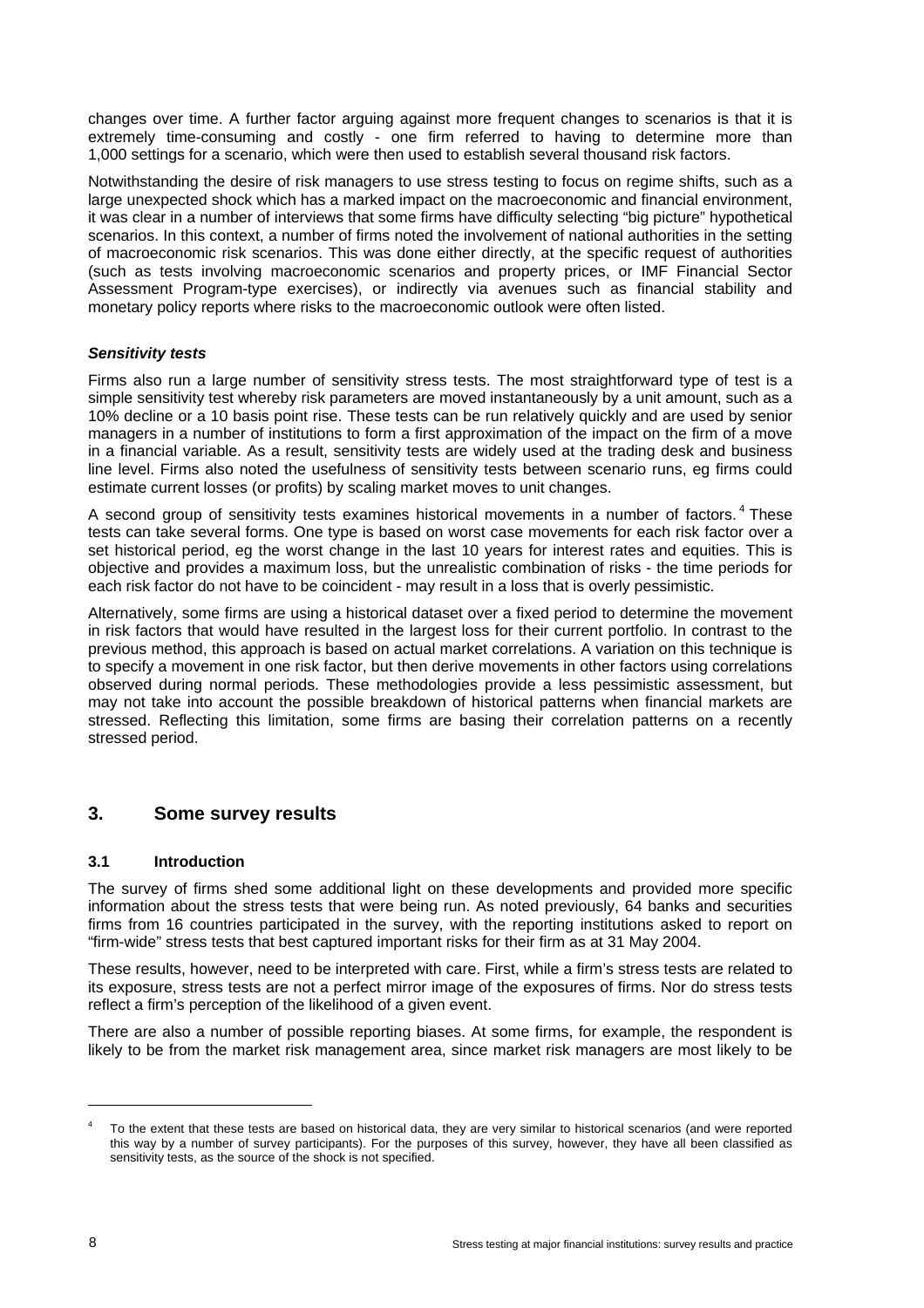running portfolio-wide stress tests. Given the separation of risk management functions, such as between trading, credit and treasury functions, this runs the risk of missing some stress tests that are important for the firm as a whole. Similarly, "importance" is a subjective notion, and the number of tests reported by firms, as well as the number of risk factors, varied widely across reporting institutions.<sup>5</sup>

Third, in this report scenarios have been grouped into: dominant asset classes - interest rates, equities, foreign exchange, commodity, credit and property; and dominant regions - Europe, Japan, North America, Asia (excluding Japan), other emerging markets, other (including the Middle East and Oceania) and cross-border or global scenarios.<sup>6</sup> For scenarios spanning more than one asset type and/or region, such a distinction can be artificial. Therefore, for tests covering multiple asset classes, reference was made to the title and detailed specification of the scenarios, in order to identify the most important asset class. Similar judgments had to be made with respect to the categorisation by region.

Finally, it should be noted that the latest survey cannot be directly compared with the 2000 survey, owing mainly to the expanded participation, differences in the way questions were asked, and changes in the categorisation of stress tests. As a result, comparisons with the 2000 survey are largely confined to some very broad observations. Nonetheless, in order to aid comparisons with the previous survey, the aggregate data have been split, where possible, into "Global dealer" firms and "Other" firms. Global dealer firms are banks and securities firms that are active worldwide across all market segments, including derivatives markets. This dataset is most directly comparable with the global dealer bank category in the earlier survey, although the firms included are not strictly comparable owing to mergers and acquisitions. Most of the banks and securities firms included in the "Other" category are internationally active, but do not cover all market segments.

### **3.2 Results**

### *Overall*

 $\overline{a}$ 

More than 80% of the stress tests reported in the survey were based on trading portfolios. Nonetheless, a number of firms also reported stress tests of their loan books, funding liquidity and net interest income. Stress tests based on movements in interest rates remain the dominant type of stress test, while those based on credit, equities and foreign exchange are much smaller (Figure 4; Table 1 in Appendix 1). In comparison with the previous survey, there was a greater focus on credit and less attention to equity markets. This is consistent with both the rapid evolution of traded credit markets and the fact that equity market valuations are now much closer to historical averages in a number of the major markets.

<sup>5</sup> Given the variance in the level of detail for risk factors, analysis based on the number of risk factors has been omitted from this report. This information is, however, provided qualitatively throughout the report.

<sup>6</sup> The latter category was used for sensitivity tests only, where it was impossible to discern the specific area of interest.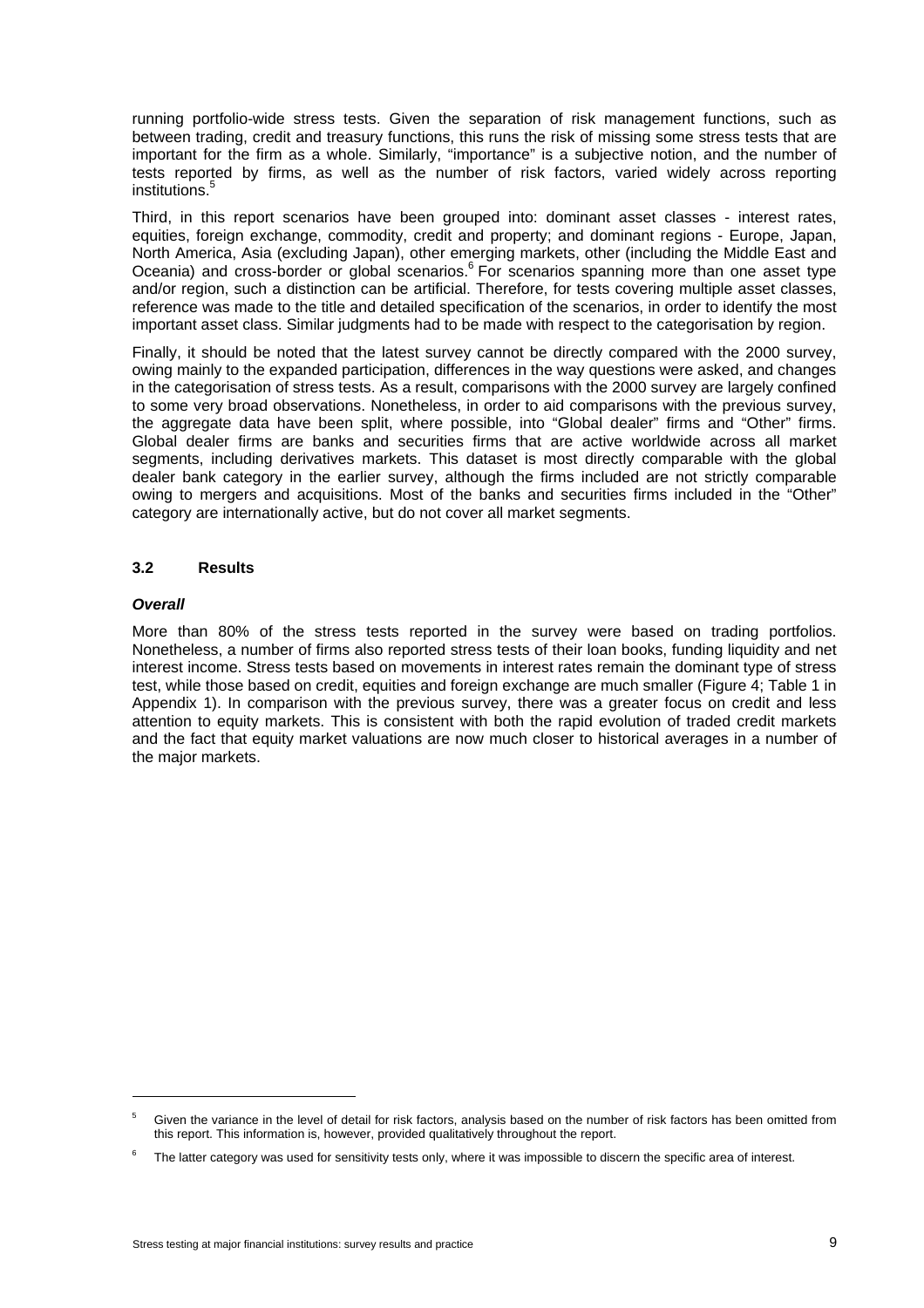### Figure 4

### **Stress tests**

### Number of tests



Note: The numbers in parenthesis refer to the number of banks running these tests.

 $1$  Includes funding liquidity stress tests.

By region, there is a large concentration of global sensitivity tests (Table 2 in Appendix 1). Nearly half of these tests comprise data exercises involving the examination of historical movements of relevant risk factors across a range of global markets. The grouping also includes simpler exercises which examine the sensitivity of a portfolio to a unit change in a market parameter, such as a 10 basis point increase in interest rates in major markets. Region-specific stress tests are more likely to be US- or emerging market-based. Stress tests are well suited to the latter as markets in these countries can become illiquid very quickly and, as a result of a crisis, move in ways quite different from their historical pattern.

Reflecting the interaction between risk managers and senior management, respondents identified 123 one-off scenarios that had been requested over the preceding 12 months. The split between those requested by management and those requested by regulators was fairly even. These scenarios may be slightly outdated as they reflect the perceived sources of risks in the 12-month period up until May 2004. Management requests for one-off tests related mainly to real estate, commodity prices and credit spreads. Requests by regulators, some of which were in the form of sensitivity tests, cover issues such as a fall in property prices and generic macroeconomic events.

### *Historical and hypothetical scenarios*

Some idea of the scenarios that firms felt were important enough to test is given in Tables 3a and 3b in Appendix 1. More specific details of the risk factors used in a number of topical scenarios are shown in Tables 4a-d; these tables group scenarios according to the way a particular issue is treated. In terms of historical scenarios, firms continue to focus on a number of major events such as Black Monday in 1987, the bond market decline of 1994, and the market turmoil associated with the collapse of LTCM and the Russian debt default in 1998. The latter has been particularly popular for interest rate and credit tests. Events surrounding the 1997 Asian financial crisis are also more common than in the 2000 survey, reflecting to some extent the wider participation of Asian institutions in the latest survey.

In the latest survey, the impact on financial markets of the terrorist attacks in the United States in 2001 has formed the basis for a number of historical and hypothetical scenarios. The tests concentrate on a number of asset types, including fixed income, equities and credit (Table 4a in Appendix 1). Of particular interest is how financial institutions are focusing on different aspects of the associated disruption to financial markets. For some institutions, the tested risk factors relate to domestic markets, while others have attempted to simulate virtually all aspects of the disruption. In some cases, this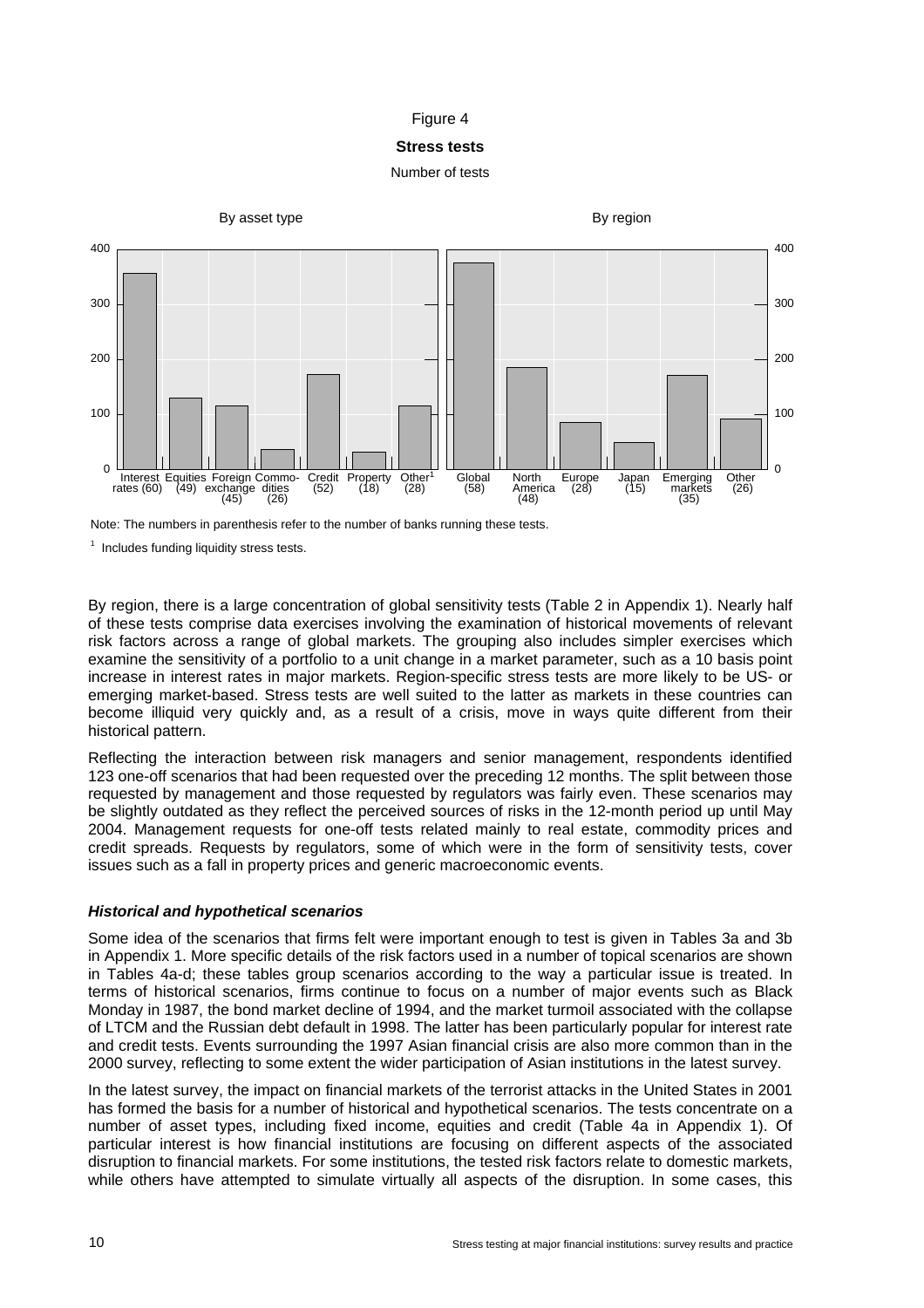includes quite detailed specifications, such as the term structure of implied volatility across the major asset markets. This may just reflect the increased ability of financial institutions to capture data. But more importantly, it may reflect the idiosyncratic nature of this particular event - in particular its impact on all aspects of the operation of financial markets - and therefore has highlighted the need to stress test at a sufficiently detailed level. The focus on 2001 also provides a recent example of how assets are correlated in a stressed environment that would have included a range of new instruments.

In terms of developing hypothetical stress tests, a large share of these tests are underpinned by scenarios based on changes in economic growth prospects. The majority of cases focus on a rise in interest rates, predicated on a stronger than expected pickup in economic growth in the industrialised countries. In contrast, a number of the emerging market scenarios consider an unexpected slowing in economic growth of the industrialised world, which then translates into widening sovereign credit spreads and a decline in stock prices. Aside from the slowing in economic growth for emerging market countries, other emerging market scenarios include the removal of currency pegs, the default of emerging market sovereigns, and developments in specific countries such as China (Table 4b in Appendix 1). A wide range of risk factors in emerging markets was listed, including domestic interest rates, exchange rates and credit spreads - mainly sovereign, but in some cases also local corporate spreads. For tied currencies, an interesting development has been the use of proxy markets to estimate potential changes in market volatility, such as the renminbi non-deliverable forward market.

High oil prices feature prominently in a number of stress test scenarios, including some of the economic outlook tests. The way most firms are choosing to look at the scenario of increased oil prices is to fit this into a macroeconomic framework and assess its impact on the broader economy, or, in the case of the loan book, on particular industries (Table 4c in Appendix 1). In a number of scenarios, the backdrop to the scenarios is rising geopolitical tension in the Middle East, or an act of terrorism. Oil-related historical events, such as the 1973-74 oil price shock, the Iraqi invasion of Kuwait in 1990, the subsequent Gulf war and the Iraq war in 2003, are sometimes being used to inform the development of these hypothetical scenarios. This is consistent with the more general development of an increase in the use of hybrid scenarios.

The running of property price scenarios was generally confined to markets that were either experiencing a property price boom, or had been subject to quite wide fluctuations in property prices in the past (Table 4d in Appendix 1). More generally, it is noticeable that, even among hypothetical scenarios with a common theme, the economic backdrops underpinning the scenarios are quite different, the parameters of interest vary, and there is a range of periods of interest.

### *Sensitivity tests*

Consistent with the previous survey, movements in interest rates are the most common simple sensitivity test theme, with tests based on equities and foreign exchange much less evident (Table 5 in Appendix 1). In terms of interest rates, parallel shifts predominate, though there are a number of tests involving changes in the shape of the yield curve. Similar to the previous survey, half of all tests including interest rates as a risk factor specify an increase, compared with only 14% specifying a decline. The remainder test in both directions. The weighting towards increases may reflect the net long duration position that these firms tend to run. Half of the equity sensitivity tests that firms are running specify a fall in equity prices; only 12% of scenarios incorporated an increase. Tested movements in currencies against the US dollar were more evenly balanced, though they generally favoured a decline in the US dollar.

### *Frequency of running stress tests and frequency of revision*

Test frequency statistics suggest that historical and sensitivity tests are run more frequently than hypothetical scenarios (Table 6 in Appendix 1): 92% of historical tests were run at least once a month; similarly, 74% of sensitivity tests were run over the same period. In contrast, a little more than half the hypothetical tests were run at least once a month, with more than one quarter of these tests run at an annual frequency. The lower frequency may reflect the more complex and situation-specific nature of hypothetical scenarios. Consistent with the observation that the performance of particular stress test scenarios over time is informative, the statistics on when the stress tests were last revised suggest that historical and sensitivity tests are revised relatively infrequently (Table 7 in Appendix 1).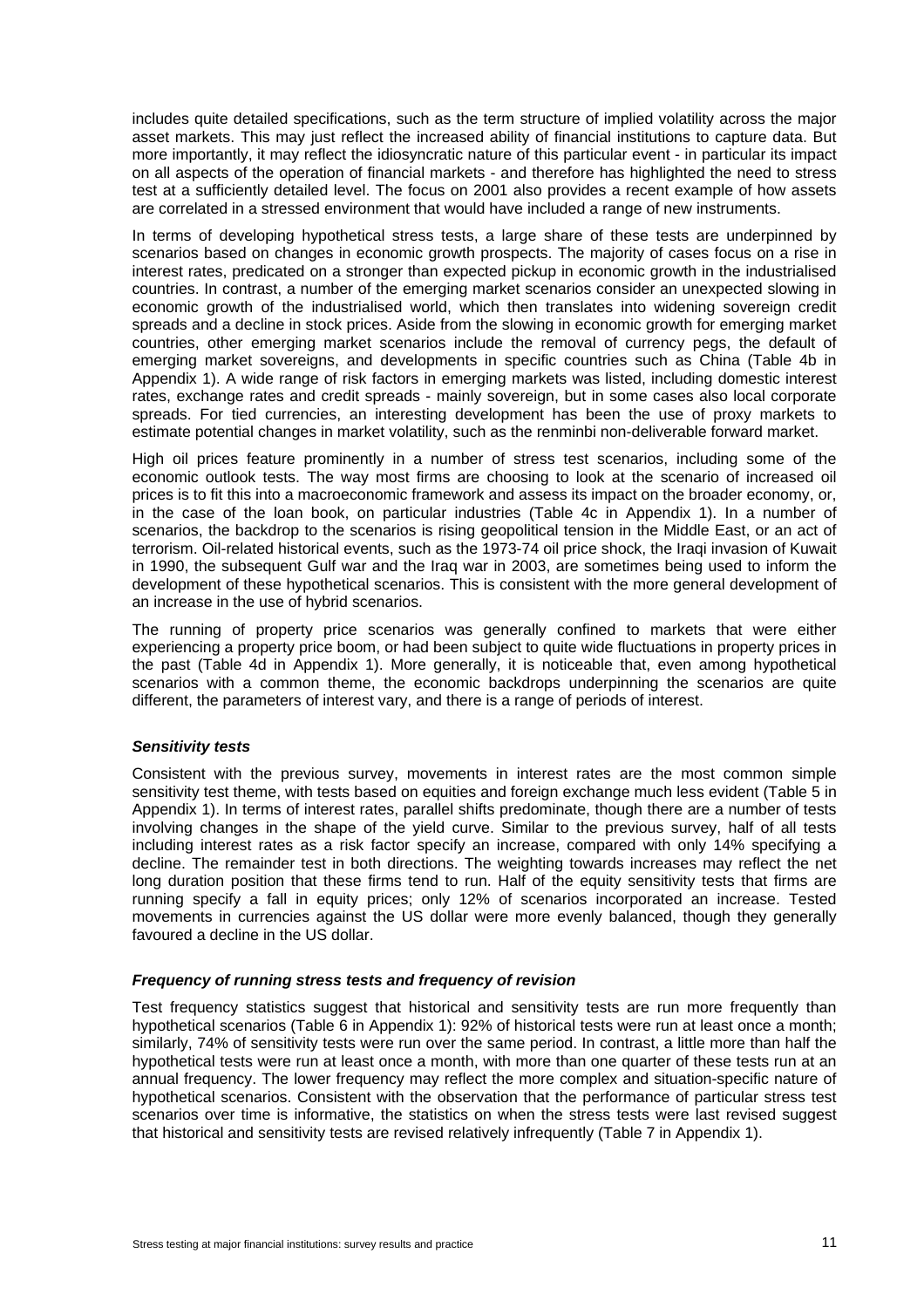### *Developments by firm type*

As noted previously, in this survey firms were split into two categories - global dealer firms and other firms - in order to facilitate peer group comparisons. Each reporting firm was classified by its national central bank. Of the 64 firms participating in the survey, 21 institutions from six different countries were nominated as global dealer firms; the remainder were mainly internationally active firms, though they were not active across all market segments. The main distinguishing feature of global dealer firms was that nearly half of the stress tests reported by them were based on hypothetical scenarios, with the remainder split fairly evenly between historical stress tests and sensitivity tests. In contrast, more than half the stress tests being run by other firms were sensitivity tests (Tables 1b and 1c in Appendix 1).

Consistent with the greater complexity of their businesses (such as options trading) and their greater coverage across product lines and geographical regions, global dealer firms were more likely to be running global scenarios and include volatility and the term structure of volatility in different markets in their stress tests. (Tables 2b and 2c in Appendix 1). Global dealer firms were giving equal weight to credit and interest rate scenarios - both accounted for just under 30% of total stress tests run by global dealer firms - whereas stress tests of other firms predominantly related to interest rates (more than 40% of the total). In comparison with the 2000 survey, the most noticeable development for global dealer firms was a reduction in the share of equity market-related scenarios. A similar trend, though somewhat less marked, was also evident for other firms.

In terms of stress test practice, global dealer firms were more likely to be using stress tests as the basis for the assignment of economic capital and applying market risk stress testing techniques to all credit exposures (see below). Similar generalisations were harder to make for other firms, though it was noticeable that some firms were quite innovative in addressing problems specific to local markets, particularly in relation to emerging markets.

### **4. Specific issues**

### **4.1 The treatment of credit risks**

One area that arose repeatedly in discussions on stress tests with reporting firms and market practitioners was the need to develop better stress tests incorporating loan portfolios. The risks associated with loan portfolios represent the greatest threat to the viability of many banks, and it was felt that developments in this area lagged those in the market risk area by a large margin.

Stress testing of credit risks by firms is largely confined to two main types of testing: stress testing of credit spreads in trading books, such as swap spreads, corporate bond spreads and credit default swap (CDS) spreads; and the independent (and infrequent) stress testing of loan books and other credit exposures. The stress testing of credit spreads in trading portfolios is reasonably straightforward as the availability of a market price means that one variable - the credit spread - can be used to produce a mark to market value. In the separate stress testing of loan books, loan-related variables such as the probability of default, recovery rates, collateral values, rating migration probabilities and internal ratings assigned to borrowers are stressed. These scenarios are often underpinned by a shock to the macroeconomic environment.

Notwithstanding the common source of risk, efforts to develop integrated credit stress tests for both trading and loan books have been hindered by a number of factors such as: differences in accounting treatment; a lack of trading markets for certain products; and/or the organisational structure of firms, including differences in technology platforms. At the most basic level, some firms lack the system infrastructure to generate an integrated risk profile, or have an insufficient history of aggregated data.

One type of risk management exercise that is being undertaken in order to overcome such issues is based on a mark to market framework. This is a methodological extension of the market risk stress testing of trading portfolios to all credit exposures. But the marking to market of credit exposures, other than those associated with trading portfolios, is a difficult task. All credit exposures, including loans, counterparty risk for derivatives transactions and undrawn commitment lines, have to be quantified; a risk rating needs to be assigned to each obligor; and credit spreads have to be estimated in order to calculate present values. When this mark to market evaluation deviates from the disclosed accounting treatment - loans are normally accounted for on an accrual basis - a shadow set of accounts needs to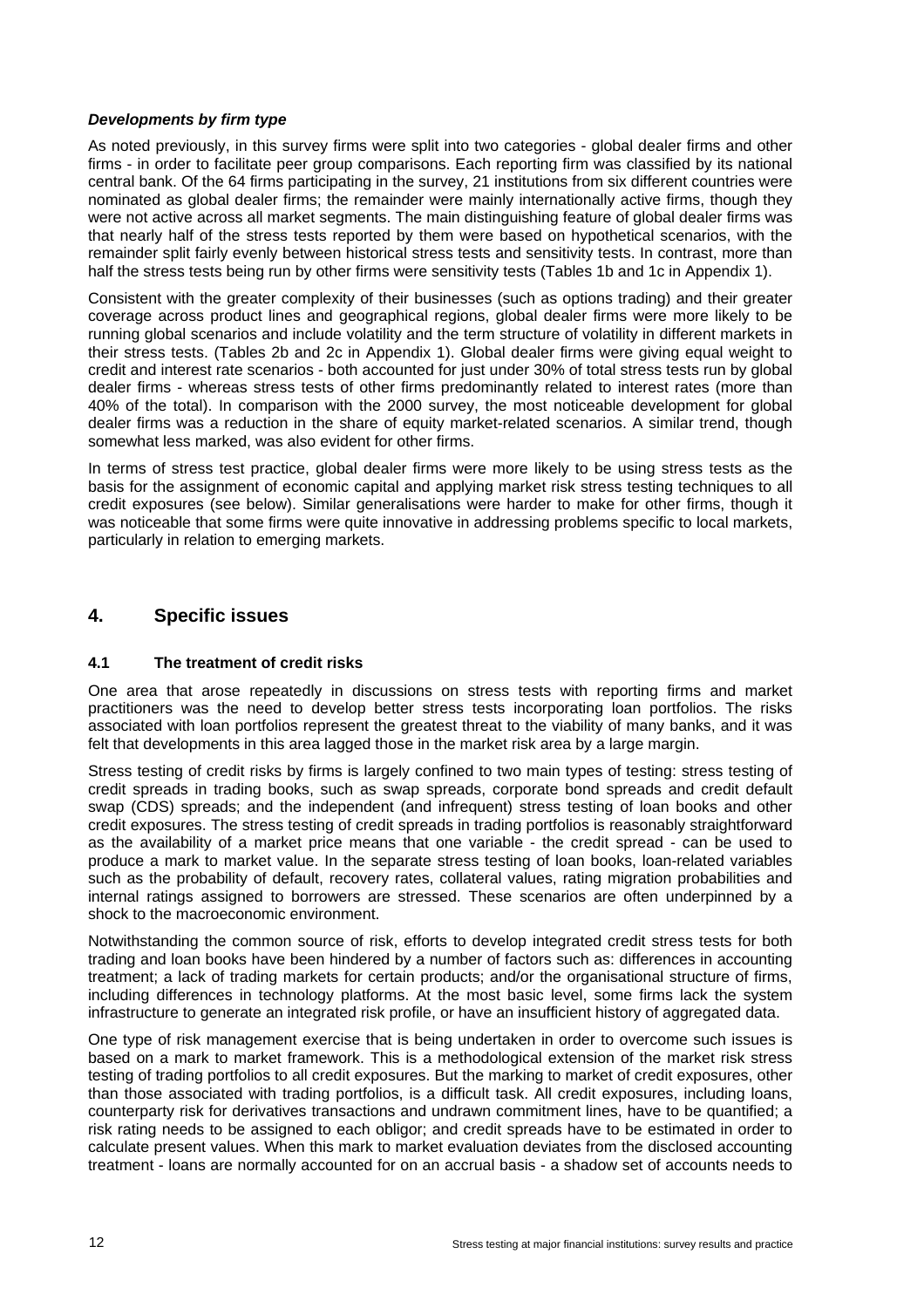be kept for management purposes (managerial accounting). Accordingly, this technique requires substantial effort and IT resources.

In practical terms, the difficulty faced by commercial banks was evident when their practices were compared with those of securities firms. In contrast to commercial banks, securities firms are more able to rely on market prices to value much of their credit portfolios. These portfolios have a high proportion of traded credit instruments, such as corporate bonds and CDSs. On the other hand, most commercial banks have a large traditional loan portfolio, the majority of which is normally with unrated borrowers, including many small and medium-sized enterprises. The proportion of the portfolio which can be readily marked to market is normally very small.

For those firms pursuing a mark to market framework, various sources are used to value loan portfolios. For the credit risk attaching to larger corporates, firms may use CDS or corporate bond prices to obtain a reasonable estimate of credit spreads if loan prices are not available. For other listed companies, equity prices may be used to derive relevant credit parameters. For unrated and unlisted counterparties to whom they lend and/or with whom they have counterparty credit relationships, internal models are used to map internal credit ratings and other parameters to credit spreads of other corporates of similar standing, leading directly or indirectly to the estimation of credit spreads. Once this framework is established, it becomes relatively easy for the firm to run integrated evaluations as market-based credit spreads are readily available and easy to handle, particularly in comparison with estimations of the probability of default and loss-given-default.

This methodology, however, has a number of drawbacks. First, as noted above, there may be a difference between the accounting and economic treatment of credit risks embedded in loans. Second, in some markets information on credit spreads may not be readily available, or what information there is may be too volatile or transaction-specific - because of illiquid markets - to be of any use for producing meaningful results. In a similar vein, it is also not clear how common stress tests across both traded credit products and loan portfolios should be utilised given the varying time horizons for different assets.

### **4.2 Integration**

In general, risk managers are striving for a more integrated risk management framework. At a very basic level, the separation of risk management functions has proved problematical for some institutions: the stress testing of trading portfolios, loan books, funding liquidity and operational risk is often undertaken in different areas of a firm, making internal consistency across integrated scenarios difficult.

As noted previously, even the integration of credit and market risks remains a long way off for many firms. A number of risk managers viewed it as an area that needs development over the medium term. Nonetheless, there is not universal agreement that stress tests should be common across all books, as some scenarios that are appropriate for credit books might not be appropriate for market books, and vice versa. This dichotomy also applies to the consistent application of stress testing by financial conglomerates across banking, life insurance and wealth management operations. Market practitioners noted that, in order to gain momentum on these initiatives, it was important to establish some form of shadow marking to market of non-traded portfolios across the firm. This would encourage a firm-wide focus on economic capital and would eventually promote broader management support.

The development of markets such as the CDS market and the secondary loan market has been very helpful in respect of data availability and transparency in a limited number of markets. This aids the marking to market of portfolios as credit risk factors are reduced to a credit spread. The increased integration of these markets into risk management frameworks may also have an added benefit of amplifying market liquidity by encouraging the use of these products.

Much of the increased coverage and complexity of stress tests since the last survey in 2000 was attributed by the market practitioners to enhanced IT capabilities. Nonetheless, the demands of integrated risk management on IT capacities remain intense, particularly in an environment in which interested parties - senior managers, business lines and risk managers - are seeking to incorporate more scenarios, an increased number of risk factors and a higher frequency of testing. At the same time, a practical problem for institutions remains the range of IT platforms within organisations. Some progress has been made, particularly in the area of data warehousing facilities, but it remains a significant issue for loan-related risks.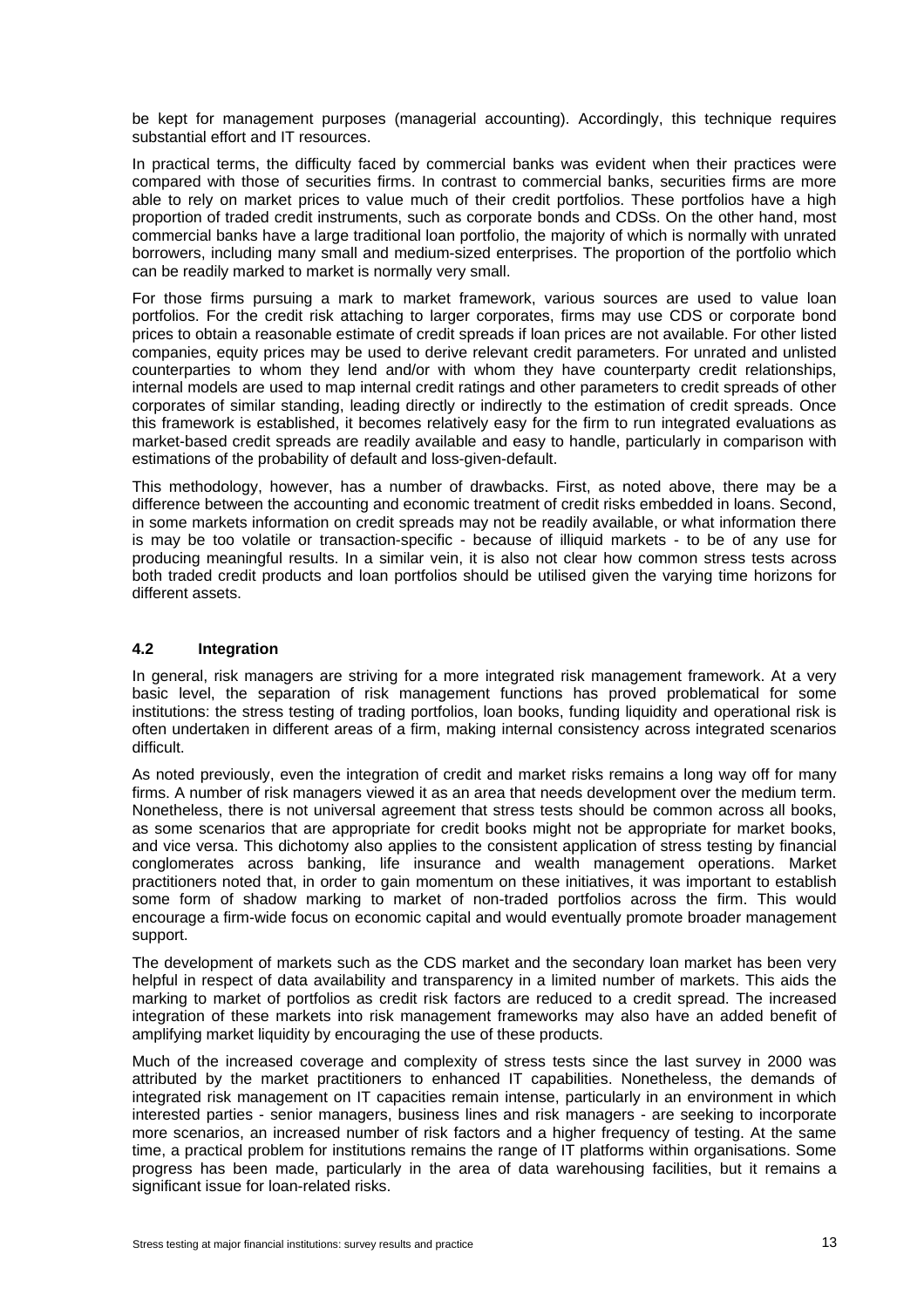### **4.3 Market liquidity**

The treatment of market liquidity was identified as a key issue in the stress testing survey conducted by the CGFS in 2000. It appears, however, that only limited progress has been made, reflecting significant challenges in this area. Some of the ways in which firms incorporate liquidity effects into stress test scenarios are:

- liquidity effects are incorporated to the extent that scenarios are based on historical moves directly in the case of historical scenarios and historical sensitivity tests, and indirectly for hypothetical scenarios based on historical data;
- holding periods are extended; or
- historical moves are inflated by a factor so as to take into account illiquidity in particular markets. One firm, for example, spoke of a "general liquidity adjustment for shocks in order to account for re-balancing of derivative portfolios" and applied a larger change to illiquid product prices.

Some firms split risk factors into groups according to liquidity profile. An appropriate liquidity horizon is then attributed to each group. This is a particularly important distinction for those institutions involved in emerging markets. For those institutions covering very illiquid assets, such as property or unlisted equities, expected losses need to be covered by capital in the form of provisions (thereby obviating the need to sell the asset); as a result, a much longer period, such as half a year, might be assumed to verify that there is enough capital to cover the risk. Another variation is that for each scenario multiple periods are examined, such as a one-day move, a movement to worst and a movement until stabilisation. Some efforts are also under way which examine bid-ask spreads in particular markets and what could realistically be sold in a stressed market environment.

Feedback effects, such as the possible amplification of a negative market trend owing to loss-cutting transactions by the institutions themselves, are recognised by firms but are not yet explicitly incorporated in hypothetical scenarios. Implicitly, they may be folded into assumptions about market liquidity.

An unanticipated exit of a major market player is treated as one of the risk sources which could cause market turbulence. Not many institutions, however, are running this type of scenario. Those firms that are running these scenarios are mainly focusing on the withdrawal of the major market player from a particular market, rather than the failure of a major market-maker. A few firms mentioned the possibility of a central bank response when financial markets face crisis.

### **4.4 Funding liquidity**

A little under one third of the firms reported running funding liquidity scenarios in the survey. However, follow-up interviews with risk managers suggest that most institutions are running this type of scenario, but because of a separation of risk management functions between asset and liability managers, some of these scenarios may not have been reported. Of the scenarios that were reported, most were well articulated, with the funding crisis coming from a variety of sources, such as a ratings downgrade or an expectation of a downgrade - leading to an increase in funding costs and/or a reduction in the availability of foreign currency funding - a sharp increase in the drawdown of commitments by borrowers, or a sudden change in the composition of deposits. Most of these scenarios were based around a firm-specific event, which does not necessarily have systemic implications.

Other stress tests of funding liquidity were more closely related to operational risks, with these stress tests ranging from a location-specific event in a major financial centre, through to the risks associated with an event that has an adverse impact on a firm-specific critical location. Some of these tests explicitly recognise that even a small amount of "trapped" liquidity can have a serious impact on system-wide liquidity and draw strongly from historical experience, such as the terrorist attacks in the United States in 2001.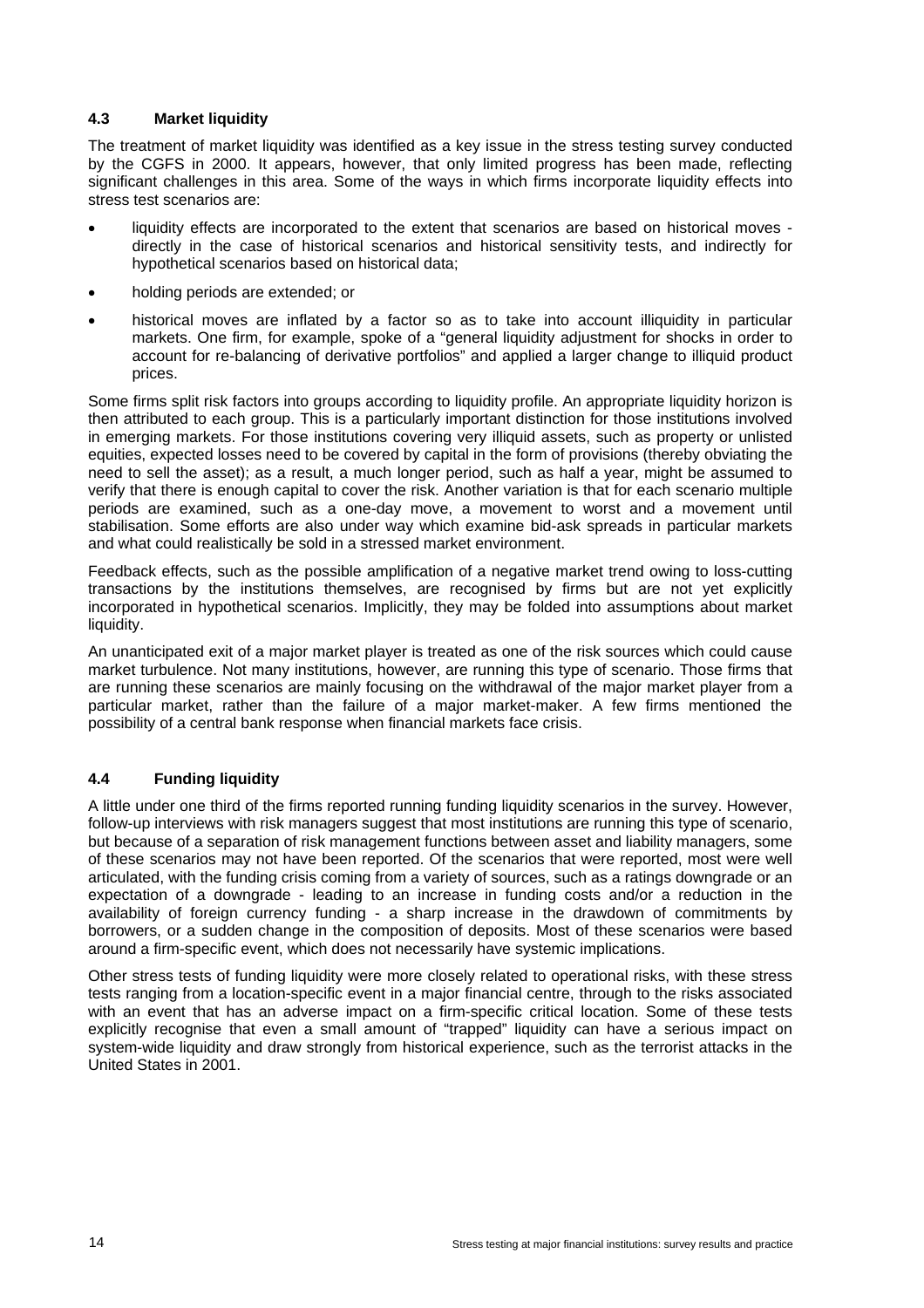### **5. Conclusions**

Stress testing is becoming more integrated into risk management frameworks at firms, particularly the management of market risks. This has occurred because stress testing practice has evolved in a way which is meeting the demands of senior management, business units and third parties such as investors. Stress tests remain an important (and intuitive) tool for risk managers to communicate with senior management about risk exposure, and in turn an important way for senior management to communicate a firm's risk appetite with disparate parts of large financial firms. Details of stress test programmes now form an integral part of risk management practices that are outlined in the public releases for a large number of firms. Stress tests are often being used to set exposure limits, and in some cases allocate economic capital, particularly in markets where VaR is of limited value, such as markets with non-linear exposures, or markets subject to frequent price gapping. Nonetheless, even in cases where stress tests are being used to allocate economic capital, qualitative assessments are still being made. Stress tests are also being used to explore the risks associated with regime shifts, funding liquidity and the impact that a stressed environment would have on business plans.

There is no ideal framework or single exponent of best practice on stress testing, and industry practices still vary widely. This reflects not only the varying levels of sophistication across institutions but, more importantly, the different risk profiles of the firms, the availability of transparent data and, notably, the degree to which there is an alignment of interests between senior management and business lines. Some of the technological and data hurdles are being overcome, marked by progress on the introduction of common platforms within and across business units and the increased availability of transparent data. However, the cost and availability of data warehousing remain a hurdle, particularly in the area of credit risk management.

Of particular note, loan books are gradually becoming the subject of stress tests, although this development is at a relatively early stage compared with the stress testing of traded market portfolios. In addition to providing efficient risk hedging tools which enhance the management of credit risks carried by financial institutions on loan books, the gradual deepening of the credit default swap market has provided the wherewithal to value some loan portfolios, albeit for a limited range of countries. Nonetheless, the integration of market risk and credit risk embedded in loan books remains some way off for most firms, hindered by an inability to mark to market some portfolios, different holding periods and a division of risk management responsibilities within organisations. More generally, the work of the group supports the notion that the ongoing development of financial markets is an important building block for the further development of risk management capabilities.

The increased integration of stress testing into risk management frameworks at financial institutions has important implications for financial markets. At the institutional level, the incorporation of information about stress events should be leading to better informed decision-making by financial institutions. From a systemic perspective, the adverse consequences of these events may therefore be reduced. In addition, how the financial system (including financial markets) responds to variations in the likelihood of specific events occurring has changed since individual institutions are taking into account information about a wide range of possible scenarios and, where it is deemed prudent, taking action to avoid the adverse consequences of these events. Accordingly, it is important that the overall consequences of risk management practices at financial institutions be well understood. This review of stress test practices is one part of that effort.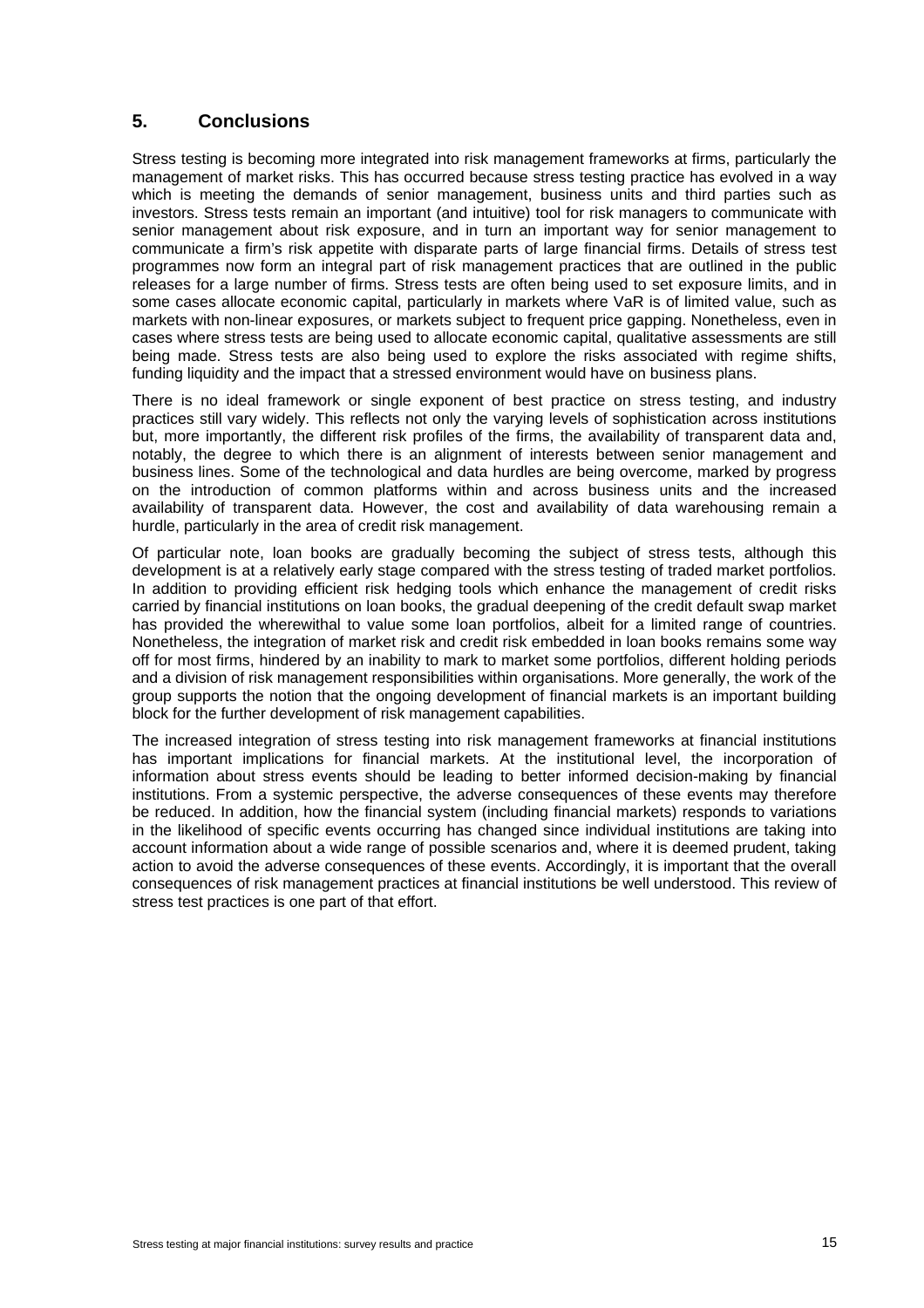### **Appendix 1: Tables**

### **Scenario types - All firms**

Number of tests

|              | <b>Interest</b><br>rates | <b>Equities</b> | <b>FX</b> | <b>Commodities</b> | <b>Credit</b> | <b>Property</b> | Other | <b>Multiple</b> | Total |
|--------------|--------------------------|-----------------|-----------|--------------------|---------------|-----------------|-------|-----------------|-------|
| Historical   | 92                       | 50              | 30        | 2                  | 32            |                 | 5     | na              | 212   |
| Hypothetical | 81                       | 36              | 26        | 20                 | 72            | 18              | 40    | na              | 293   |
| Sensitivity  | 184                      | 44              | 60        | 15                 | 70            | 13              | 21    | 51              | 458   |
| Total        | 357                      | 130             | 116       | 37                 | 174           | 32              | 66    | 51              | 963   |

Table 1b

### **Scenario types - Global dealer firms**

Number of tests

|              | <b>Interest</b><br>rates | <b>Equities</b> | <b>FX</b> | <b>Commodities</b> | <b>Credit</b> | <b>Property</b> | Other | <b>Multiple</b> | Total |
|--------------|--------------------------|-----------------|-----------|--------------------|---------------|-----------------|-------|-----------------|-------|
| Historical   | 17                       | 5               | 12        | 0                  | 17            | 0               | 3     | na              | 54    |
| Hypothetical | 28                       | 17              | 12        | 12                 | 34            | 3               | 18    | na              | 124   |
| Sensitivity  | 24                       | 14              |           |                    | 27            |                 | 5     | 5               | 84    |
| Total        | 69                       | 36              | 31        | 13                 | 78            | 4               | 26    | 5               | 262   |

| Table 1c |  |
|----------|--|
|----------|--|

### **Scenario types - All other firms**

|              | <b>Interest</b><br>rates | <b>Equities</b> | <b>FX</b> | <b>Commodities</b> | <b>Credit</b> | <b>Property</b> | Other | <b>Multiple</b> | Total |
|--------------|--------------------------|-----------------|-----------|--------------------|---------------|-----------------|-------|-----------------|-------|
| Historical   | 75                       | 45              | 18        | 2                  | 15            |                 | 2     | na              | 158   |
| Hypothetical | 53                       | 19              | 14        | 8                  | 38            | 15              | 22    | na              | 169   |
| Sensitivity  | 160                      | 30              | 53        | 14                 | 43            | 12              | 16    | 46              | 374   |
| Total        | 288                      | 94              | 85        | 24                 | 96            | 28              | 40    | 46              | 701   |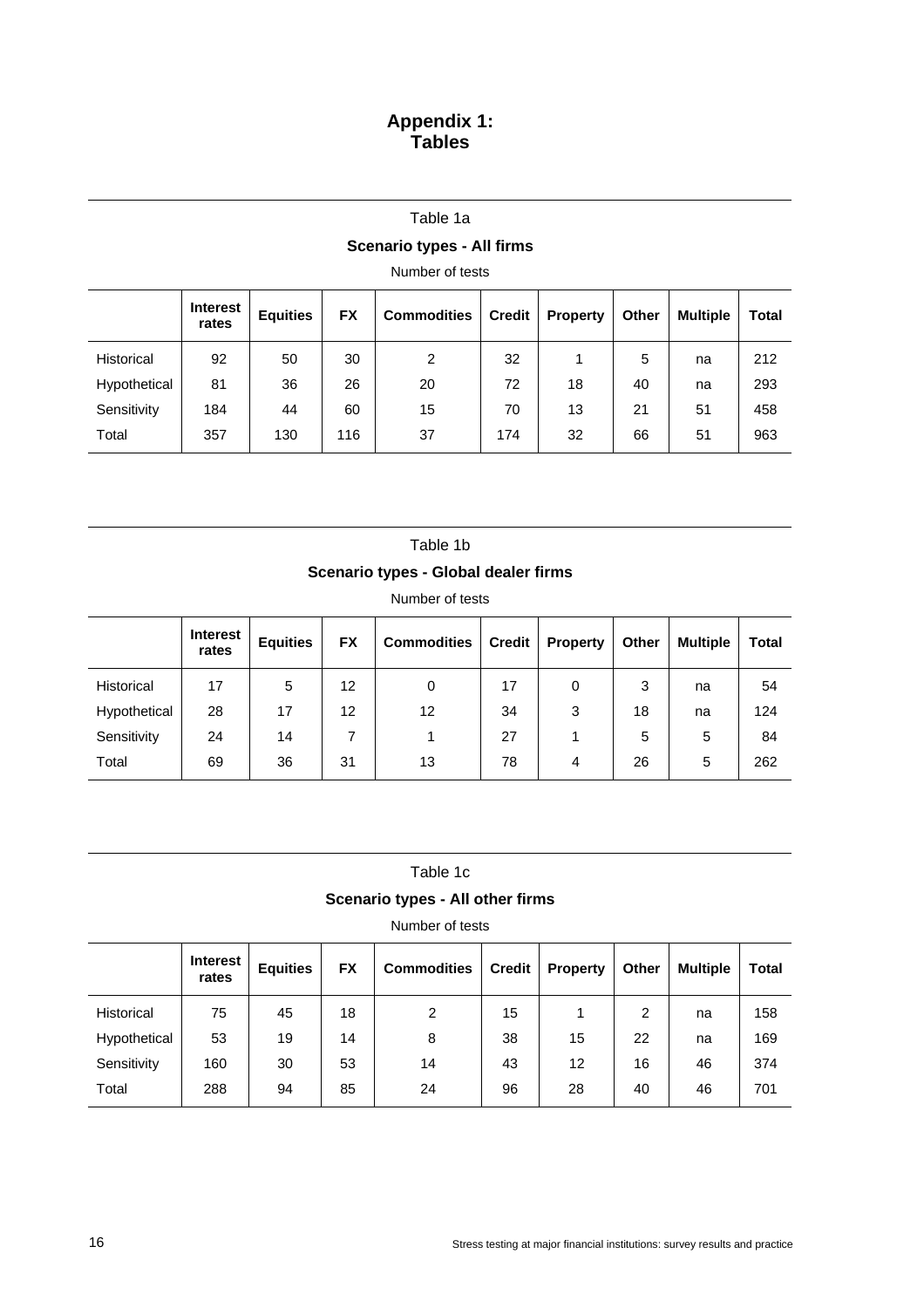# Table 2a

# **Scenarios (by region) - All firms**

Number of tests

|                   | <b>North</b><br>America | <b>Europe</b> | Japan | Non-Japan<br>Asia (NJA) | <b>Emerging</b><br>markets<br>(excl NJA) | <b>Other</b> | Global | <b>Total</b> |
|-------------------|-------------------------|---------------|-------|-------------------------|------------------------------------------|--------------|--------|--------------|
| <b>Historical</b> | 73                      | 19            | 12    | 27                      | 25                                       | 7            | 49     | 212          |
| Hypothetical      | 51                      | 28            | 18    | 57                      | 20                                       | 40           | 79     | 293          |
| Sensitivity       | 62                      | 39            | 20    | 40                      | 3                                        | 45           | 249    | 458          |
| Total             | 186                     | 86            | 50    | 124                     | 48                                       | 92           | 377    | 963          |

### Table 2b

### **Scenarios (by region) - Global dealer firms**

Number of tests

|              | <b>North</b><br>America | <b>Europe</b> | Japan | Non-Japan<br>Asia (NJA) | <b>Emerging</b><br>markets<br>(excl NJA) | <b>Other</b> | Global | <b>Total</b> |
|--------------|-------------------------|---------------|-------|-------------------------|------------------------------------------|--------------|--------|--------------|
| Historical   | 22                      | 3             | 0     | 5                       | 7                                        |              | 16     | 54           |
| Hypothetical | 21                      | 15            |       | 14                      | 11                                       | 15           | 47     | 124          |
| Sensitivity  | 2                       | 12            |       | 1                       | $\overline{2}$                           | 0            | 66     | 84           |
| Total        | 45                      | 30            | 2     | 20                      | 20                                       | 16           | 129    | 262          |

| Table 2c |  |
|----------|--|
|----------|--|

### **Scenarios (by region) - All other firms**

|                   | <b>North</b><br>America | <b>Europe</b> | Japan             | Non-Japan<br>Asia (NJA) | <b>Emerging</b><br>markets<br>(excl NJA) | <b>Other</b> | Global | <b>Total</b> |
|-------------------|-------------------------|---------------|-------------------|-------------------------|------------------------------------------|--------------|--------|--------------|
| <b>Historical</b> | 51                      | 16            | $12 \overline{ }$ | 22                      | 18                                       | 6            | 33     | 158          |
| Hypothetical      | 30                      | 13            | 17                | 43                      | 9                                        | 25           | 32     | 169          |
| Sensitivity       | 60                      | 27            | 19                | 39                      |                                          | 45           | 183    | 374          |
| Total             | 141                     | 56            | 48                | 104                     | 28                                       | 76           | 248    | 701          |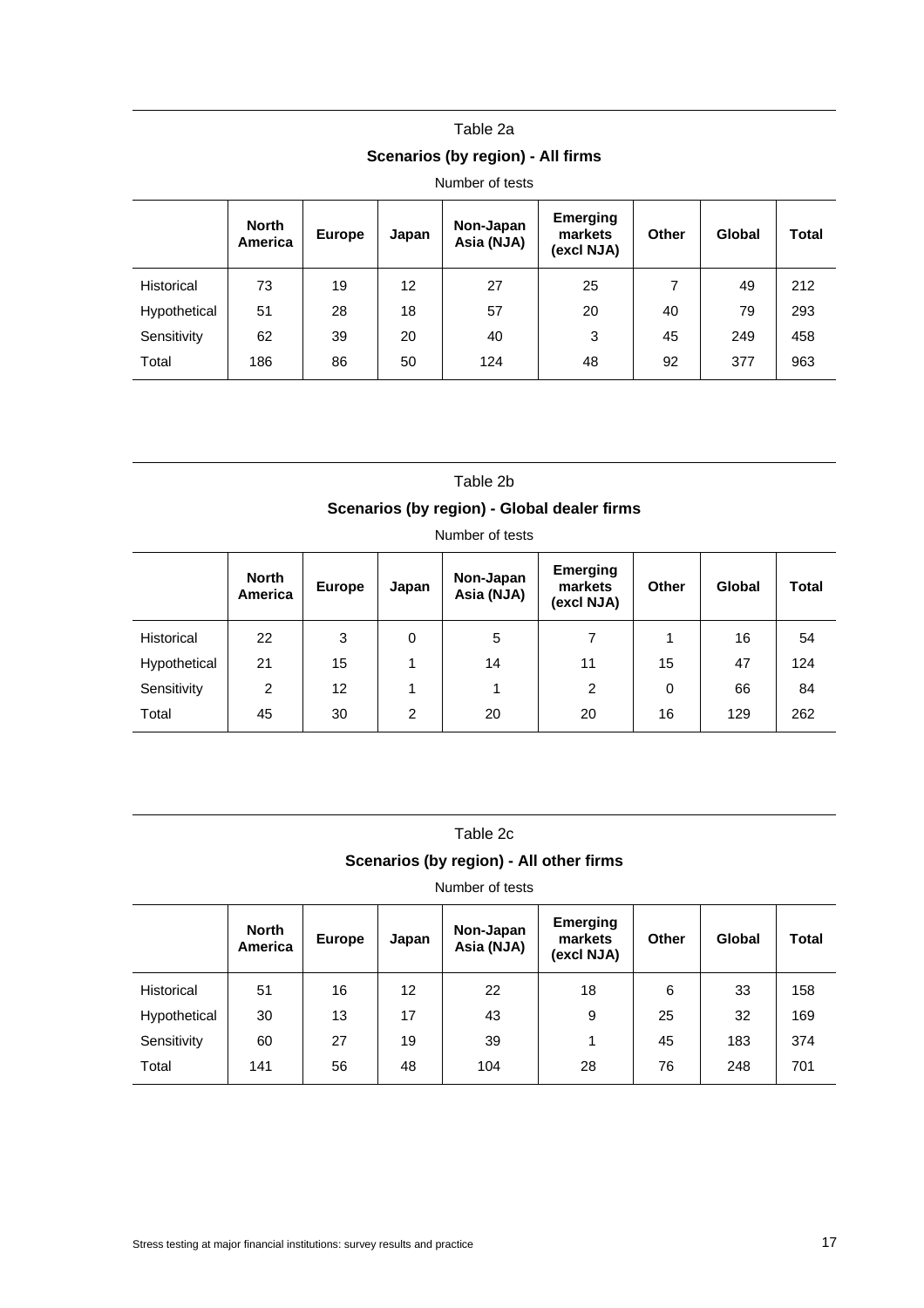| Category             | Historical <sup>2</sup>                                                                                                                                                            | Hypothetical                                                                                                                                                                                                                                                                  |
|----------------------|------------------------------------------------------------------------------------------------------------------------------------------------------------------------------------|-------------------------------------------------------------------------------------------------------------------------------------------------------------------------------------------------------------------------------------------------------------------------------|
| Interest rates (173) | 1994 - bond market sell-off<br>1997 - Asian financial crisis<br>1998 - incl LTCM, Russia and Japan<br>2001 - terrorist attacks in the United States<br>2003 - bond market sell-off | US economic outlook, incl.<br>monetary policy (21)<br>Global economic outlook (11)<br>Increase in inflation expectations<br>(8)<br>China (6)<br>Japanese monetary policy (6)                                                                                                  |
| Equities (86)        | 1987 - Black Monday<br>1997 - Asian financial crisis<br>2000 - bursting of IT bubble<br>2001 - terrorist attacks in the United States                                              | Geopolitical unrest (5)<br>Terrorist attack (5)<br>Global economic outlook (4)                                                                                                                                                                                                |
| FX (56)              | 1992 - EMS crisis<br>1997 - Asian financial crisis<br>1998 - incl Russia                                                                                                           | Collapse of currency pegs (7)                                                                                                                                                                                                                                                 |
| Commodities (22)     |                                                                                                                                                                                    | Oil price scenario (11)<br>Geopolitical unrest in the Middle<br>East $(6)$                                                                                                                                                                                                    |
| Credit (104)         | 1997 - Asian financial crisis<br>1998 - incl Russia<br>2001 - terrorist attacks in the United States                                                                               | Emerging market economic<br>outlook, incl default (10)<br>Euro area economic outlook (7)<br>Global economic outlook (6)<br>Natural disaster (4)<br>China, incl a change in currency<br>arrangements (4)<br>US government-sponsored<br>enterprises (4)<br>Terrorist attack (4) |
| Property (19)        |                                                                                                                                                                                    | Fewer than three per hypothetical<br>episode                                                                                                                                                                                                                                  |
| Other (45)           |                                                                                                                                                                                    | Bank funding (23)<br>Global economy (4)                                                                                                                                                                                                                                       |
|                      | Bracketed figures refer to the number of scenarios. <sup>2</sup> Historical episodes with more than three references.                                                              |                                                                                                                                                                                                                                                                               |

Table 3a Historical and hypothetical scenarios - by type of asset<sup>1</sup>

18 Stress testing at major financial institutions: survey results and practice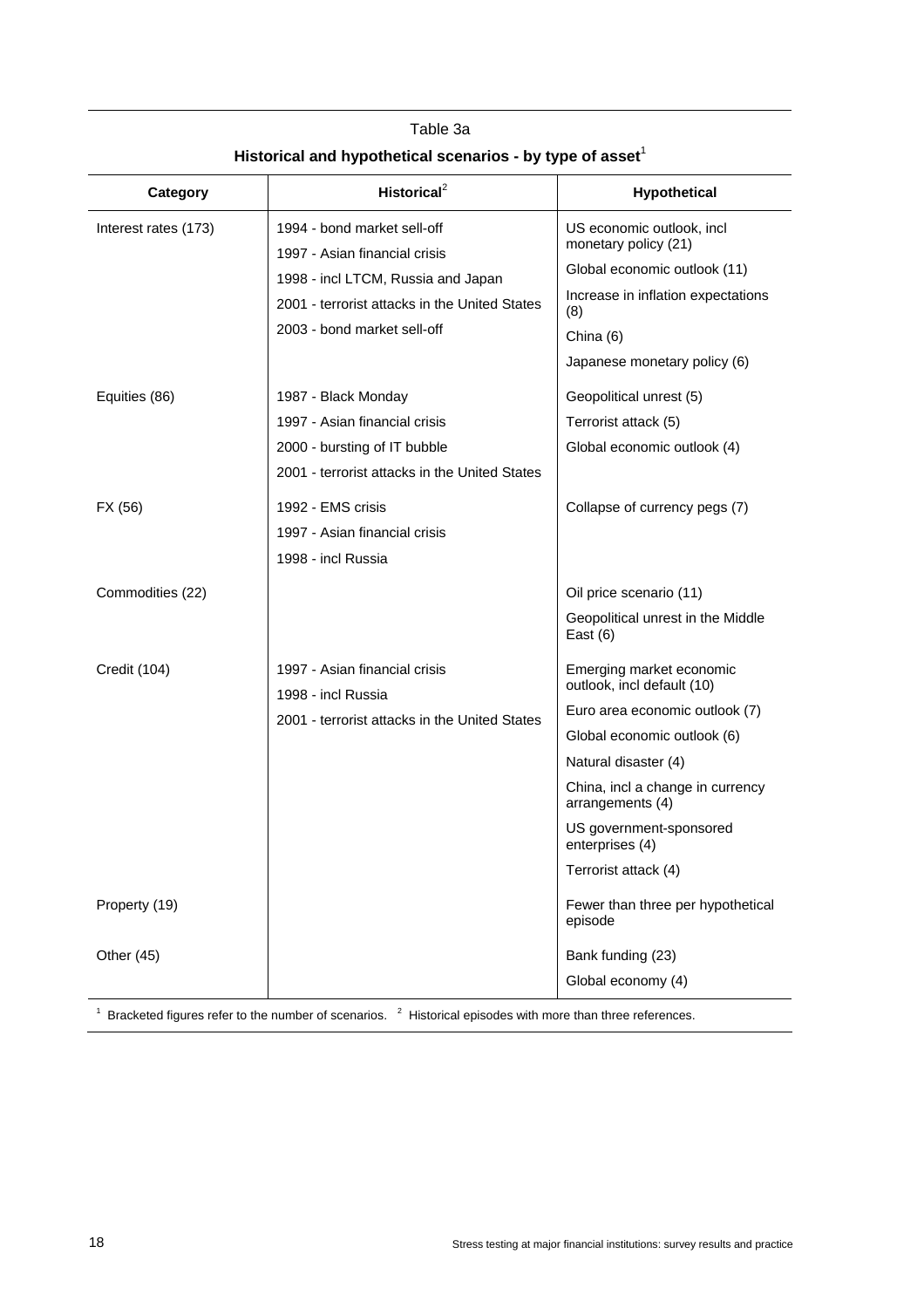| Region                         | Historical <sup>2</sup>                            | Hypothetical                                           |
|--------------------------------|----------------------------------------------------|--------------------------------------------------------|
| Europe (47)                    | 1992 - EMS crisis                                  | Euro area economic outlook (10)                        |
| Japan (30)                     | 1998 - Japan                                       | Japanese economic outlook, incl<br>monetary policy (8) |
|                                |                                                    | Japanese financial system (4)                          |
| North America (124)            | 1987 - Black Monday<br>1994 - bond market sell-off | US economic outlook, including<br>monetary policy (23) |
|                                | 2001 - terrorist attacks in the United States      | US government-sponsored<br>enterprises (4)             |
|                                | 2003 - bond market sell-off                        | Inflation expectations (4)                             |
| Asia, excl Japan (84)          | 1997 - Asian financial crisis                      | China (10)                                             |
|                                |                                                    | Change in currency arrangements<br>(9)                 |
|                                |                                                    | Geopolitical developments in Asia<br>(8)               |
|                                |                                                    | Funding liquidity (7)                                  |
|                                |                                                    | Asian economic outlook (4)                             |
|                                |                                                    | Natural disaster (4)                                   |
| Other emerging markets<br>(45) | 1994 - Mexico                                      | Emerging market economic<br>outlook, incl default (12) |
|                                | 1998 - Russia                                      |                                                        |
| Other (47)                     | 1990 - Gulf war<br>2003 - Iraq war                 | Geopolitical developments in the<br>Middle East (12)   |
|                                |                                                    | Oil (7)                                                |
|                                |                                                    | Funding liquidity (4)                                  |
|                                |                                                    | Terrorist attack (3)                                   |
| <b>Global (128)</b>            | 1994 - bond market sell-off                        | Global economic outlook (22)                           |
|                                | 1998 - incl LTCM and Russia                        | Terrorist attack (7)                                   |
|                                | 2000 - bursting of information technology          | Funding liquidity (7)                                  |
|                                | bubble                                             | Inflation expectations (5)                             |
|                                |                                                    | Capital flight (3)                                     |

# Table 3b **Historical and hypothetical scenarios - by region**<sup>1</sup>

 $1$  Bracketed figures refer to the number of scenarios.  $2$  Historical episodes with more than three references.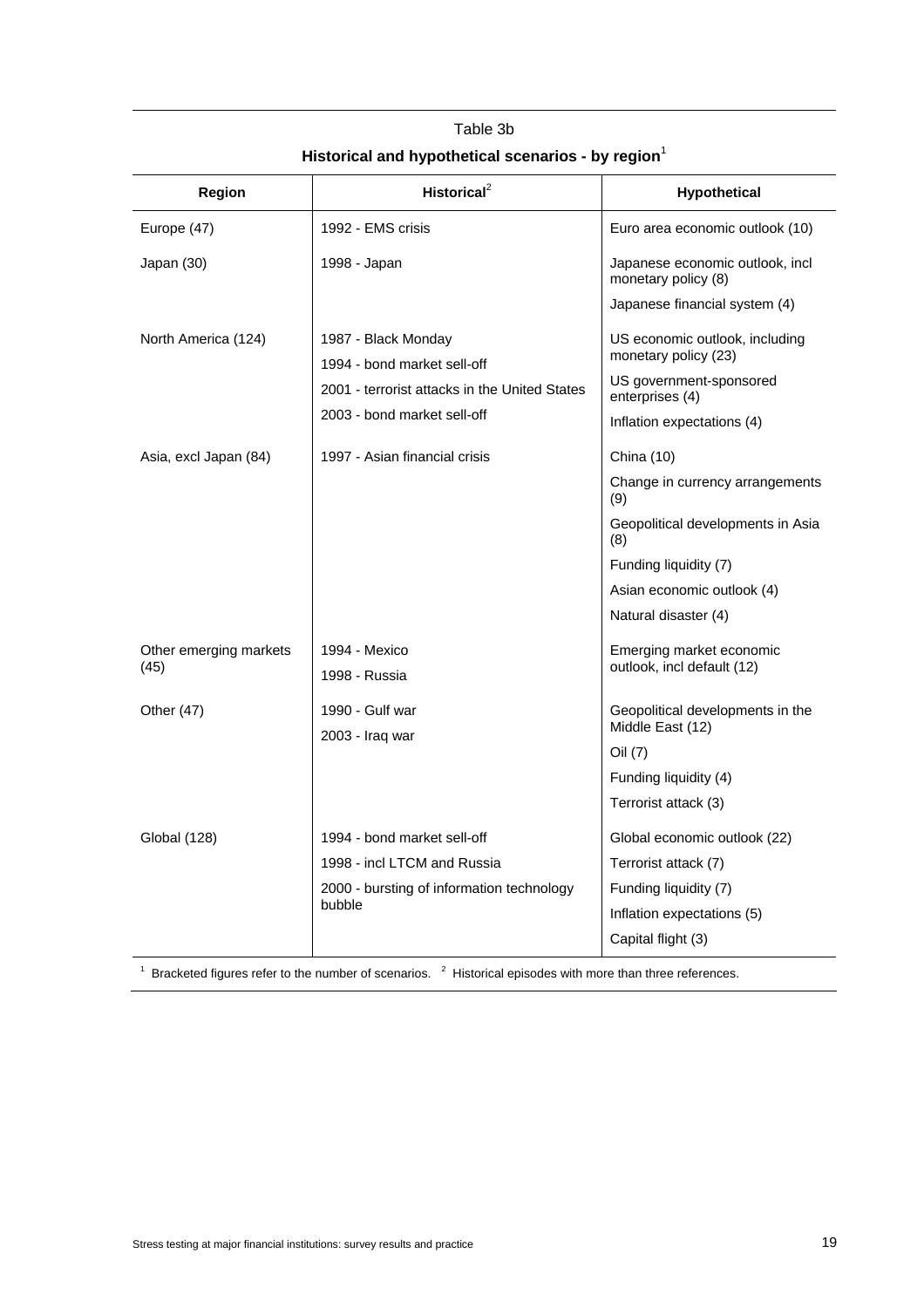|                                          |                                  |                                    |                                             |                         |               |            |              |              | <b>Terror scenarios</b> | Table 4a |            |                            |              |                       |                                                          |                             |                                           |                |                    |
|------------------------------------------|----------------------------------|------------------------------------|---------------------------------------------|-------------------------|---------------|------------|--------------|--------------|-------------------------|----------|------------|----------------------------|--------------|-----------------------|----------------------------------------------------------|-----------------------------|-------------------------------------------|----------------|--------------------|
| Scenario<br>background                   | <b>Tenor</b>                     |                                    | Interest rate                               |                         | <b>Equity</b> |            |              |              | Credit                  |          |            | <b>Macro</b>               | Other        | No of                 |                                                          |                             |                                           |                |                    |
|                                          |                                  | <b>US</b>                          | Eur                                         | $\mathsf{JP}$           | Asia          | Other      | <b>US</b>    | Eur          | JP                      | Asia     | Other      | <b>FX</b>                  | Swap<br>sprd | <b>Credit</b><br>sprd | Other<br>factors                                         | factor                      | factors                                   | firms          | No of<br>scenarios |
| <b>Historical</b>                        |                                  |                                    |                                             |                         |               |            |              |              |                         |          |            |                            |              |                       |                                                          |                             |                                           |                |                    |
| 2001-terror<br>(shorter than<br>2 weeks) | Immediate<br>to 2W               | short<br>$\downarrow$<br>long<br>↓ | short<br>$\downarrow$<br>long<br>$\uparrow$ | ↓                       | $\downarrow$  |            | $\downarrow$ | ↓            | ↓                       | ↓        |            | <b>USD</b><br>↓            | $\uparrow$   | $\uparrow$            |                                                          |                             | Vol 1<br><b>YC</b> flattens               | 25             | 26                 |
| 2001-terror<br>(longer than<br>2 weeks)  | 2W to 5M                         | short<br>↓<br>long                 | short<br>↓<br>long                          | short<br>↓<br>long<br>↑ |               |            | ↓            | ↓            | ↓                       | ↓        |            | <b>USD</b>                 | $\uparrow$   | $\uparrow$            |                                                          |                             | Oil 1<br>Emerging<br>spread               | 4              |                    |
| Hypothetical                             |                                  |                                    |                                             |                         |               |            |              |              |                         |          |            |                            |              |                       |                                                          |                             |                                           |                |                    |
| NYC/major<br>city terror                 | 1D to 10D                        | $\downarrow$                       | $\downarrow$                                | $\downarrow$            |               | local<br>↓ | $\downarrow$ | $\downarrow$ | $\downarrow$            |          | local<br>↓ | <b>USD</b><br>$\downarrow$ |              |                       |                                                          |                             | Vol 1<br><b>YC</b> flattens               | 8              |                    |
| Local terror                             | 1D to 3D,<br>3M (real<br>estate) | $\downarrow$                       |                                             |                         |               | local<br>↓ | $\downarrow$ |              |                         |          | local<br>↓ | local<br>↓                 |              |                       |                                                          |                             | Real<br>estate $\downarrow$<br>(3 months) | $\mathbf{1}$   |                    |
| Middle East<br>terror                    | n/a, 10D                         | $\downarrow$                       |                                             |                         |               |            | $\downarrow$ |              |                         |          |            |                            |              |                       |                                                          |                             | Vol 1<br>Oil 1                            | $\overline{2}$ |                    |
| Terror (long-<br>term effect)            | $1Y$                             |                                    |                                             |                         |               |            |              |              |                         |          |            | local<br>J                 |              | $\uparrow$            | PD <sup>1</sup><br>Specific<br>country<br>credit<br>down | GDP $\downarrow$<br>Unemp 1 | Vol 1                                     | 3              |                    |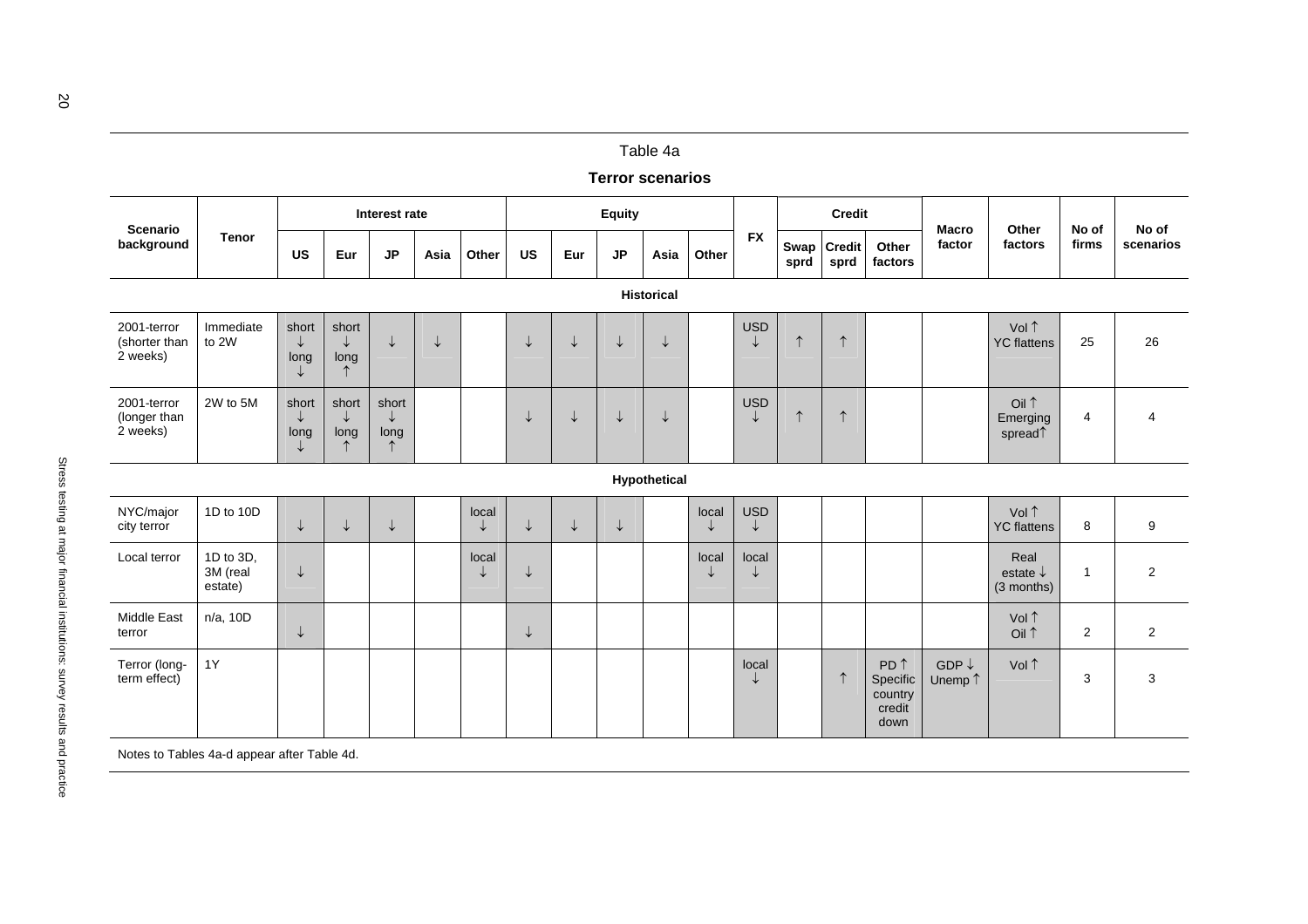# Stress testing at major financial institutions: survey results and practice 21 Table 4b **China Interest rate Equity Credit Scenario background Tenor US JP Asia JP Asia Other FX Credit sprd Other factors Macro factor Other factors No of firms No of scenarios** Hard landing n/a, or 6M to 1Y <sup>↓</sup> <sup>↓</sup> <sup>↑</sup> <sup>↓</sup> <sup>↓</sup> <sup>↓</sup><sup>1</sup> pegged<sup>2</sup> <sup>↑</sup> GDP (US/EU) <sup>↑</sup> GDP (JP/Asia) <sup>↓</sup> YC steepens3 4 4 Soft landing n/a <sup>↓</sup> <sup>↓</sup> <sup>↓</sup><sup>1</sup> GDP (JP/Asia) <sup>↑</sup> Oil <sup>↑</sup> 1 1 Currency revaluation n/a, or 1D <sup>↑</sup> <sup>↓</sup> JP/Asia <sup>↑</sup> <sup>↑</sup> YC flattens 2 2 Currency devaluation n/a CNY <sup>↑</sup><sup>4</sup> 1 1 Corporate sector down n/a, or 1Y Drawdown of line of credit <sup>↑</sup> 2 2 Notes to Tables 4a-d appear after Table 4d. 1 Australian equities. 2 Asian currencies pegged to USD. 3 For both non-Asian and Asian interest rates. 4 Short-term rises larger than long-term.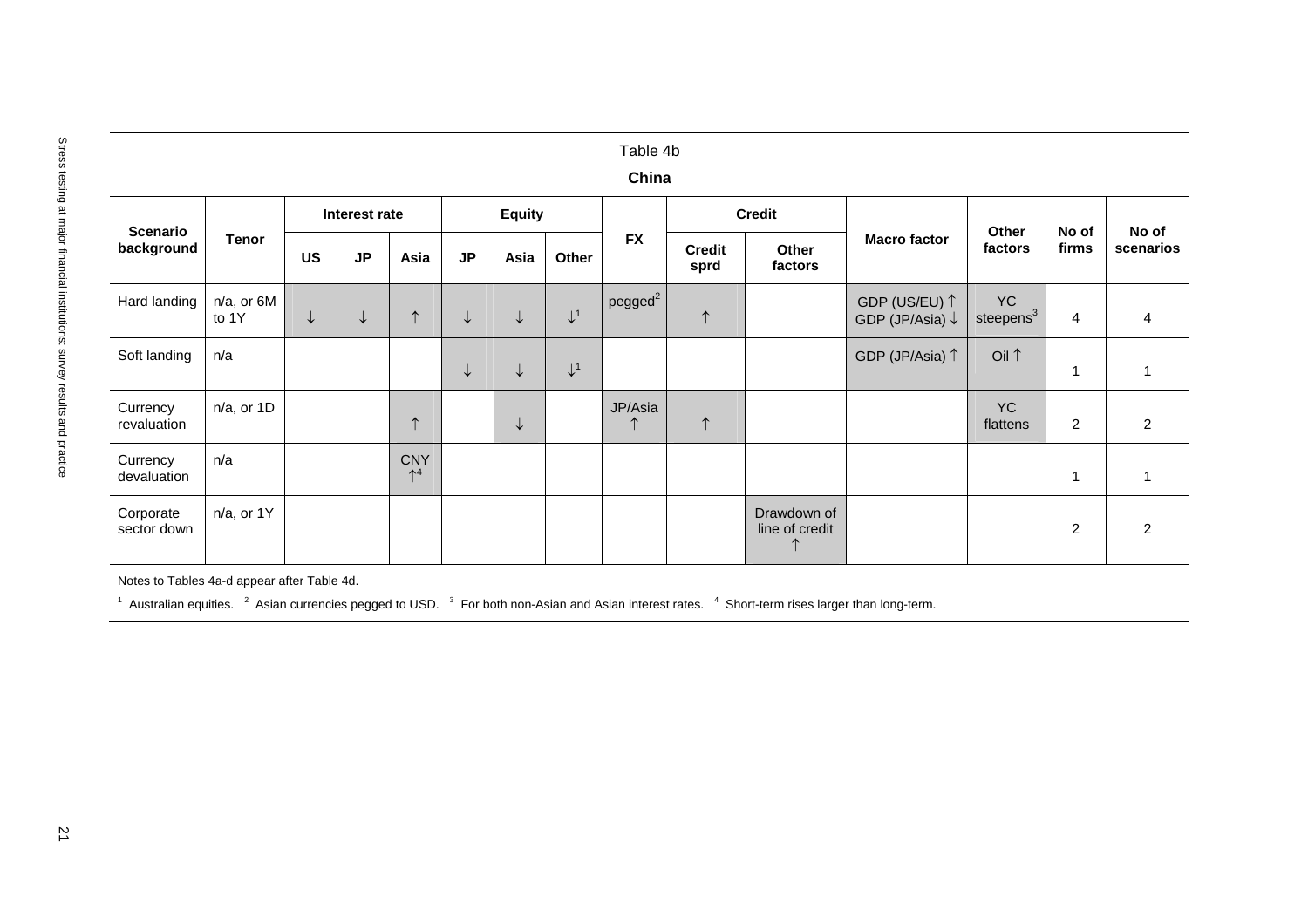|                                                                                                                                                                                                                    |                     |               |              |            |               |              |              |               | Table 4c | Oil price rise scenarios |                                  |              |                       |                                        |                             |                        |                |           |
|--------------------------------------------------------------------------------------------------------------------------------------------------------------------------------------------------------------------|---------------------|---------------|--------------|------------|---------------|--------------|--------------|---------------|----------|--------------------------|----------------------------------|--------------|-----------------------|----------------------------------------|-----------------------------|------------------------|----------------|-----------|
|                                                                                                                                                                                                                    | <b>Tenor</b>        | Interest rate |              |            | <b>Equity</b> |              |              |               |          | <b>Credit</b>            |                                  |              |                       |                                        | No of                       |                        |                |           |
| Scenario<br>background                                                                                                                                                                                             |                     | <b>US</b>     | Eur          | JP         | Asia          | <b>US</b>    | Eur          | $\mathsf{JP}$ | Asia     | Other                    | <b>FX</b>                        | Swap<br>sprd | <b>Credit</b><br>sprd | Other<br>factors                       | <b>Macro</b><br>factor      | Other<br>factors       | No of<br>firms | scenarios |
| Combined<br>with inflation                                                                                                                                                                                         | Immediate<br>to 1Y  | $\uparrow$    | $\uparrow$   | $\uparrow$ |               | $\downarrow$ | $\downarrow$ |               |          |                          | USD <sup>1</sup><br>↓            |              |                       |                                        |                             | <b>YC</b><br>steepens  | $\sqrt{5}$     |           |
| Combined<br>with recession                                                                                                                                                                                         | 2M to 1Y            | $\downarrow$  |              |            | $\downarrow$  |              |              |               |          |                          | USD <sup>1</sup><br>$\downarrow$ |              |                       |                                        | GDP $\downarrow$<br>Unemp 1 | <b>YC</b><br>flattens  | $\overline{2}$ |           |
| Terror origin                                                                                                                                                                                                      | n/a                 | $\downarrow$  | $\downarrow$ |            |               | $\downarrow$ | $\downarrow$ |               |          |                          | <b>USD</b><br>↓                  | $\uparrow$   | $\uparrow$            |                                        |                             | Int vol 1<br>Oil/Gas 1 | $\mathbf{1}$   |           |
| Credit<br>scenario                                                                                                                                                                                                 | n/a or 1Y           |               |              |            |               |              |              |               |          |                          |                                  |              | $\uparrow^2$          | PD <sup>1</sup><br>Country<br>$risk^3$ |                             |                        | 4              |           |
| Commodity<br>scenario                                                                                                                                                                                              | Immediate<br>to 10D |               |              |            |               |              |              |               |          |                          |                                  |              |                       |                                        |                             | Oil 1<br>Oil vol 1     | $\overline{2}$ |           |
| Notes to Tables 4a-d appear after Table 4d.<br>$^1$ Oil-importing country's currency down scenario included. $^2$ Except for the oil producers. $^3$ Impact on specific countries such as Russia and South Africa. |                     |               |              |            |               |              |              |               |          |                          |                                  |              |                       |                                        |                             |                        |                |           |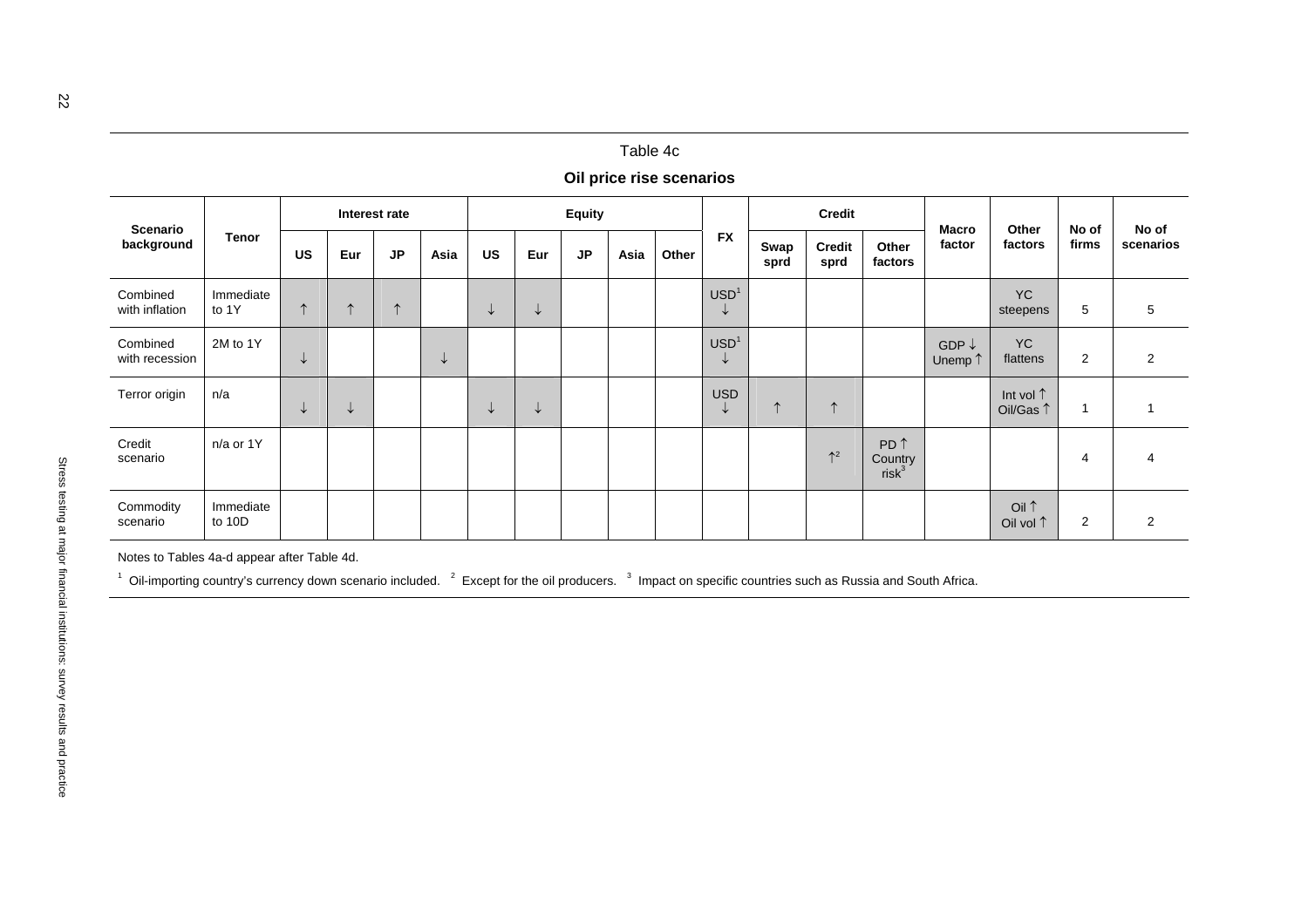| <b>Scenario</b>                                                                                                                                                                                                                                                                                                                                                                                                                                                                                                                                                                                                                                                                                                                                                                                                                    | <b>Tenor</b>    | <b>Interest</b><br>rate | <b>Equity</b> |                       |            | <b>Credit</b> |                                                                                           |              | <b>Macro factor</b> | Property           | Other                              | No of          | No of          |
|------------------------------------------------------------------------------------------------------------------------------------------------------------------------------------------------------------------------------------------------------------------------------------------------------------------------------------------------------------------------------------------------------------------------------------------------------------------------------------------------------------------------------------------------------------------------------------------------------------------------------------------------------------------------------------------------------------------------------------------------------------------------------------------------------------------------------------|-----------------|-------------------------|---------------|-----------------------|------------|---------------|-------------------------------------------------------------------------------------------|--------------|---------------------|--------------------|------------------------------------|----------------|----------------|
| background                                                                                                                                                                                                                                                                                                                                                                                                                                                                                                                                                                                                                                                                                                                                                                                                                         |                 | Mortgage                | (domestic)    | <b>Credit</b><br>sprd | <b>PD</b>  | <b>LGD</b>    | <b>Others</b>                                                                             | <b>Unemp</b> | <b>GDP</b>          | price <sup>1</sup> | factors                            | firms          | scenarios      |
| Residential/<br>mortgage                                                                                                                                                                                                                                                                                                                                                                                                                                                                                                                                                                                                                                                                                                                                                                                                           | 3M to 3Y        | $\uparrow$              |               |                       | $\uparrow$ | $\uparrow$    | Collateral<br>value $\downarrow$<br>Rental<br>income $\downarrow$<br>NPL 1<br>Provision 1 | $\uparrow$   |                     | ↓                  |                                    | 8              | 11             |
| Regulator driven                                                                                                                                                                                                                                                                                                                                                                                                                                                                                                                                                                                                                                                                                                                                                                                                                   | 6M to 1Y        |                         |               |                       | $\uparrow$ | $\uparrow$    | Mortgage<br>insurance<br>recoveries 1                                                     |              |                     | ↓                  |                                    | 4              | 8              |
| Real estate as<br>collateral or real<br>estate only $^{2}$                                                                                                                                                                                                                                                                                                                                                                                                                                                                                                                                                                                                                                                                                                                                                                         | $n/a$ . or $1Y$ |                         |               |                       |            |               | Collateral<br>value $\downarrow$                                                          |              |                     | ↓                  |                                    | $\overline{2}$ | $\overline{2}$ |
| Loan parameter<br>effect                                                                                                                                                                                                                                                                                                                                                                                                                                                                                                                                                                                                                                                                                                                                                                                                           | $n/a$ , or $2Y$ |                         |               |                       | $\uparrow$ | $\uparrow$    |                                                                                           |              |                     | ↓                  |                                    | 4              | 4              |
| Loan accounting<br>effect                                                                                                                                                                                                                                                                                                                                                                                                                                                                                                                                                                                                                                                                                                                                                                                                          | 3M to 1Y        |                         | $\downarrow$  |                       |            |               | NPL↑<br>Provision <sup>1</sup>                                                            |              | ↓                   | $\downarrow$       | No of<br>bankruptcy<br>filings $†$ | $\overline{4}$ | 5              |
| Effects on financial<br>markets                                                                                                                                                                                                                                                                                                                                                                                                                                                                                                                                                                                                                                                                                                                                                                                                    | Instantaneous   |                         | $\downarrow$  | $\uparrow$            |            |               |                                                                                           |              |                     |                    | <b>YC</b> flattens                 | $\mathbf{1}$   | $\overline{1}$ |
| Notes to Tables 4a-d: 1 = increase in variable of interest, such as interest rate, equity prices or widening of spreads; ↓ = decrease in variable of interest, such as interest rate, equity prices or<br>narrowing of spreads; Unemp = unemployment rate; Sprd = spread(s); Vol = volatility; PD = probability of default; LGD = loss-given-default; YC = yield curve; Tenor = Y - year(s); M - month(s),<br>D - day(s); $n/a$ = not applicable; CNY = Chinese renminbi; NPL = non-performing loans; GDP = gross domestic product.<br><sup>1</sup> The magnitude of the fall in property prices is generally set at between 10 and 40%, mostly at either 20% or 30%. <sup>2</sup> These scenarios examine the effect of a fall in property prices on either<br>collateral values or the effect on direct holdings of real estate. |                 |                         |               |                       |            |               |                                                                                           |              |                     |                    |                                    |                |                |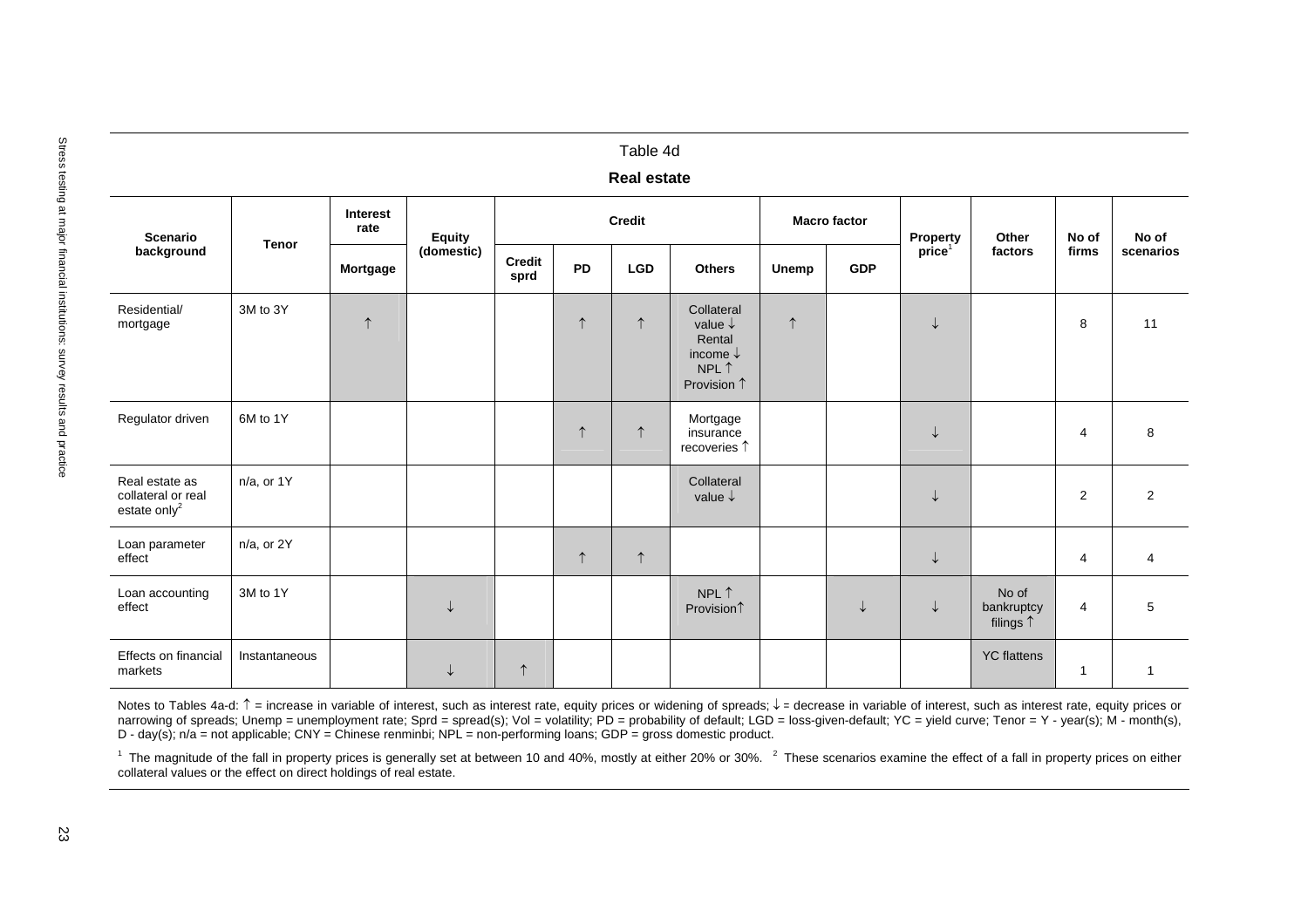# Table 5

### **Simple sensitivity tests<sup>1</sup>**

| Share of tests (%)         |    |    |    |               |  |  |  |  |  |  |  |
|----------------------------|----|----|----|---------------|--|--|--|--|--|--|--|
|                            | ́∩ | V  | ᠰᠰ | not specified |  |  |  |  |  |  |  |
| Interest rates (153 tests) | 50 | 14 | 31 | 5             |  |  |  |  |  |  |  |
| Equities (40 tests)        | 12 | 50 | 20 | 18            |  |  |  |  |  |  |  |
| Currency - USD (47 tests)  | 15 | 26 | 51 | 8             |  |  |  |  |  |  |  |

 $1$  Excludes sensitivity tests using historical data.

| าท<br>۱Е |  |
|----------|--|
|----------|--|

### **Frequency of running scenarios - All firms**

|                   | <b>Daily</b> | Weekly     | <b>Monthly</b> | Quarterly | Six-<br>monthly | <b>Annually</b> | Ad hoc | <b>Total</b> |
|-------------------|--------------|------------|----------------|-----------|-----------------|-----------------|--------|--------------|
| <b>Historical</b> | 72<br>(34)   | 43<br>(20) | 80<br>(38)     | 9<br>(4)  | 5<br>(2)        | 2<br>(1)        | (0)    | 212<br>(100) |
| Hypothetical      | 63           | 44         | 59             | 26        | 5               | 69              | 27     | 293          |
|                   | (22)         | (15)       | (20)           | (9)       | (2)             | (24)            | (9)    | (100)        |
| Sensitivity       | 118          | 105        | 116            | 29        | 11              | 76              | 3      | 458          |
|                   | (26)         | (23)       | (25)           | (6)       | (2)             | (17)            | (1)    | (100)        |
| Total             | 253          | 192        | 255            | 64        | 21              | 147             | 31     | 963          |
|                   | (26)         | (20)       | (26)           | (7)       | (2)             | (15)            | (3)    | (100)        |

Number of tests (share of total, %)

|  |  | ılı<br>aг |  |
|--|--|-----------|--|
|--|--|-----------|--|

### **Last revised - All firms**

Number of tests (share of total, %)

|              | Within 1<br>month | 2-3 months | 4-6 months | 7-12 months | Longer than<br>12 months | <b>Total</b> |
|--------------|-------------------|------------|------------|-------------|--------------------------|--------------|
| Historical   | 25                | 21         | 31         | 35          | 100                      | 212          |
|              | (12)              | (10)       | (15)       | (17)        | (47)                     | (100)        |
| Hypothetical | 93                | 51         | 47         | 32          | 70                       | 293          |
|              | (32)              | (17)       | (16)       | (11)        | (24)                     | (100)        |
| Sensitivity  | 84                | 88         | 63         | 38          | 185                      | 458          |
|              | (18)              | (19)       | (14)       | (8)         | (40)                     | (100)        |
| Total        | 202               | 160        | 141        | 105         | 355                      | 963          |
|              | (21)              | (17)       | (15)       | (11)        | (37)                     | (100)        |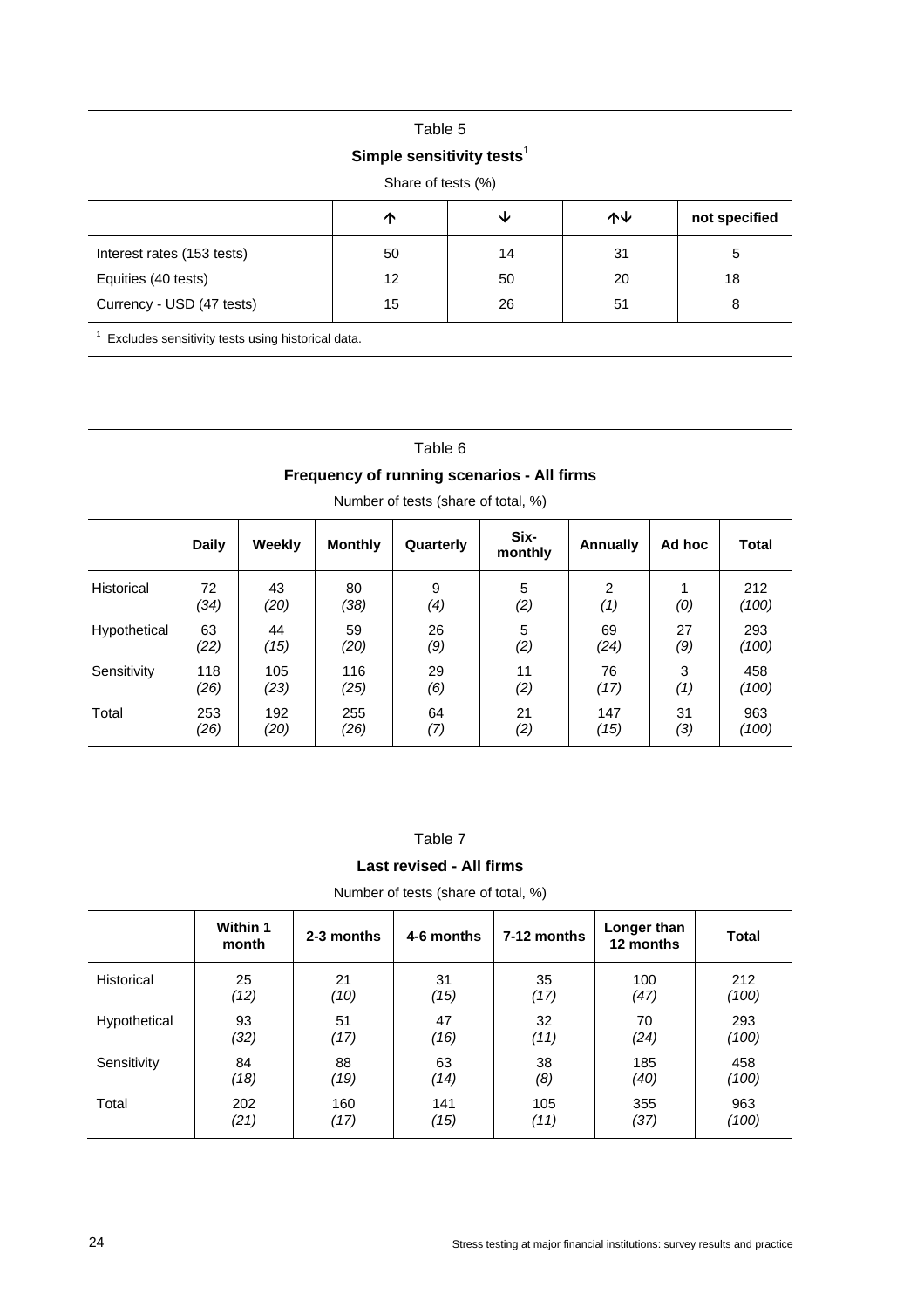### **Appendix 2: Additional tables**

Table 8

| <b>Summary survey statistics</b>      |      |      |  |  |  |  |  |  |  |
|---------------------------------------|------|------|--|--|--|--|--|--|--|
|                                       | 2004 | 2000 |  |  |  |  |  |  |  |
| All firms                             |      |      |  |  |  |  |  |  |  |
| Number of participating central banks | 16   | 10   |  |  |  |  |  |  |  |
| Number of respondent firms            | 64   | 43   |  |  |  |  |  |  |  |
| Number of stress tests                | 963  | 424  |  |  |  |  |  |  |  |
| Global dealer firms                   |      |      |  |  |  |  |  |  |  |
| Number of respondent firms            | 21   | 19   |  |  |  |  |  |  |  |
| Number of stress tests                | 262  | 209  |  |  |  |  |  |  |  |

# Table 9a **Historical scenarios - All firms**

|                         | Interest<br>rates | <b>Equities</b> | <b>FX</b>      | <b>Commodities</b> | <b>Credit</b>  | <b>Property</b> | Other       | <b>Multiple</b> | <b>Total</b> |
|-------------------------|-------------------|-----------------|----------------|--------------------|----------------|-----------------|-------------|-----------------|--------------|
| Global                  | 27                | 8               | $\overline{2}$ | 0                  | 11             | $\mathbf 0$     | 1           | $\mathbf 0$     | 49           |
| <b>North</b><br>America | 30                | 29              | $\overline{2}$ | $\mathbf 0$        | 8              | $\Omega$        | 4           | $\mathbf 0$     | 73           |
| Europe                  | 4                 | $\overline{2}$  | 11             | $\mathbf 0$        | $\overline{2}$ | $\mathbf 0$     | $\mathbf 0$ | $\mathbf 0$     | 19           |
| Japan                   | 8                 | $\overline{2}$  | 1              | 0                  | $\mathbf{1}$   | $\mathbf 0$     | 0           | $\mathbf 0$     | 12           |
| Asia (excl<br>Japan)    | 7                 | 5               | 10             | 0                  | 4              | 1               | $\pmb{0}$   | $\mathbf 0$     | 27           |
| Other<br>emerging       | 13                | $\overline{2}$  | 4              | $\mathbf 0$        | 6              | $\mathbf 0$     | $\mathbf 0$ | $\mathbf 0$     | 25           |
| Other                   | 3                 | $\overline{2}$  | 0              | $\overline{2}$     | 0              | $\mathbf 0$     | $\mathbf 0$ | $\mathbf 0$     | 7            |
| Total                   | 92                | 50              | 30             | $\overline{c}$     | 32             | 1               | 5           | $\mathbf 0$     | 212          |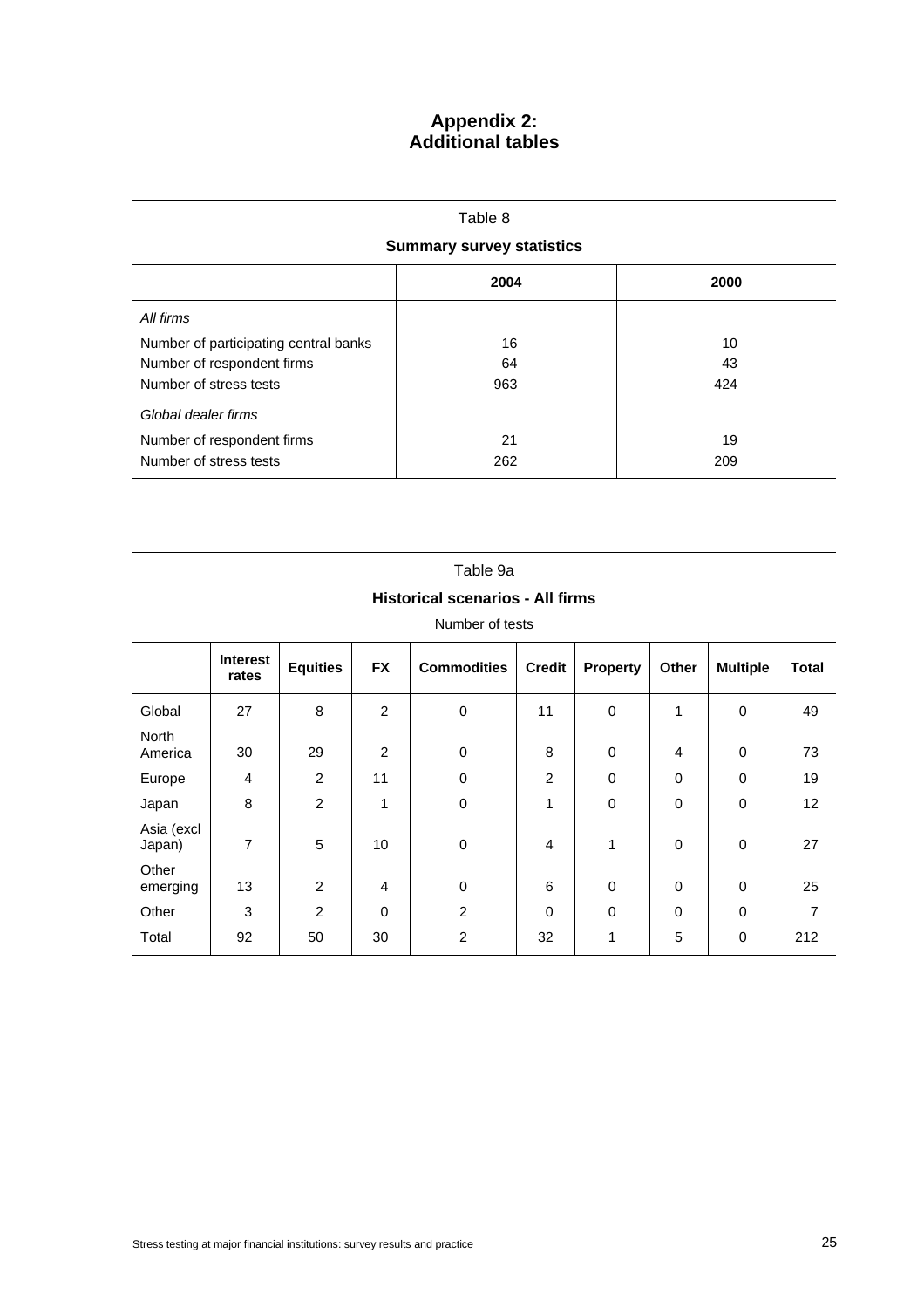|                         |                   |                 |                | Historical scenarios - Global dealer firms |               |                 |       |                 |              |
|-------------------------|-------------------|-----------------|----------------|--------------------------------------------|---------------|-----------------|-------|-----------------|--------------|
|                         |                   |                 |                | Number of tests                            |               |                 |       |                 |              |
|                         | Interest<br>rates | <b>Equities</b> | <b>FX</b>      | <b>Commodities</b>                         | <b>Credit</b> | <b>Property</b> | Other | <b>Multiple</b> | <b>Total</b> |
| Global                  | $\overline{7}$    | 0               | 1              | 0                                          | 8             | 0               | 0     | 0               | 16           |
| <b>North</b><br>America | 7                 | 4               | $\overline{2}$ | 0                                          | 6             | $\Omega$        | 3     | $\Omega$        | 22           |
| Europe                  | $\mathbf 0$       | 0               | 3              | $\mathbf 0$                                | 0             | 0               | 0     | 0               | 3            |
| Japan                   | 0                 | 0               | $\mathbf 0$    | 0                                          | 0             | 0               | 0     | 0               | $\Omega$     |
| Asia (excl<br>Japan)    | 1                 | 1               | 3              | $\mathbf 0$                                | 0             | $\Omega$        | 0     | 0               | $\sqrt{5}$   |
| Other<br>emerging       | 1                 | 0               | 3              | 0                                          | 3             | $\Omega$        | 0     | 0               | 7            |
| Other                   |                   | 0               | 0              | 0                                          | 0             | 0               | 0     | 0               |              |

# Table 9b

### Table 9c

Total | 17 | 5 | 12 | 0 | 17 | 0 | 3 | 0 | 54

### **Historical scenarios - All other firms**

|                         | <b>Interest</b><br>rates | <b>Equities</b> | <b>FX</b>      | <b>Commodities</b> | <b>Credit</b>  | <b>Property</b> | Other          | <b>Multiple</b> | <b>Total</b> |
|-------------------------|--------------------------|-----------------|----------------|--------------------|----------------|-----------------|----------------|-----------------|--------------|
| Global                  | 20                       | 8               | 1              | $\mathbf 0$        | 3              | $\mathbf 0$     | 1              | 0               | 33           |
| <b>North</b><br>America | 23                       | 25              | $\mathbf 0$    | $\mathbf 0$        | $\overline{c}$ | $\mathbf 0$     | 1              | $\mathbf 0$     | 51           |
| Europe                  | $\overline{4}$           | $\overline{2}$  | 8              | $\mathbf 0$        | $\overline{c}$ | $\mathbf 0$     | $\mathbf 0$    | 0               | 16           |
| Japan                   | 8                        | $\overline{c}$  | 1              | $\mathbf 0$        | $\mathbf{1}$   | $\mathbf 0$     | $\mathbf 0$    | 0               | 12           |
| Asia (excl<br>Japan)    | 6                        | 4               | $\overline{7}$ | $\mathbf 0$        | 4              | $\mathbf{1}$    | $\mathbf 0$    | $\mathbf 0$     | 22           |
| Other<br>emerging       | 12                       | 2               | 1              | $\mathbf 0$        | 3              | $\mathbf 0$     | 0              | $\mathbf 0$     | 18           |
| Other                   | $\overline{c}$           | $\overline{2}$  | $\mathbf 0$    | $\overline{2}$     | 0              | $\mathbf 0$     | $\mathbf 0$    | $\mathbf 0$     | 6            |
| Total                   | 75                       | 45              | 18             | 2                  | 15             | 1               | $\overline{c}$ | 0               | 158          |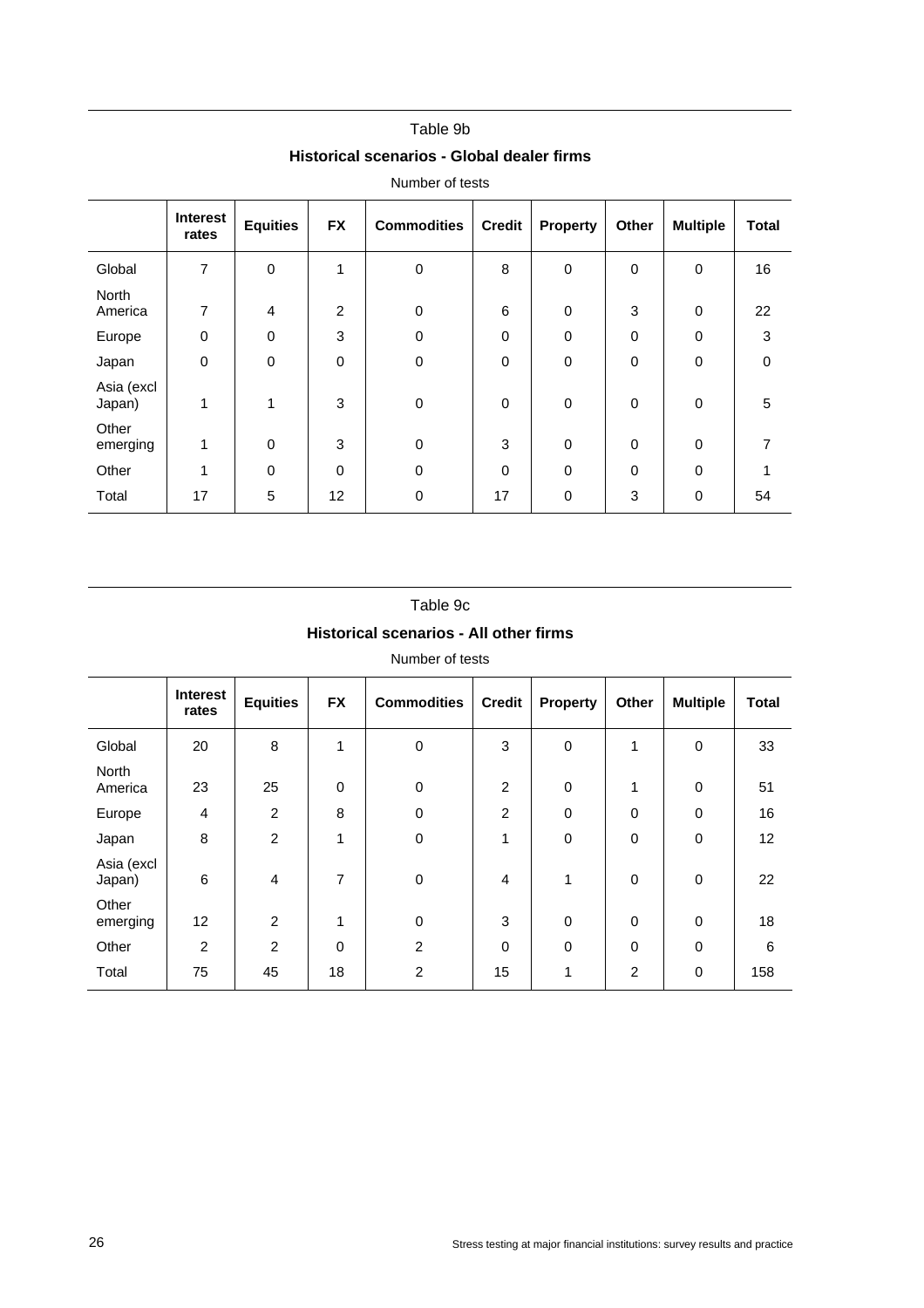# Table 10a **Hypothetical scenarios - All firms**

|                         | <b>Interest</b><br>rates | <b>Equities</b> | <b>FX</b>      | <b>Commodities</b> | <b>Credit</b> | <b>Property</b> | Other          | <b>Multiple</b> | <b>Total</b> |
|-------------------------|--------------------------|-----------------|----------------|--------------------|---------------|-----------------|----------------|-----------------|--------------|
| Global                  | 28                       | 18              | 3              | 6                  | 14            | 1               | 9              | $\mathbf 0$     | 79           |
| <b>North</b><br>America | 24                       | 8               | $\mathbf{3}$   | 1                  | 9             | 1               | 5              | $\mathbf 0$     | 51           |
| Europe                  | 3                        | 1               | 3              | $\pmb{0}$          | 12            | 5               | $\overline{4}$ | $\mathbf 0$     | 28           |
| Japan                   | 11                       | $\overline{2}$  | 1              | $\pmb{0}$          | 1             | 0               | $\sqrt{3}$     | $\mathbf 0$     | 18           |
| Asia (excl<br>Japan)    | 8                        | 3               | 13             | $\mathbf 0$        | 16            | 5               | 12             | $\mathbf 0$     | 57           |
| Other<br>emerging       | 2                        | 1               | $\overline{2}$ | 1                  | 13            | 0               | 1              | $\Omega$        | 20           |
| Other                   | 5                        | 3               | 1              | 12                 | 7             | 6               | 6              | $\mathbf 0$     | 40           |
| Total                   | 81                       | 36              | 26             | 20                 | 72            | 18              | 40             | $\mathbf 0$     | 293          |

### Number of tests

# Table 10b **Hypothetical scenarios - Global dealer firms**

|                         | <b>Interest</b><br>rates | <b>Equities</b> | <b>FX</b>       | <b>Commodities</b> | <b>Credit</b>  | <b>Property</b> | Other       | <b>Multiple</b> | <b>Total</b> |
|-------------------------|--------------------------|-----------------|-----------------|--------------------|----------------|-----------------|-------------|-----------------|--------------|
| Global                  | 12                       | 12 <sub>2</sub> | $\overline{c}$  | 4                  | 9              | 0               | 8           | $\pmb{0}$       | 47           |
| <b>North</b><br>America | 7                        | $\mathbf 0$     | 2               | $\mathbf 0$        | 6              | 1               | 5           | $\mathbf 0$     | 21           |
| Europe                  | $\overline{2}$           | $\mathbf 0$     | $\mathbf{3}$    | $\pmb{0}$          | 5              | $\overline{2}$  | 3           | $\mathbf 0$     | 15           |
| Japan                   | $\mathsf 0$              | $\mathbf 0$     | $\mathbf 0$     | $\pmb{0}$          | 0              | $\mathbf 0$     | 1           | $\mathbf 0$     | 1            |
| Asia (excl<br>Japan)    | 3                        | $\overline{2}$  | $\overline{4}$  | $\mathbf 0$        | 5              | $\mathbf 0$     | $\mathbf 0$ | $\Omega$        | 14           |
| Other<br>emerging       | $\overline{2}$           | 1               | 1               | 1                  | 5              | $\mathbf 0$     | 1           | $\mathbf 0$     | 11           |
| Other                   | $\overline{2}$           | 2               | $\mathbf 0$     | 7                  | $\overline{4}$ | $\Omega$        | $\mathbf 0$ | $\mathbf 0$     | 15           |
| Total                   | 28                       | 17              | 12 <sup>2</sup> | 12                 | 34             | 3               | 18          | $\mathbf 0$     | 124          |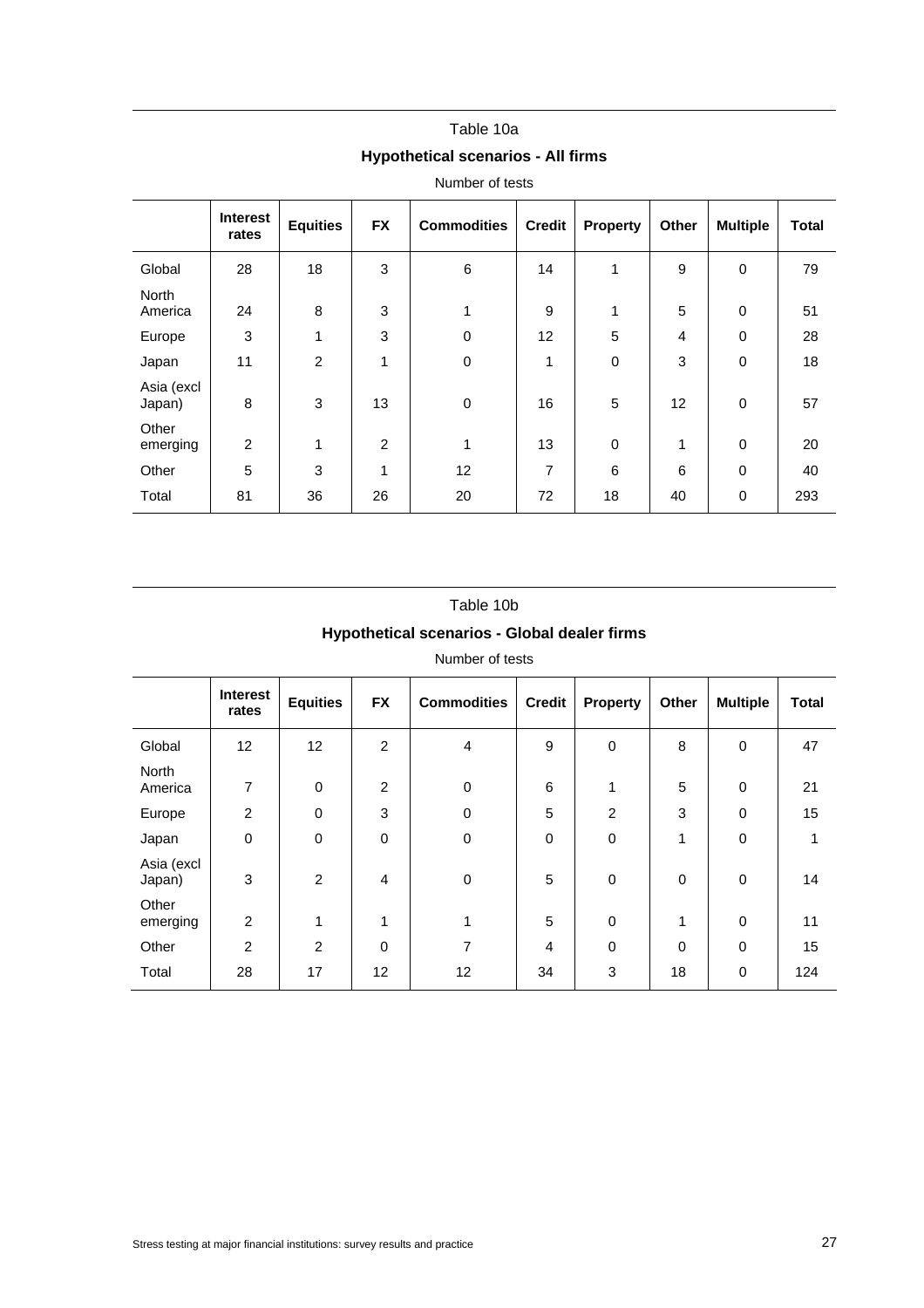| Hypothetical scenarios - All other firms |                 |             |                    |               |             |              |                 |              |
|------------------------------------------|-----------------|-------------|--------------------|---------------|-------------|--------------|-----------------|--------------|
| Number of tests                          |                 |             |                    |               |             |              |                 |              |
| <b>Interest</b><br>rates                 | <b>Equities</b> | <b>FX</b>   | <b>Commodities</b> | <b>Credit</b> | Property    | Other        | <b>Multiple</b> | <b>Total</b> |
| 16                                       | 6               | 1           | $\overline{c}$     | 5             | 1           | $\mathbf{1}$ | $\pmb{0}$       | 32           |
| 17                                       | 8               | 1           | 1                  | 3             | $\mathbf 0$ | 0            | $\mathbf 0$     | 30           |
| 1                                        | 1               | $\mathbf 0$ | $\mathbf 0$        | 7             | 3           | 1            | 0               | 13           |
| 11                                       | $\overline{2}$  | 1           | $\mathbf 0$        | 1             | $\mathbf 0$ | 2            | $\pmb{0}$       | 17           |
| 5                                        | 1               | 9           | $\mathbf 0$        | 11            | 5           | 12           | $\mathbf 0$     | 43           |
| 0                                        | $\mathbf 0$     | 1           | $\mathbf 0$        | 8             | $\Omega$    | 0            | $\mathbf 0$     | 9            |
| 3                                        | 1               | 1           | 5                  | 3             | 6           | 6            | 0               | 25           |
| 53                                       | 19              | 14          | 8                  | 38            | 15          | 22           | $\pmb{0}$       | 169          |
|                                          |                 |             |                    |               |             |              |                 |              |

### Table 10c **Hypothetical scenarios - All other firms**

### Table 11a **Sensitivity tests - All firms**

| ensitivity tests - All firms |
|------------------------------|
|------------------------------|

| Number of tests |
|-----------------|
|-----------------|

|                         | <b>Interest</b><br>rates | <b>Equities</b> | <b>FX</b>   | <b>Commodities</b> | <b>Credit</b>  | <b>Property</b> | Other       | <b>Multiple</b> | <b>Total</b> |
|-------------------------|--------------------------|-----------------|-------------|--------------------|----------------|-----------------|-------------|-----------------|--------------|
| Global                  | 101                      | 30              | 36          | 3                  | 33             | 1               | 7           | 38              | 249          |
| <b>North</b><br>America | 36                       | 7               | 3           | 8                  | 6              | 0               | 1           | 1               | 62           |
| Europe                  | 17                       | 3               | 4           | 1                  | 10             | 0               | 1           | 3               | 39           |
| Japan                   | 6                        | $\overline{2}$  | 6           | $\mathbf 0$        | 3              | 1               | 0           | $\overline{2}$  | 20           |
| Asia (excl<br>Japan)    | 16                       | 1               | 5           | $\mathbf 0$        | 5              | 5               | 4           | $\overline{4}$  | 40           |
| Other<br>emerging       | 1                        | 0               | $\mathbf 0$ | $\Omega$           | $\overline{2}$ | 0               | $\mathbf 0$ | $\Omega$        | 3            |
| Other                   | 7                        | 1               | 6           | 3                  | 11             | 6               | 8           | 3               | 45           |
| Total                   | 184                      | 44              | 60          | 15                 | 70             | 13              | 21          | 51              | 458          |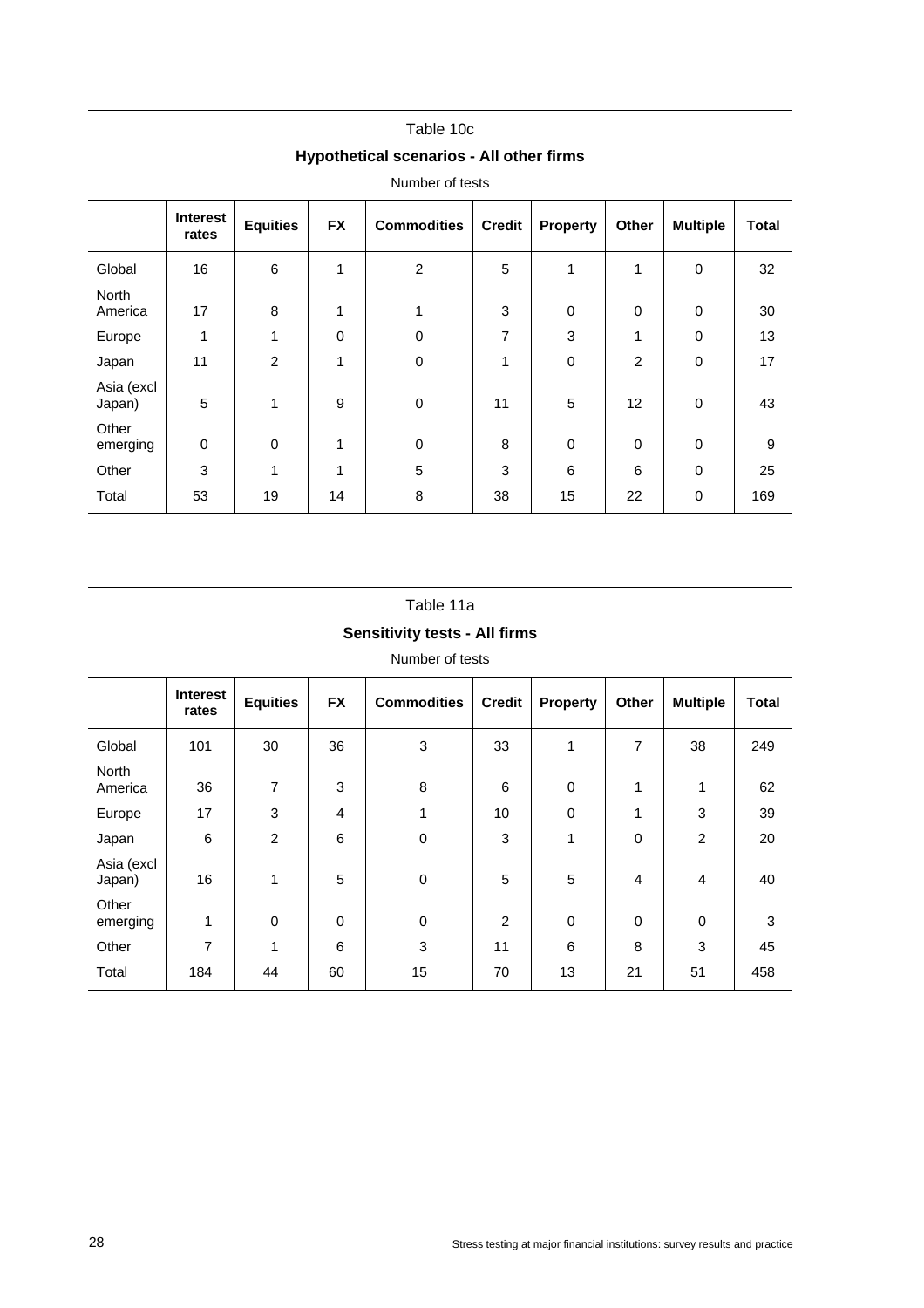# Table 11b **Sensitivity tests - Global dealer firms**

Number of tests

|                      | <b>Interest</b><br>rates | <b>Equities</b> | <b>FX</b>   | <b>Commodities</b> | <b>Credit</b> | <b>Property</b> | Other          | <b>Multiple</b> | <b>Total</b>   |
|----------------------|--------------------------|-----------------|-------------|--------------------|---------------|-----------------|----------------|-----------------|----------------|
| Global               | 15                       | 14              | 6           | $\mathbf 0$        | 21            | 1               | $\overline{4}$ | 5               | 66             |
| North<br>America     | $\overline{c}$           | $\mathbf 0$     | 0           | $\mathbf 0$        | 0             | $\mathbf 0$     | $\mathbf 0$    | $\mathbf 0$     | $\overline{c}$ |
| Europe               | 5                        | $\Omega$        | $\pmb{0}$   | 1                  | 5             | $\mathbf 0$     | $\overline{ }$ | $\mathbf 0$     | 12             |
| Japan                | $\mathbf{1}$             | $\mathbf 0$     | $\pmb{0}$   | $\mathbf 0$        | 0             | $\Omega$        | $\mathbf 0$    | $\mathbf 0$     |                |
| Asia (excl<br>Japan) | 0                        | $\mathbf 0$     | 1           | $\mathbf 0$        | 0             | $\mathbf 0$     | $\mathbf 0$    | $\mathbf 0$     |                |
| Other<br>emerging    | $\mathbf{1}$             | $\Omega$        | $\mathbf 0$ | $\Omega$           | 1             | $\Omega$        | $\Omega$       | $\mathbf 0$     | $\overline{2}$ |
| Other                | 0                        | $\mathbf 0$     | $\mathbf 0$ | $\Omega$           | $\mathbf 0$   | $\Omega$        | 0              | $\mathbf 0$     | $\Omega$       |
| Total                | 24                       | 14              | 7           | 1                  | 27            | 1               | 5              | 5               | 84             |

# Table 11c

### **Sensitivity tests - All other firms**

|                         | <b>Interest</b><br>rates | <b>Equities</b> | <b>FX</b> | <b>Commodities</b> | <b>Credit</b> | <b>Property</b> | Other       | <b>Multiple</b> | <b>Total</b> |
|-------------------------|--------------------------|-----------------|-----------|--------------------|---------------|-----------------|-------------|-----------------|--------------|
| Global                  | 86                       | 16              | 30        | 3                  | 12            | $\mathbf 0$     | 3           | 33              | 183          |
| <b>North</b><br>America | 34                       | 7               | 3         | 8                  | 6             | $\mathbf 0$     | 1           | $\mathbf{1}$    | 60           |
| Europe                  | 12                       | 3               | 4         | $\mathbf 0$        | 5             | $\mathbf 0$     | 0           | 3               | 27           |
| Japan                   | 5                        | $\overline{2}$  | 6         | 0                  | 3             | 1               | $\mathbf 0$ | $\overline{2}$  | 19           |
| Asia (excl<br>Japan)    | 16                       | $\mathbf{1}$    | 4         | $\pmb{0}$          | 5             | 5               | 4           | 4               | 39           |
| Other<br>emerging       | $\mathbf 0$              | $\mathbf 0$     | 0         | $\mathbf 0$        | 1             | $\Omega$        | $\mathbf 0$ | 0               | 4            |
| Other                   | $\overline{7}$           | 1               | 6         | 3                  | 11            | 6               | 8           | 3               | 45           |
| Total                   | 160                      | 30              | 53        | 14                 | 43            | 12              | 16          | 46              | 374          |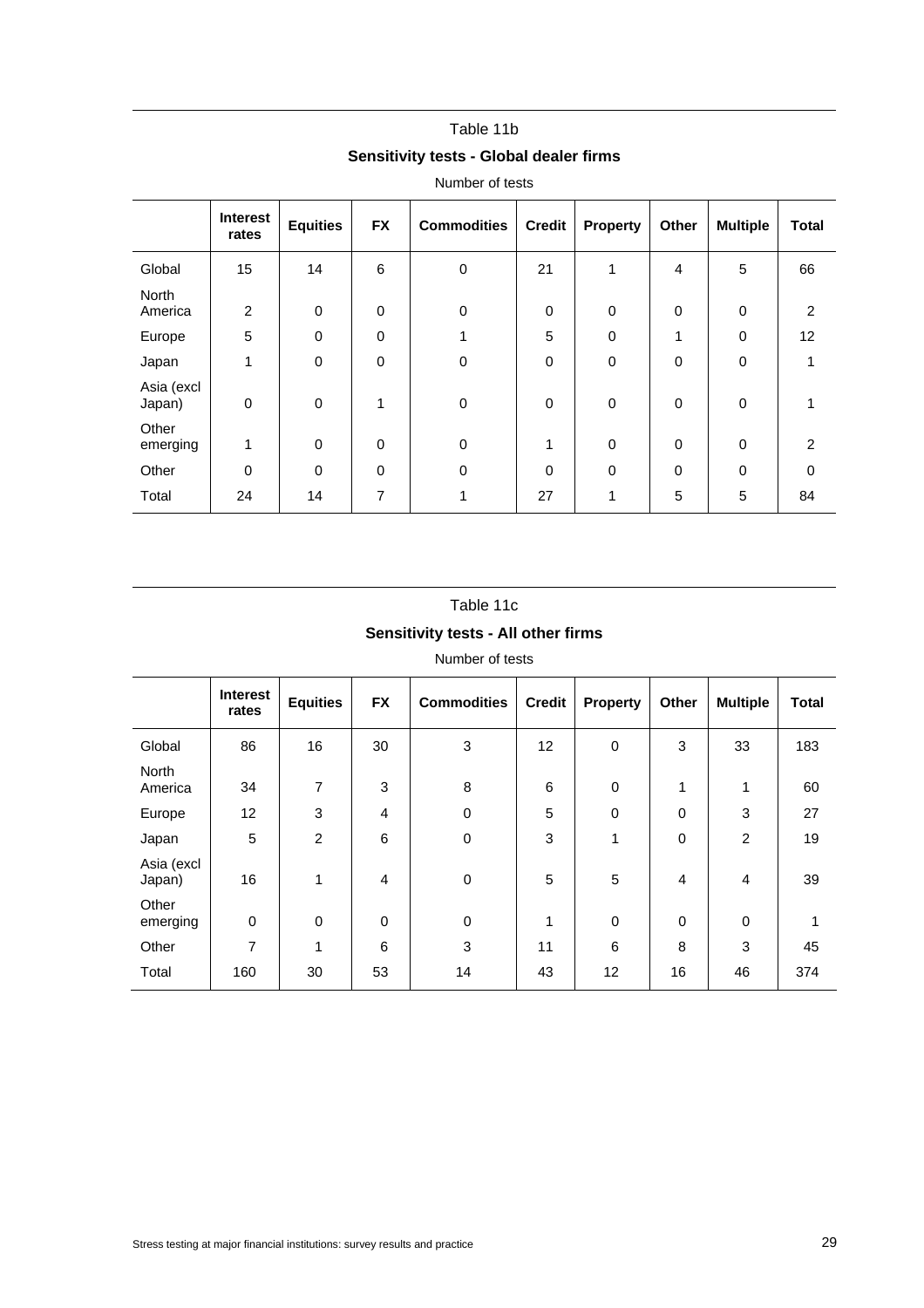| <b>Event cited</b>                                                                                                      | Number of<br>tests |
|-------------------------------------------------------------------------------------------------------------------------|--------------------|
| Oil crisis in 1973-74                                                                                                   | 1                  |
| Black Monday, October 1987                                                                                              | 23                 |
| Californian earthquake in 1989                                                                                          | 1                  |
| Emerging market crisis in 1990                                                                                          | 1                  |
| German unification in 1990                                                                                              | 1                  |
| Gulf war in 1990-91                                                                                                     | 5                  |
| Nikkei stock price correction in 1990 in Japan                                                                          | 1                  |
| 1991 coup attempt in Russia                                                                                             | 1                  |
| Emerging market crisis in 1992                                                                                          | 1                  |
| European currency crisis in 1992                                                                                        | 8                  |
| Italian recession in 1992                                                                                               | 1                  |
| European currency crisis in 1993                                                                                        | 1                  |
| European recession in 1993                                                                                              | 1                  |
| Global bond price crash in 1994                                                                                         | 18                 |
| Increase in US official interest rates in 1994                                                                          | 2                  |
| Mexican peso crisis in 1994                                                                                             | 5                  |
| Yield curve shape change in 1994                                                                                        | 2                  |
| European bond price decline in 1995                                                                                     | 2                  |
| US dollar rally in July-August 1995                                                                                     | 1                  |
| Rate increase in 1995 in Japan                                                                                          | 1                  |
| Latin American market in 1995                                                                                           | 1                  |
| Improvement in economic outlook and official interest rate rise in United States in Mar 1996                            | 1                  |
| 1997 Asian crisis (currency devaluation and credit deterioration)                                                       | 22                 |
| 1997 - no specific event mentioned                                                                                      | 1                  |
| Currency intervention to support HKD in 1997                                                                            | 1                  |
| Japanese financial system crisis, including bankruptcy of Yamaichi Securities and/or<br>Hokkaido Takushoku Bank in 1997 |                    |
|                                                                                                                         | 1<br>1             |
| Asian stock market crash in 1998<br>Sharp one-day sell-off of USD against JPY in 1998                                   | 3                  |
| 1998 - no specific event mentioned                                                                                      | 1                  |
| Financial crisis in Japan in 1998, including nationalisation of LTCB/NCB                                                | $\overline{c}$     |
| JGB sell-off triggered by the news of halt of JGB purchases by Trust Fund Bureau in 1998                                | 3                  |
| 1998 10/7 - LTCM crisis                                                                                                 | 8                  |
| 1998 August-Russian debt default and currency devaluation                                                               | 15                 |
| 1998 - combined LTCM/Russia event                                                                                       | 13                 |
| Brazilian real crisis in 1999                                                                                           | 1                  |
| Emerging market stock price decline in 2000                                                                             | 1                  |
| Stock price decline observed globally in 2000                                                                           | 4                  |
| Credit spread widening due to syndicated loan credit deterioration in United States in 2000                             | $\boldsymbol{2}$   |
| Argentine bond spread widening in 2001                                                                                  | 1                  |
| Terrorist attacks in the United States in September 2001                                                                | 30                 |
| ABS spread widening in 2002                                                                                             | 1                  |
| Accounting problems in United States in 2002                                                                            | 3                  |
| EURO STOXX decline in July 2002                                                                                         | 1                  |
| 2002 - no specific event mentioned                                                                                      | 1                  |
| JGB sell-off triggered by undersubscription at JGB auction in 2002                                                      | 1                  |
| US interest rate rise observed in 2003                                                                                  | 4                  |
| Smaller than expected US monetary policy change in 2003                                                                 | $\overline{c}$     |
| Accounting problems of US government-sponsored enterprises in 2003                                                      | 1                  |
| Hostilities in Iraq in 2003-04                                                                                          | 3                  |
| Outbreak of SARS in 2003                                                                                                | 1                  |
| Italian equity price fall in 2004                                                                                       | 1                  |
| Terrorist attack in Madrid in March 2004                                                                                | 1                  |
| Unidentified                                                                                                            | 3                  |

### Table 12 **Historical stress tests**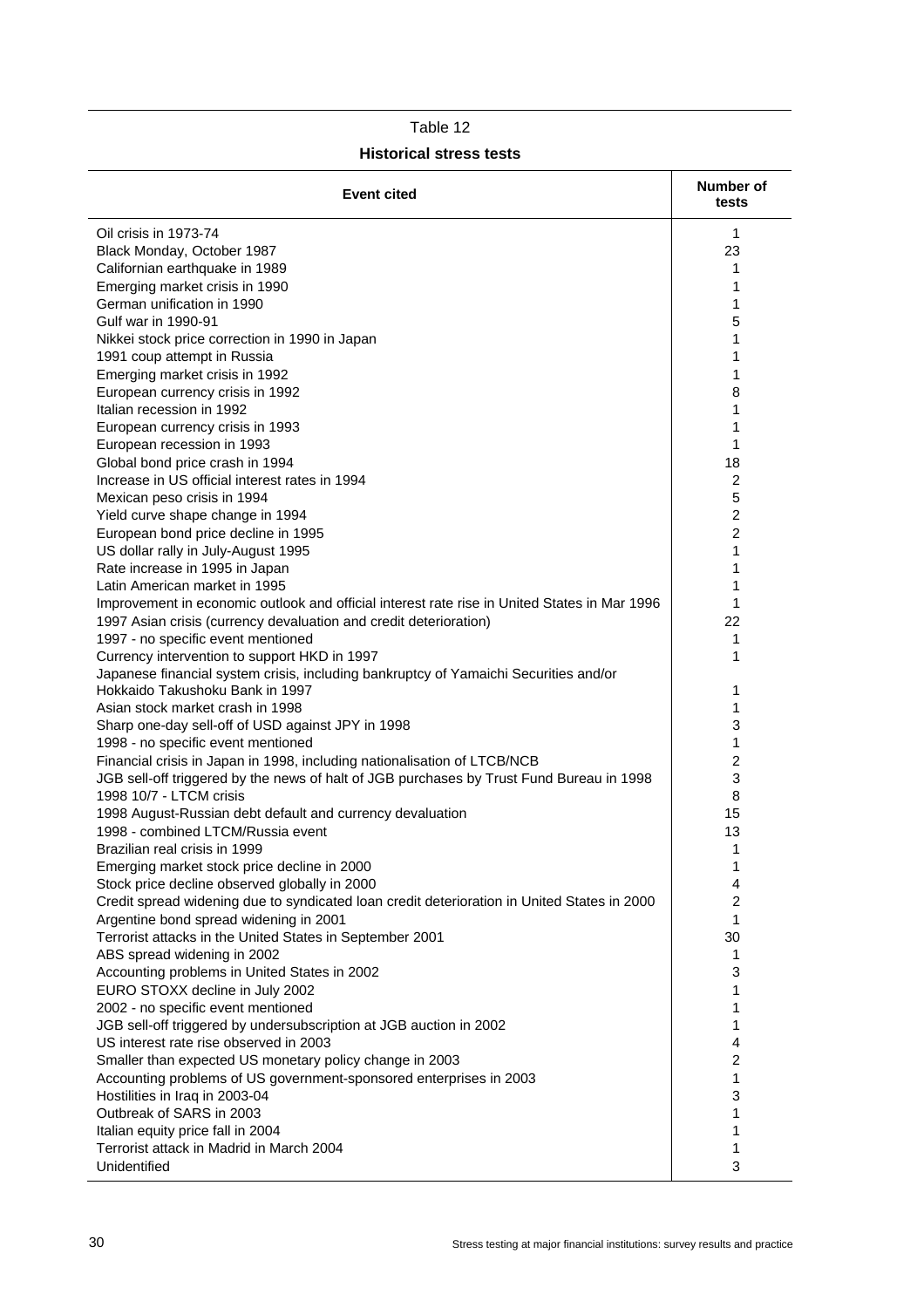|                                         | <b>Historical</b> |           | Hypothetical  |           | <b>Sensitivity</b> |           | <b>Total</b>  |           |
|-----------------------------------------|-------------------|-----------|---------------|-----------|--------------------|-----------|---------------|-----------|
|                                         | <b>Number</b>     | Share (%) | <b>Number</b> | Share (%) | <b>Number</b>      | Share (%) | <b>Number</b> | Share (%) |
| Scenarios                               | 54                |           | 124           |           | 84                 |           | 262           |           |
| <b>Risk factors</b>                     | 672               |           | 931           |           | 253                |           | 1,856         |           |
| Avg per<br>scenario                     | 12                |           | 8             |           | 3                  |           | 7             |           |
| Scenarios, incl:                        |                   |           |               |           |                    |           |               |           |
| $-$ interest rates<br>$-$ interest rate | 40                | 74        | 63            | 51        | 29                 | 35        | 132           | 50        |
| vol                                     | 12                | 22        | 21            | 17        | $\overline{7}$     | 8         | 40            | 15        |
| $-$ equities                            | 39                | 72        | 47            | 38        | 14                 | 17        | 100           | 38        |
| - equity vol                            | 17                | 31        | 19            | 15        | 13                 | 15        | 49            | 19        |
| $-$ Fx                                  | 35                | 65        | 42            | 34        | 13                 | 15        | 90            | 34        |
| $-$ Fx vol                              | 11                | 20        | 15            | 12        | 7                  | 8         | 33            | 13        |
| - commodities                           | 0                 | 0         | 23            | 19        | 1                  |           | 24            | 9         |
| - comm vol                              | 0                 | 0         | 10            | 8         | 0                  | 0         | 10            | 4         |
| - credit                                | 29                | 54        | 64            | 52        | 27                 | 32        | 120           | 46        |

### Table 13 **Risk factors - Global dealer firms**<sup>1</sup>

<sup>1</sup> "Global dealer firms" are banks and securities firms that are active worldwide across all market segments, including derivatives markets.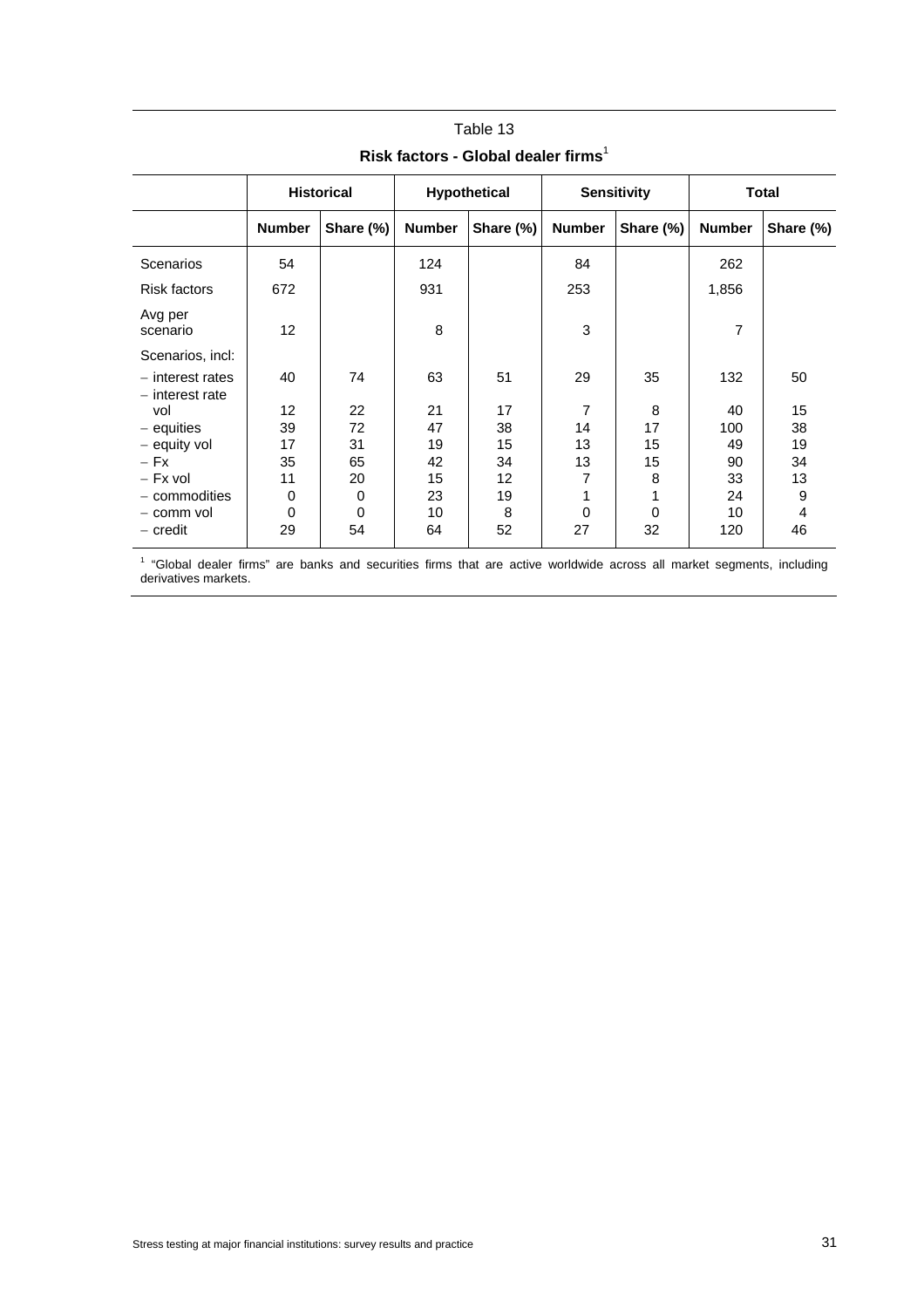### **Appendix 3: List of financial institutions participating in the survey**

The following institutions participated in the stress test exercise (in alphabetical order):\*

ABN Amro Holding NV **Hang Seng Bank Ltd** ANZ Bank **Hongkong and Shanghai Banking Corporation Ltd** Banco Bilbao Vizcaya Argentaria **HSBC Bank plc** Banco Santander Central Hispano ING Bank NV Bank of America, NA JPMorgan Chase and Co Bank of China (Hong Kong) Ltd Kookmin Bank Bank of East Asia Ltd Korea Development Bank Bank of Montreal **Example 2018** Lloyds TSB Bank of Nova Scotia **Merrill Lynch & Co Inc.** Merrill Lynch & Co Inc The Bank of Tokyo-Mitsubishi, Ltd Mizuho Bank, Ltd Barclays Capital Mizuho Corporate Bank, Ltd Bayerische Hypo- und Vereinsbank AG Mizuho Financial Group, Inc Bear, Stearns and Co Inc Morgan Stanley **BNP Paribas NAB** Canadian Imperial Bank of Commerce National Bank of Canada Capitalia Gruppo Bancario **Nippon Life Insurance Company** Caxton Associates, LLC Nordea AB CBA The Norinchukin Bank CCF Oversea-Chinese Banking Corporation Limited Citigroup, Inc **Community** Citigroup, Inc. **Community** Rabobank International Commerzbank AG Royal Bank of Canada Credit Suisse Group The Royal Bank of Scotland Group Daiwa Securities SMBC Co. Ltd SEB AB DBS Bank (Hong Kong) Ltd Shinhan Bank DBS Bank Limited Société Générale Deutsche Bank AG Standard Chartered Bank (HK) Ltd Dresdner Bank AG Sumitomo Mitsui Banking Corporation DZ Bank AG Deutsche Zentral-Genossenschaftsbank TD Bank Financial Group Fortis Bank SA/NV Tokio Marine & Nichido Fire Insurance Co, Ltd The Goldman Sachs Group, Inc **Inc.** UBS Groupe Crédit Agricole **Crédit Agricole UFJ Bank Limited** Gruppo Banca Intesa United Overseas Bank Limited Gruppo Bancario Sanpaolo IMI Westdeutsche Landesbank Girozentrale Gruppo Unicredito Italiano New York Nestpac Bank Gruppo Bancario Banca Nazionale Del Lavoro Woori Bank

\* Not all firms participated in the survey part of the exercise.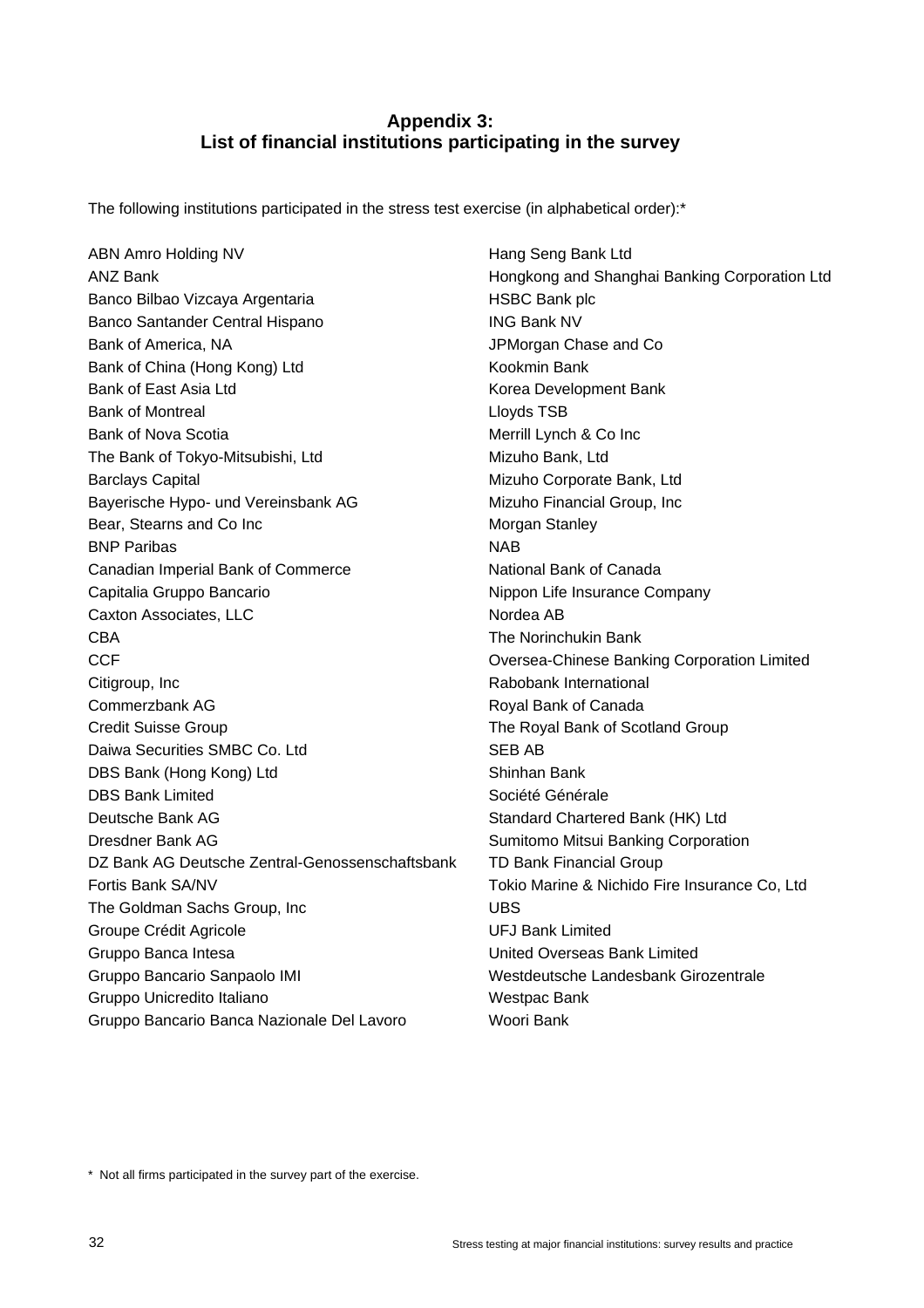### **Appendix 4: Survey reporting form**

### **Instructions**

The survey consists of two tables. We would like you to base your answers on current stress tests as of the end of May 2004. Current stress tests include those conducted on, or close to, 31 May 2004, as well as those "one-off" stress tests thought to be of ongoing relevance to your firm's management activities.

Part A asks you to list "firm-wide" stress test scenarios that capture material risks to your firm at present. Please provide the following information:

- list between five and 20 scenarios. Do not include business-level stress tests, worst case scenario stress tests that add each business unit's exposure to its own worst-case scenario (rather than a common "firm-wide" scenario), and modified value-at-risk setups (eg VaR at the 99.9% confidence level). Note that we are not asking you to report the calculated results of stress tests conducted by your firm;
- a title for each scenario. If a scenario does not have a formal title, please provide a short description;
- list the type of scenario (historical, hypothetical, or simple sensitivity test);
- for "test frequency" and "last revised", please state how often the test is conducted and fill in the date on which the scenario was last revised (such as the substitution of a risk factor or a change in the size of the shock or duration) or first introduced if the scenario has not been revised since its introduction;
- in discussing the motivation for a scenario, the Committee is interested in the extent to which each scenario is driven by developments in the real economy, developments in financial markets and/or other factors. In addition, the Committee would be interested in knowing how scenarios may have evolved over time in response to these factors;
- the five scenarios that have received the most attention from senior management (or the risk committee) over the past six months could include: scenarios that have been instituted at the request of senior management; scenarios that are not regularly presented to senior management, but have been presented recently; and scenarios in which senior management have sought variations, such as changes to risk factors. This need not necessarily reflect your firm's actual exposure; and
- identify any "one-off" or "special" scenarios that your institution has conducted over the past 12 months that continue to be employed in risk assessment exercises. Please provide details of these scenarios if they have not been included in the main listing.

Part B asks you to identify the specific risk factor shocks in each scenario, as well as the size and period over which these shocks occur. It should be possible to determine from the information provided the market risk and liquidity aspects of market disturbances. The following should be observed:

- each risk factor should be listed, together with the direction and magnitude of the move, and the duration;
- provide a brief description for each risk factor; and
- please provide a comment on changes in asset liquidity. The Committee would be interested in knowing whether you model aspects such as the price impact of trades, bid-ask spreads and/or the time needed to liquidate a position. Include any additional comments which you think might help interpretation.

If you have any questions, please refer to the accompanying cover letter for the contact person at your national central bank.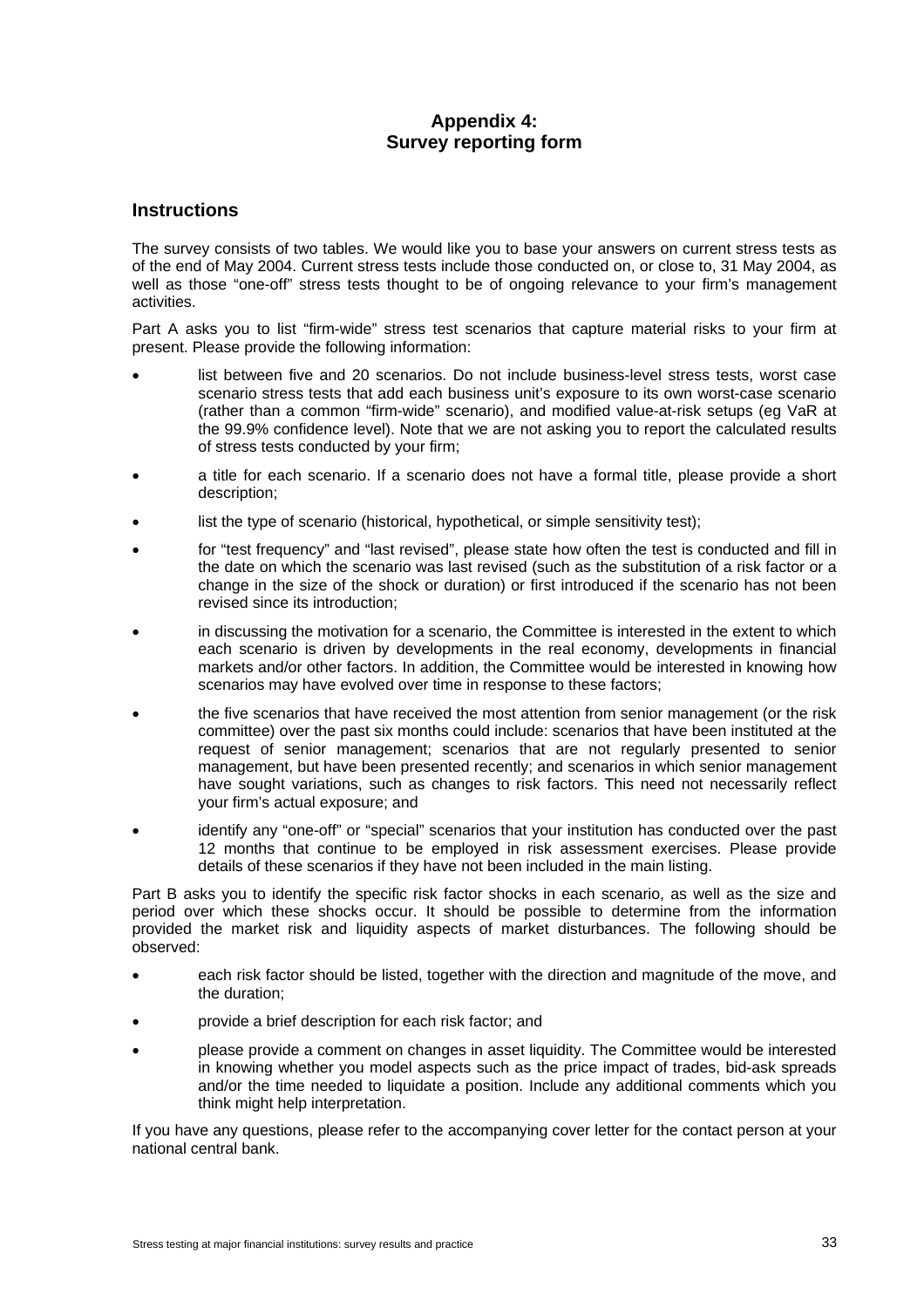### **Survey form**

### **Part A**

Name of reporting institution:.....................................................................................................................

List the stress test scenarios that best capture material risks faced by your firm at present.

| <b>Scenario</b><br>title | <b>Type</b><br>(Historical,<br>hypothetical or<br>simple sensitivity<br>test) | <b>Test</b><br>frequency | Last<br>revised* | Briefly discuss the motivation for the<br>scenario |
|--------------------------|-------------------------------------------------------------------------------|--------------------------|------------------|----------------------------------------------------|
|                          |                                                                               |                          |                  |                                                    |
|                          |                                                                               |                          |                  |                                                    |
|                          |                                                                               |                          |                  |                                                    |
|                          |                                                                               |                          |                  |                                                    |
|                          |                                                                               |                          |                  |                                                    |

\* If not applicable, the date when the scenario was introduced.

Of these scenarios, identify those that have received the most attention from senior management (or the risk committee) over the past six months. This could mean: scenarios that have been instituted at the request of senior management; scenarios that are not regularly presented to senior management, but have been presented recently; or scenarios in which senior management have sought variations, such as changes to risk factors. This need not necessarily reflect your firm's actual exposure.

................................................................................................................................................................. ................................................................................................................................................................. ................................................................................................................................................................. .................................................................................................................................................................

Has your institution conducted any "one-off" or "special" scenarios over the past 12 months? If so, please list below and provide details of these scenarios (if these stress tests have not been listed above).\*\*

................................................................................................................................................................... ................................................................................................................................................................... ...................................................................................................................................................................

\*\* Please identify those scenarios that have been instigated at the direction of regulators/supervisors.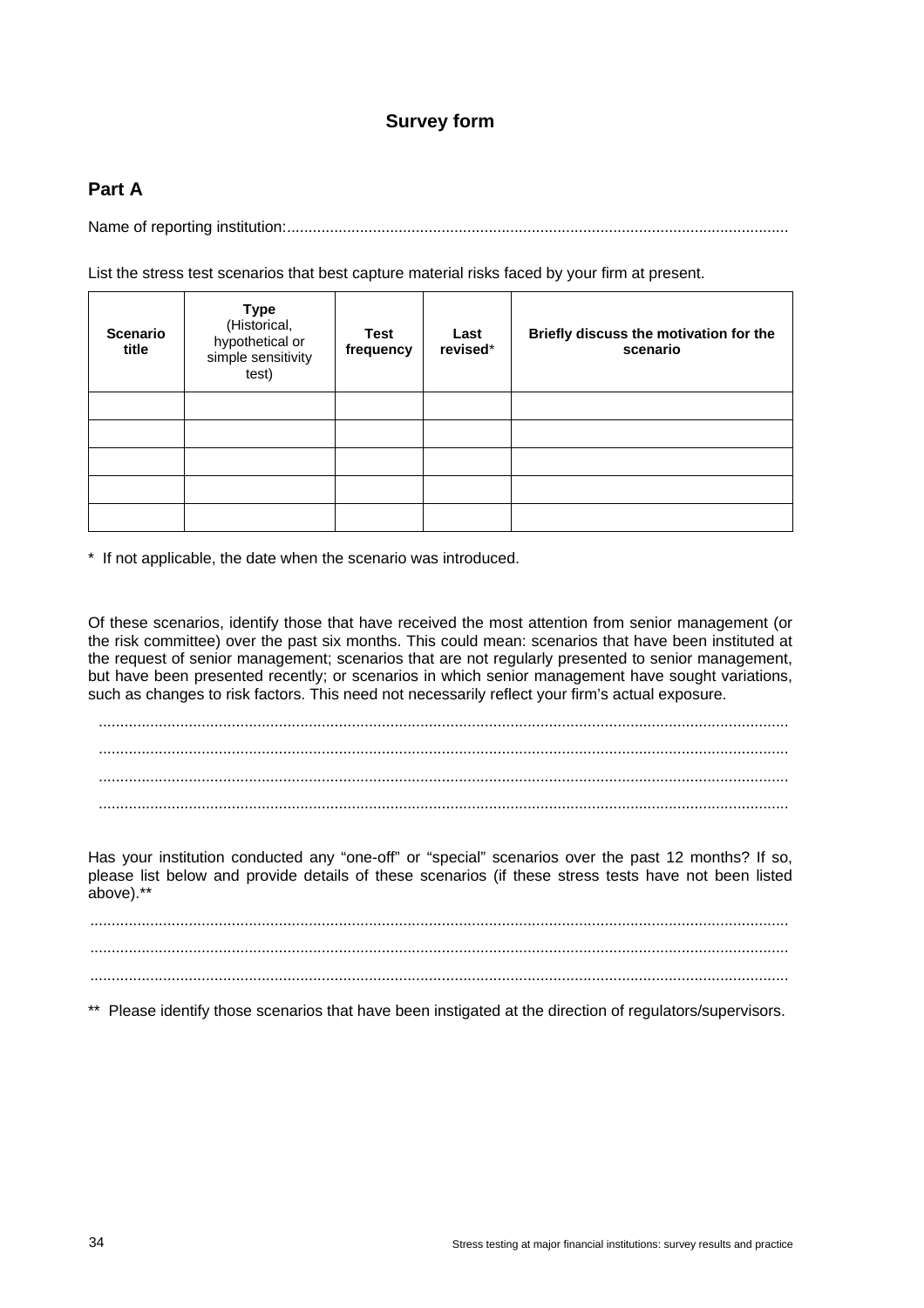### Part B

For each scenario listed above, identify the specific risk factor shocks in each scenario, as well as the size and period over which these shocks occur.

| <b>Risk factor</b> | Size of shock | Over what period | <b>Brief description</b> |
|--------------------|---------------|------------------|--------------------------|
|                    |               |                  |                          |
|                    |               |                  |                          |
|                    |               |                  |                          |
|                    |               |                  |                          |
|                    |               |                  |                          |
|                    |               |                  |                          |
|                    |               |                  |                          |
|                    |               |                  |                          |
|                    |               |                  |                          |
|                    |               |                  |                          |
|                    |               |                  |                          |
|                    |               |                  |                          |
|                    |               |                  |                          |

Do you take changes in asset liquidity into account in this scenario? If so, how do you do this?

Additional comments (if any):